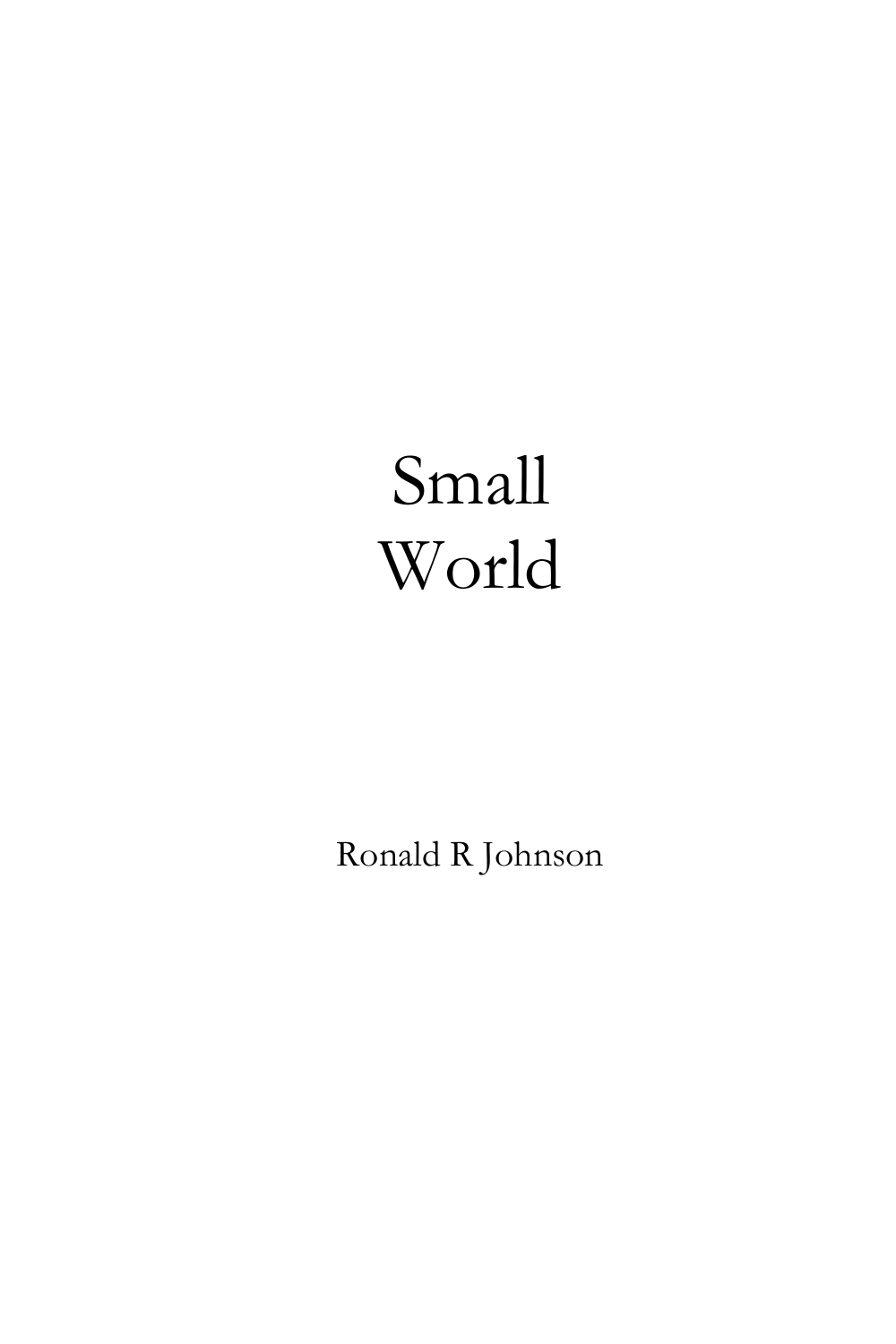Copyright © 2017 Ronald R. Johnson

All rights reserved.

ISBN: 1544222246 ISBN-13: 978-1544222240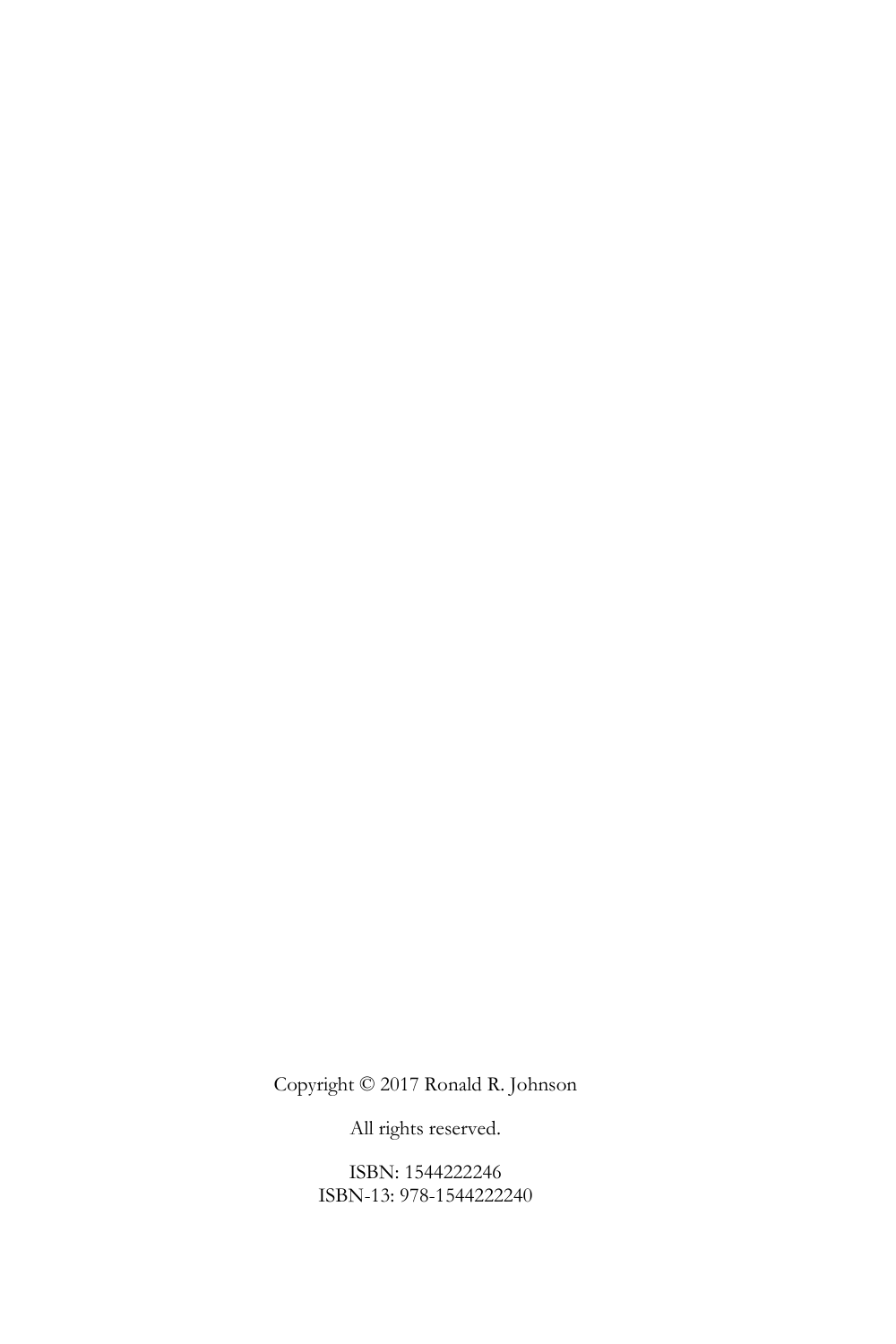# DEDICATION

To the memory of

# Charlotte Runnels

who encouraged me long, long ago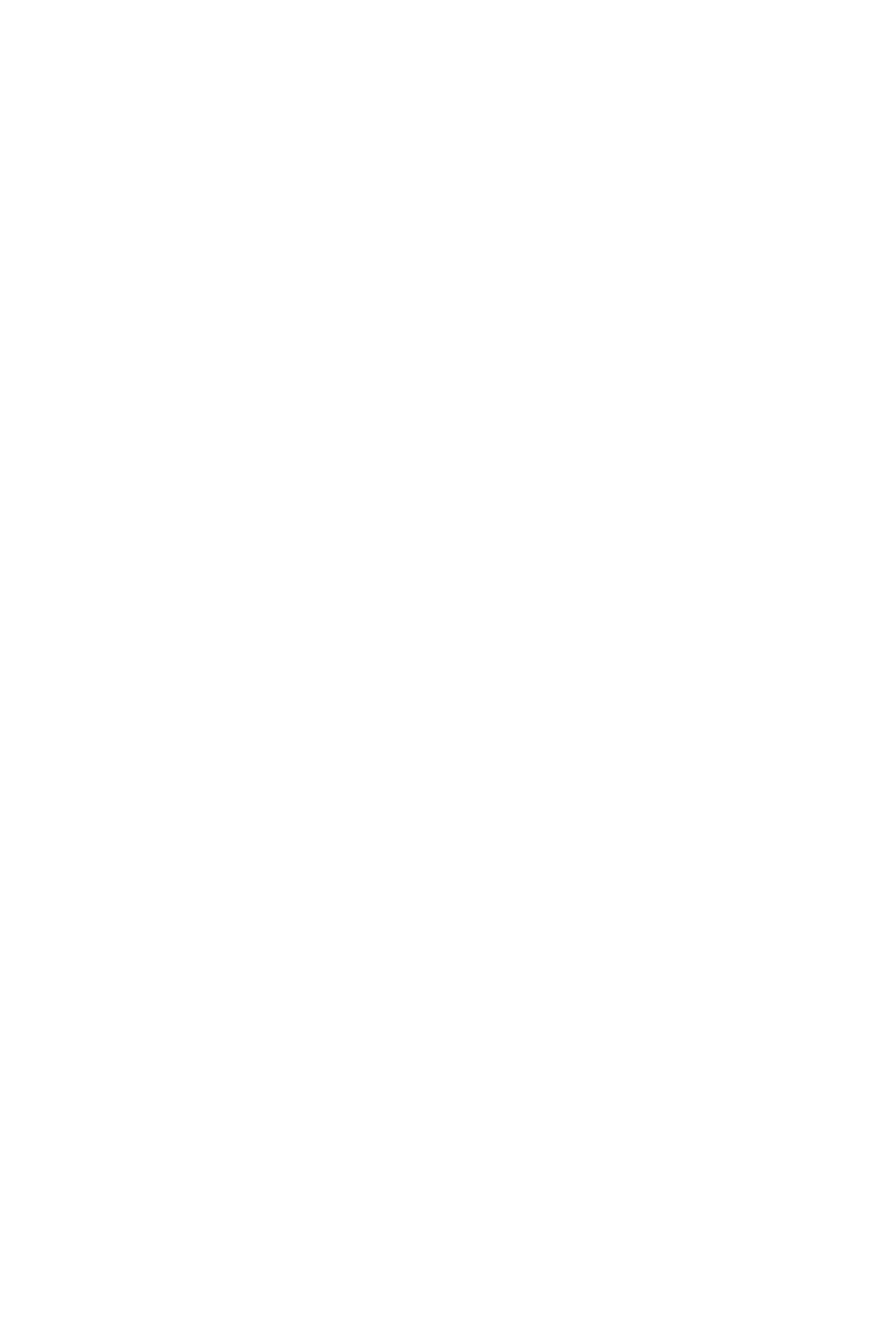# **CONTENTS**

|    | Acknowledgments                   | $\mathbf{i}$ |
|----|-----------------------------------|--------------|
| 1  | Rumors of My Death                | 1            |
| 2  | The One That Is Many              | 5            |
| 3  | Be Our Guest                      | 9            |
| 4  | Clone Confab                      | 13           |
| 5  | A Lot of Fuss Over a Little Pill  | 16           |
| 6  | Sibling Rivalry                   | 19           |
| 7  | An Uninvited Visitor              | 22           |
| 8  | The Professor and the Burlap Sack | 26           |
| 9  | Uncle Woody                       | 30           |
| 10 | This I Was Not Expecting          | 34           |
| 11 | The Tinkerer and His Toys         | 38           |
| 12 | Impostor                          | 41           |
| 13 | The Star Student                  | 45           |
| 14 | To Trust or Not to Trust          | 50           |
| 15 | Cheesy                            | 54           |
| 16 | The Kidnappers' Plot              | 57           |
| 17 | What the War Was About            | 61           |
| 18 | The Botball Match                 | 65           |
| 19 | The Getaway                       | 69           |
| 20 | Internet Phenomenon               | 73           |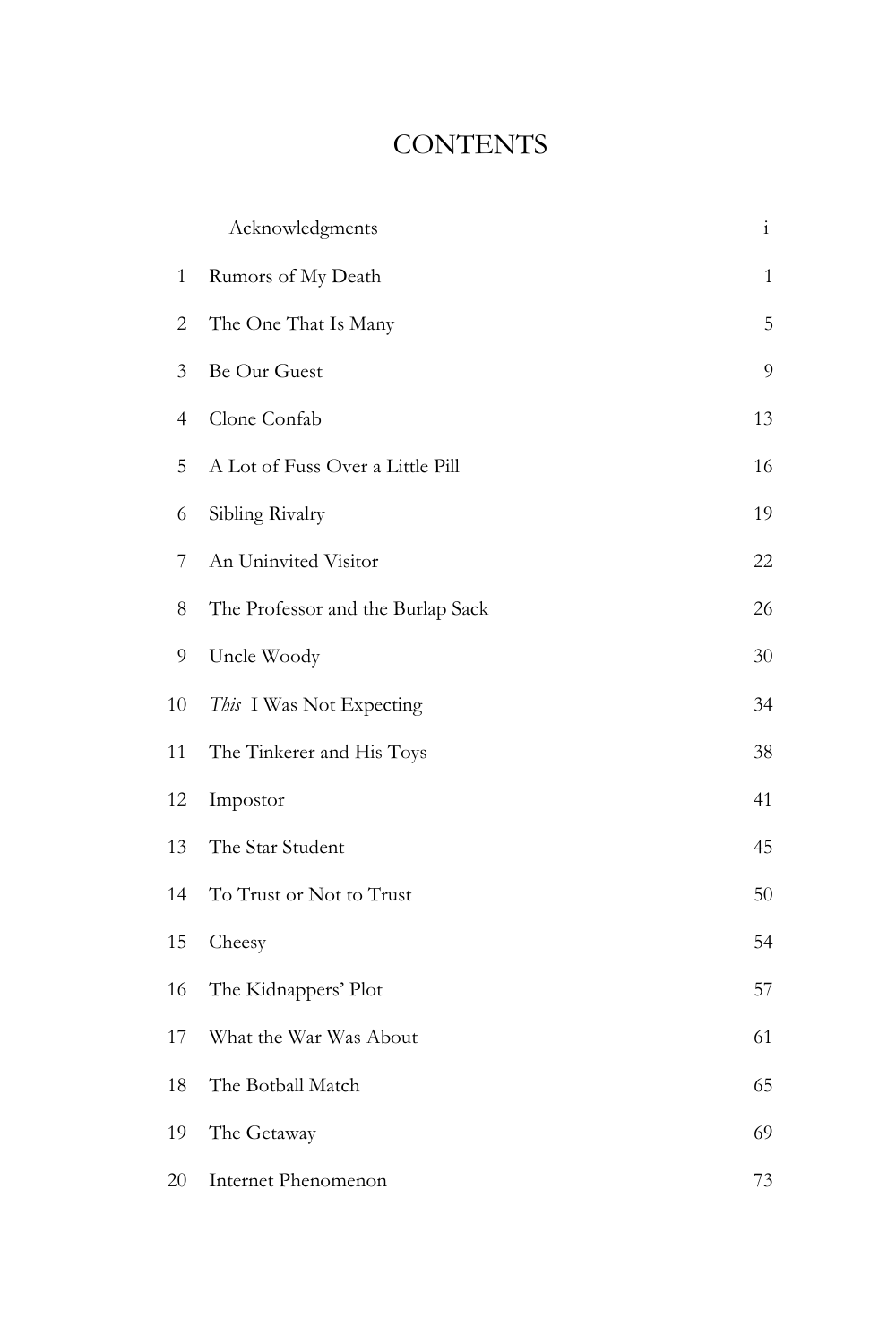#### Ronald R. Johnson

| 21 | We've Lost Her          | 77  |
|----|-------------------------|-----|
| 22 | Missing Person          | 80  |
| 23 | Reunion                 | 84  |
| 24 | Who Is This Woman?      | 87  |
| 25 | Under Arrest            | 89  |
| 26 | A Very Strange Scenario | 93  |
| 27 | The Truth, Dak          | 98  |
| 28 | Showdown                | 103 |
| 29 | Going Berserk           | 108 |
| 30 | The Net of Fire         | 112 |
| 31 | Rendezvous              | 116 |
| 32 | We Are Not Alone        | 120 |
| 33 | The Rest of the Story   | 123 |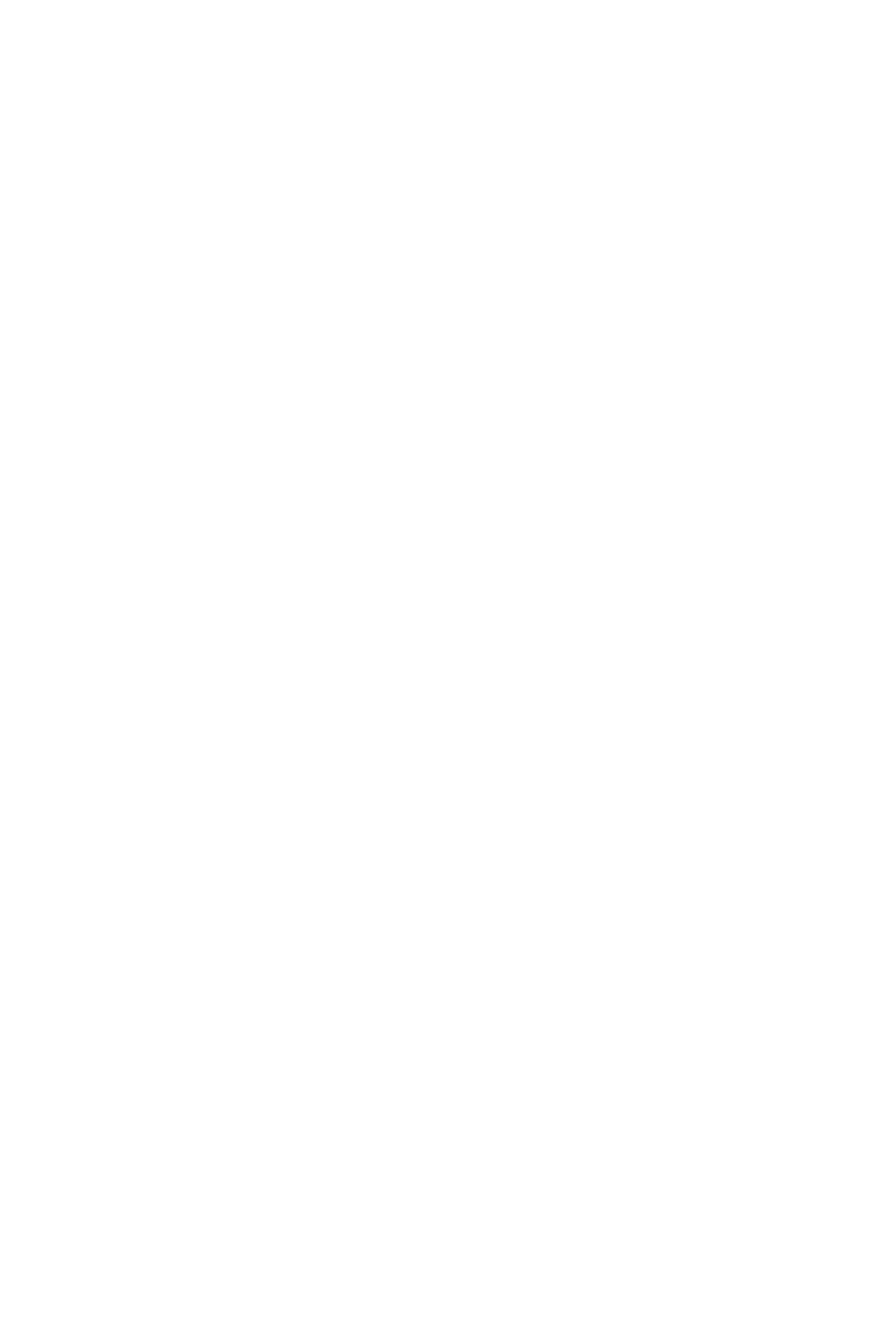#### ACKNOWLEDGMENTS

The cover was designed by Melissa Houtz, using the Earth Rise photo from Apollo 8, courtesy of NASA. I want to thank Connie Moore, Photo Researcher at NASA, for directing me to a high-resolution image of the picture.

Reference is made to the following works:

G. W. F. Hegel, *Elements of the Philosophy of Right*, Allen W. Wood, ed., H. B. Nisbet, trans. (Cambridge: Cambridge University Press, 1991), Preface, p. 20.

"Valley Girl," by Frank Zappa and Moon Unit Zappa, from Frank Zappa's 1982 album *Ship Arriving Too Late to Save a Drowning Witch.*

Francis Thompson, *Hound of Heaven*, John F. Quinn, ed. (Chicago: Loyola University Press, 1970), lines 1-4, 25-29, 178-179.

Deep Throat is based on the character of the same name in Carl Bernstein and Bob Woodward, *All the President's Men* (New York: Warner Books, 1976), pp. 73-75, including the incredible detail about the note on p. 20 of *The New York Times*.

Woody Woodpecker was a cartoon character created by Walter Lantz. He became famous in the 1940s but is still around in 2017 and will probably live to terrorize the Professor for years to come.

I would like to thank my wife Nancy and daughter Emily for their support, which they have each expressed in ways big and small over the years.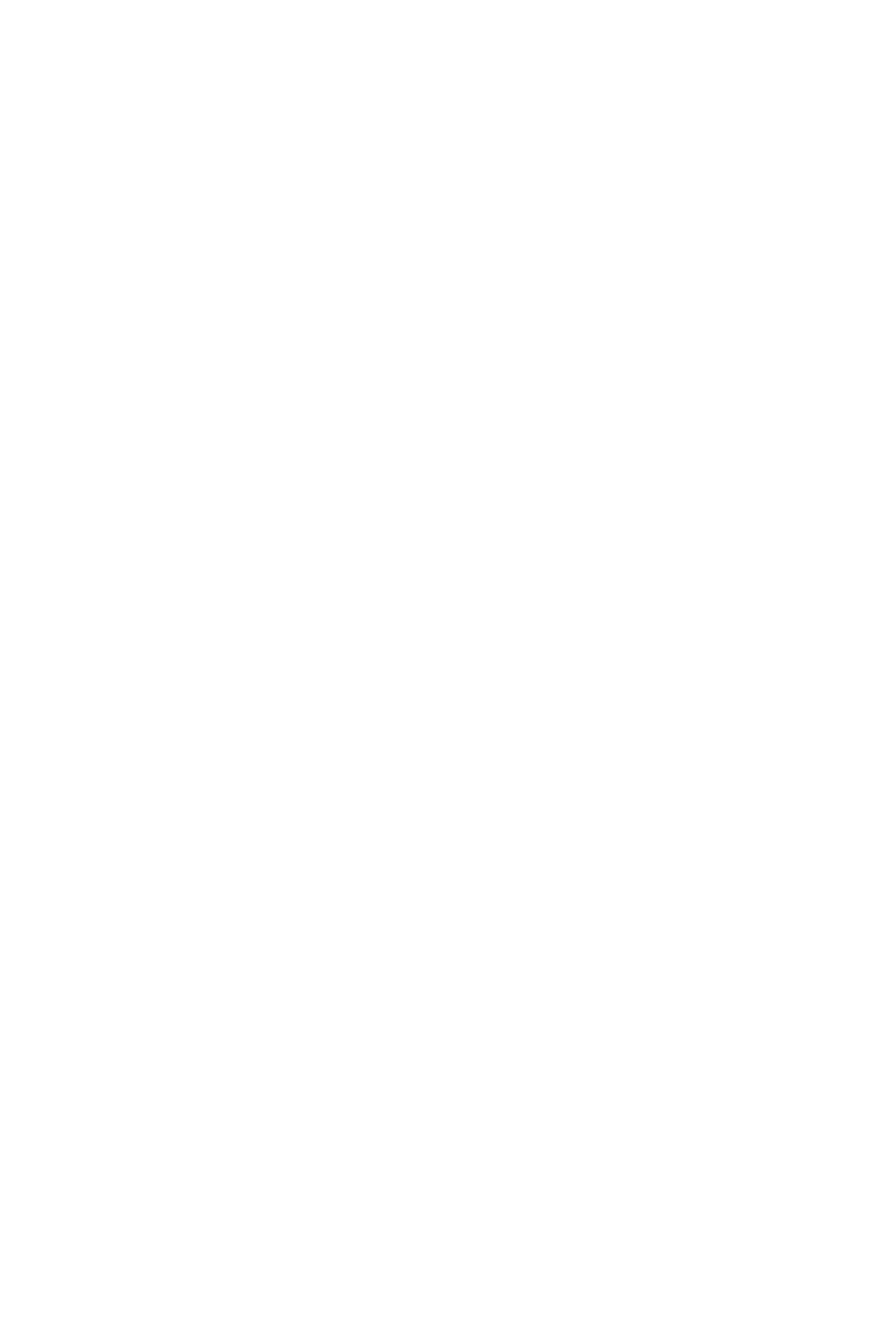#### 1 RUMORS OF MY DEATH

Okay, you win.

I'll start by talking about how I died.

Whether I like it or not, that's what everybody wants to know. "You're not Dak Blayzak," they say. "We saw him die on the Internet."

As a respected journalist, I try to stay out of the stories I'm reporting, but on this one I failed miserably. I should've admitted I was dead right from the start. When you hold back on something like that, people just won't let it go.

You have to understand, though, that I'm touchy on this subject. My critics have long accused me of *making* news rather than reporting it. They quote me as saying, "The point is not to tell the story; it's to change it." For the record, I never said that. I said I want to be wherever big changes are taking place. It's never been my intention to bring about those changes myself.

In this case, however, I admit that my very presence changed everything. But I didn't mean for that to happen. And I certainly didn't plan on dying.

As everyone knows, I was on the moon, in the rugged South Central Highlands, doing an exposé on the Clayborn Clone Community. I had done some pieces on the community's founder, Carl Clayborn, years earlier.

Clayborn's parents were wealthy geeks who wanted to give him a competitive advantage over the *hoi polloi*. Instead of just having a baby the old-fashioned way, they did some genetic engineering, and Carl was born with significant mental endowments. He put those gifts to use immediately, but not in the way they expected. Even as a child, he set out to kill them and inherit their fortune.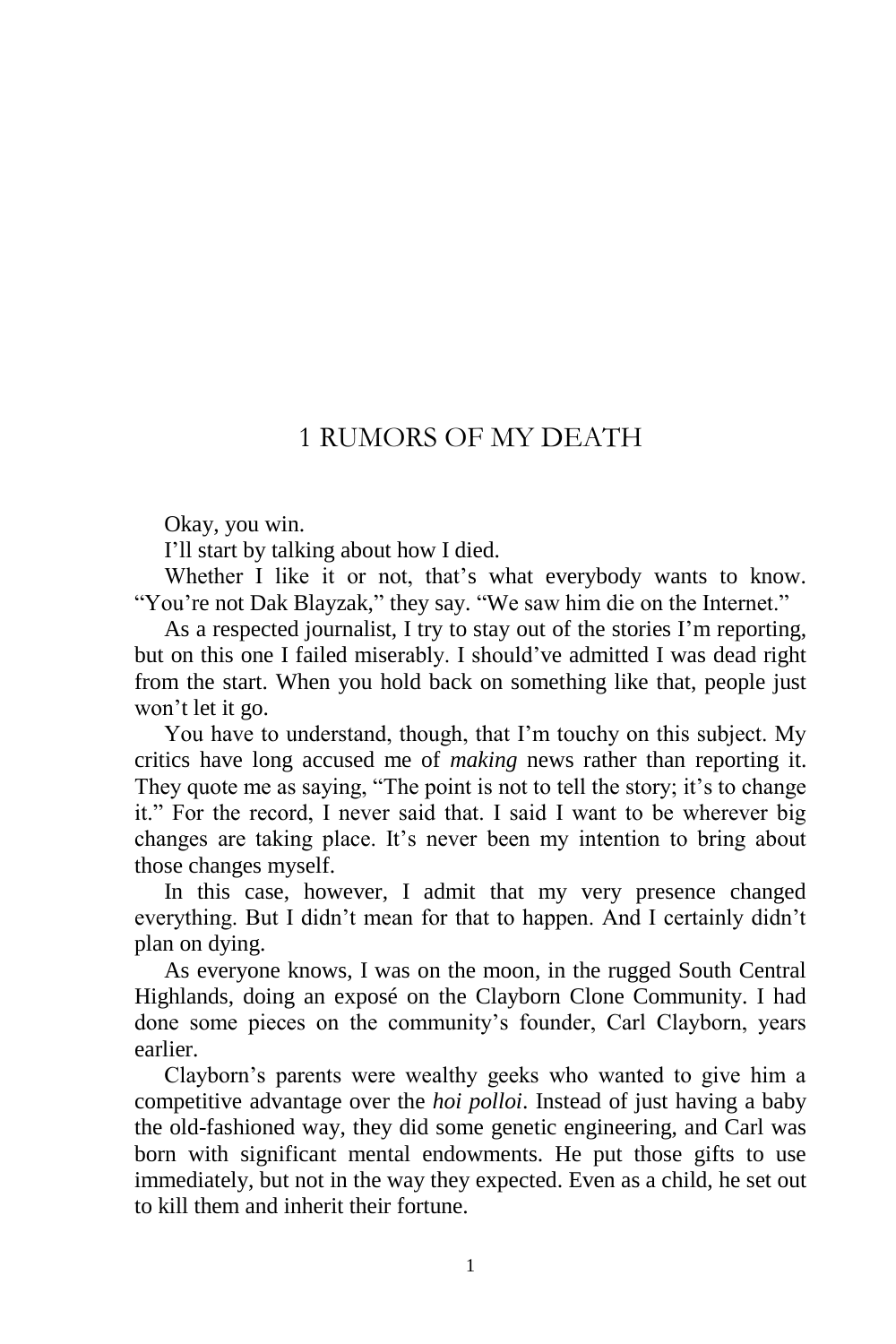He didn't succeed, so at the age of eleven he turned to the study of law, and at twelve he took them to court. He argued that their genetic tampering gave them a greater obligation to him than would otherwise have been the case. His superior abilities cried out for full expression and for that, he needed large sums of money. He won a huge settlement, which he quickly multiplied through clever investments. By the time he reached the age of maturity, he was worth billions.

But it wasn't enough. He didn't just want to be rich. He wanted to rule the world.

Not that he cared about politics—that slow, plodding process that never accomplished anything. He didn't just want to oversee the world; he wanted to rule it with an iron fist.

"In me," he said, "the actual has become rational, and the rational actual." He had borrowed the phrase from the philosopher G. W. F. Hegel, but he felt that Hegel only partially understood it. "He would've cried tears of joy if he had met me," Clayborn liked to say.

Taking advantage of his superior intelligence and abundant resources, Carl Clayborn hatched numerous schemes to bring about world domination. Each one failed, and for the same reason each time: because he couldn't get along with his accomplices. He expected them to recognize him as the supreme leader, but egos always got in the way. As Clayborn saw it, there was only room for one ego. His.

It would take an army to achieve his goals, but he couldn't depend on anyone but himself. The conclusion was obvious. He must create a society of Carl Clayborns: a community of clones.

Cloning himself was no problem, but he needed wombs. He didn't care about their quality. Genes were the thing; the womb was just a temporary housing. So he hired surrogate mothers—"wombs for rent," he called them. He treated the women poorly and paid them little. He didn't even know their names. But when he suddenly had thirty screaming babies on his hands, he realized he needed to keep the women on the job, at least for a while. All of them hated working for Clayborn, but several of them bonded with the infants and tried to give them the love they so desperately needed. A few even tried to teach the kids manners.

Clayborn was horrified. "Slave morality!" he said. "'Pleases' and 'thank yous' will be irrelevant in the society I'm building!"

But he couldn't stop them, because he had problems of his own. By this time, he was wanted for tax evasion and several other crimes, and he kept having to run from the authorities. He took the children with him, but he needed the surrogate mothers to look after them. He gave the women strict childrearing instructions. Some obeyed him; others didn't.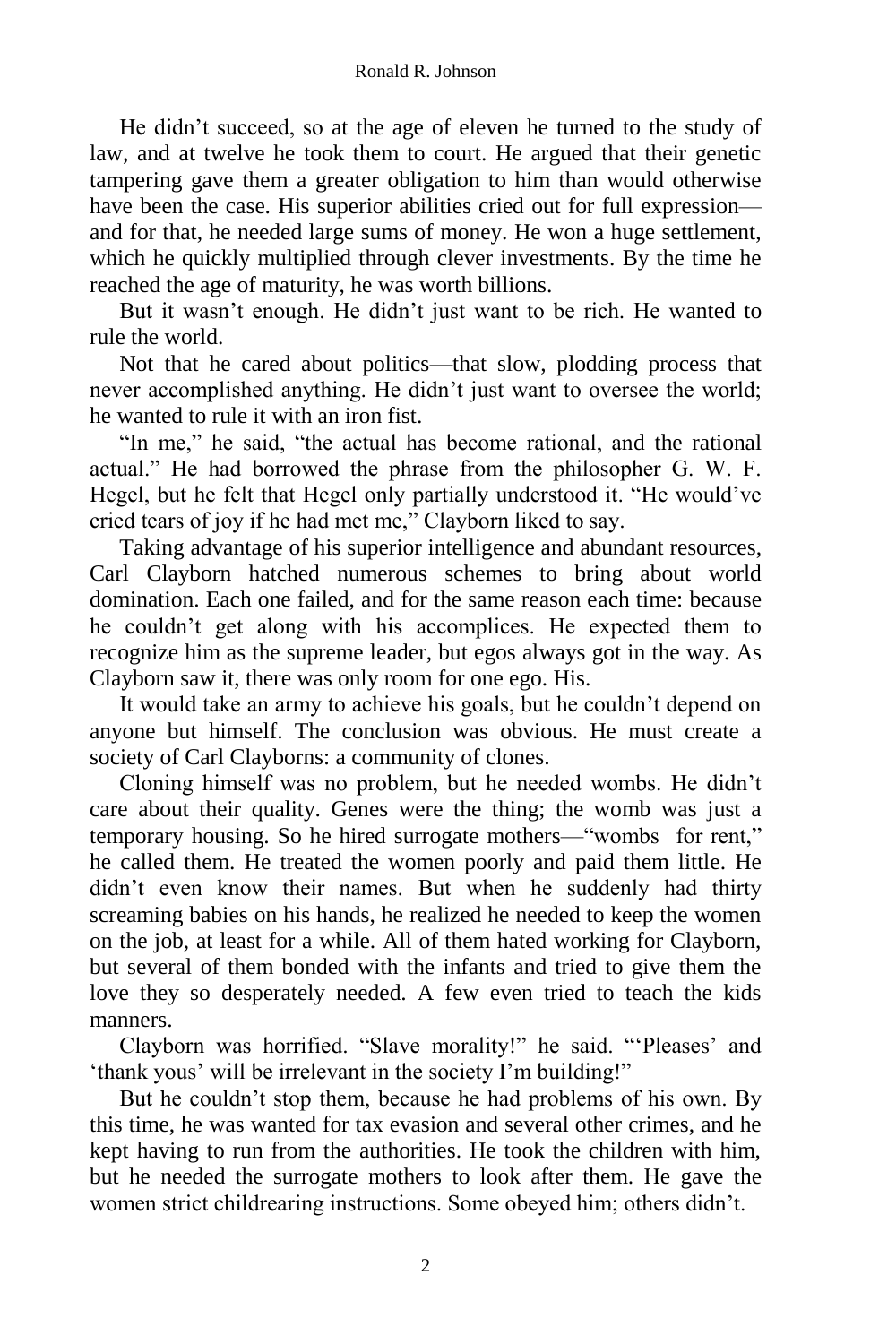When the boys were twelve years old, he was ready for the next phase of his plan. Over the past several years, he had quietly built a domed village on the moon, where no nation currently had jurisdiction. He fired the surrogate mothers and took his sons with him to his Utopia in the Sky.

That was nine years ago. And now, for no apparent reason, I received an urgent invitation to tour the compound and report on the progress of their community.

I had interviewed Carl a few times throughout his insane career, and we had last met at a secret rendezvous site just before he left on his lunar adventure. I still don't understand exactly why he agreed to talk to me. He wasn't interested in Public Relations. I think he just wanted to brag. He had eluded the authorities of seven countries and was now on his way to a futuristic city-under-glass that he himself had designed and paid for. In the years that followed, there would be many other lunar cities, but his was one of the first, and he was clearly proud of it. He was also proud of his young clones. He called them out from a back room and made them stand at attention.

Thirty young versions of himself, twelve years old, ripe for indoctrination.

I hadn't heard from him in nine years. And now I received this invitation.

My editor, Norton Dodge, said it was a trap.

"Good!" I told him. "I like walking into traps."

"I'm serious."

"So am I. And Naif likes it too, right Naif?"

Naif was my cameraman. His name was pronounced 'Knife,' but don't let that fool you. He was useless in a fight, since he was always holding a lens up to his eye. Chaos could be going on all around him and it wouldn't faze him; the show must go on. He was the best camera guy I ever had, but he went a little overboard. I tried to have a heart-to-heart talk with him once—just once—and I realized he was taping our discussion.

"Put that thing down!" I told him.

He wouldn't do it, so I grabbed it out of his hand. He immediately put his thumb and forefinger together to simulate a lens, and held it up to his eye.

"That's an addiction," I told him. "You should see somebody about that."

But he never did.

I don't mean to say he had a camera strapped to his face at all hours of the day and night. It's just that he reached for it at the slightest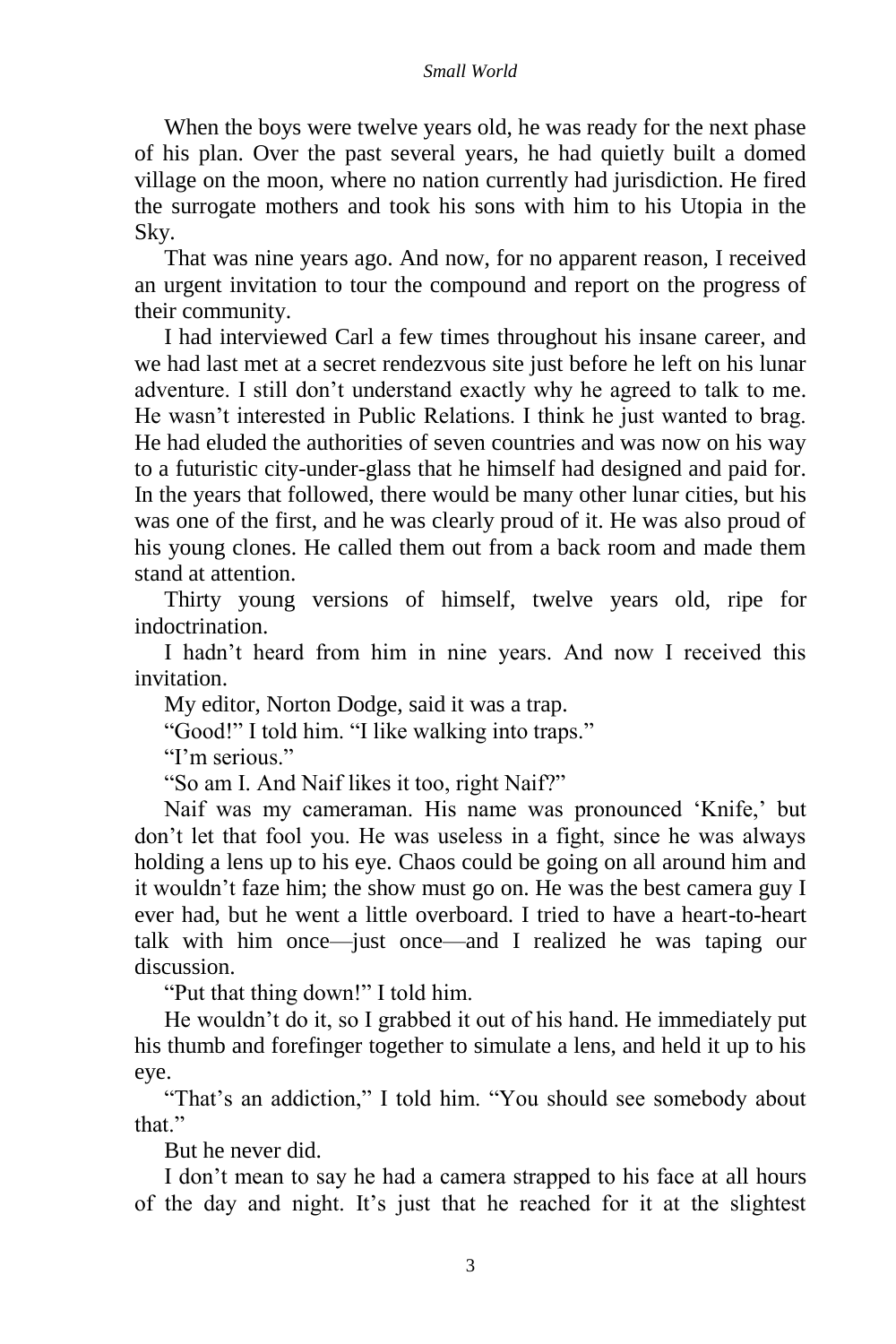provocation.

So now I turned to Naif, who was not taping at the moment. "Dodge says it's a trap. What do you think?"

"I think he's right," Naif said.

"Want to go anyway?"

"Of course! I can't wait to see how those kids turned out."

"They'll all be twenty-one now," I said, and Naif laughed.

"Just waiting to abduct us!"

I nodded. "And use us to take over the world."

"You're both crazy!" Dodge said.

"But it'll make a great story," I replied. "And that's why we're the Number One investigative team on the Internet, right Naif?"

"Take that, Fru Phillips!" he said.

Fru is my nemesis. I have a lot of respect for my other competitors but I've got nothing but contempt for Fru. He sends people to spy on me, and just when I'm about to report breaking news, he shows up. If he had ever demonstrated any initiative of his own, I'd be willing to give him credit, but that guy's a fake. He'd be completely unknown if it wasn't for me. Don't get me started.

Anyway, Naif and I decided we'd better get to the moon before Dodge could stop us. So Maggie, my personal assistant, booked us a flight to Space Station Beta and armed us with phony passports. I was Andrei Popov and Naif was Faisal Kahn.

"Where does she come up with these names?" Naif asked.

"I don't know," I told him, "but Fru will have a tough time trailing us. That's all I care about."

We had no trouble getting past security at the spaceport, and we boarded our flight unrecognized. Of course, my fake moustache and glasses probably helped.

The airbus arrived at Station Beta an hour after liftoff. Once there, we picked up the private shuttle Maggie had reserved for the second leg of our trip. We had no pilot; the shuttle was programmed to take us to our destination. Good thing, because I don't drive, and I certainly don't fly space ships.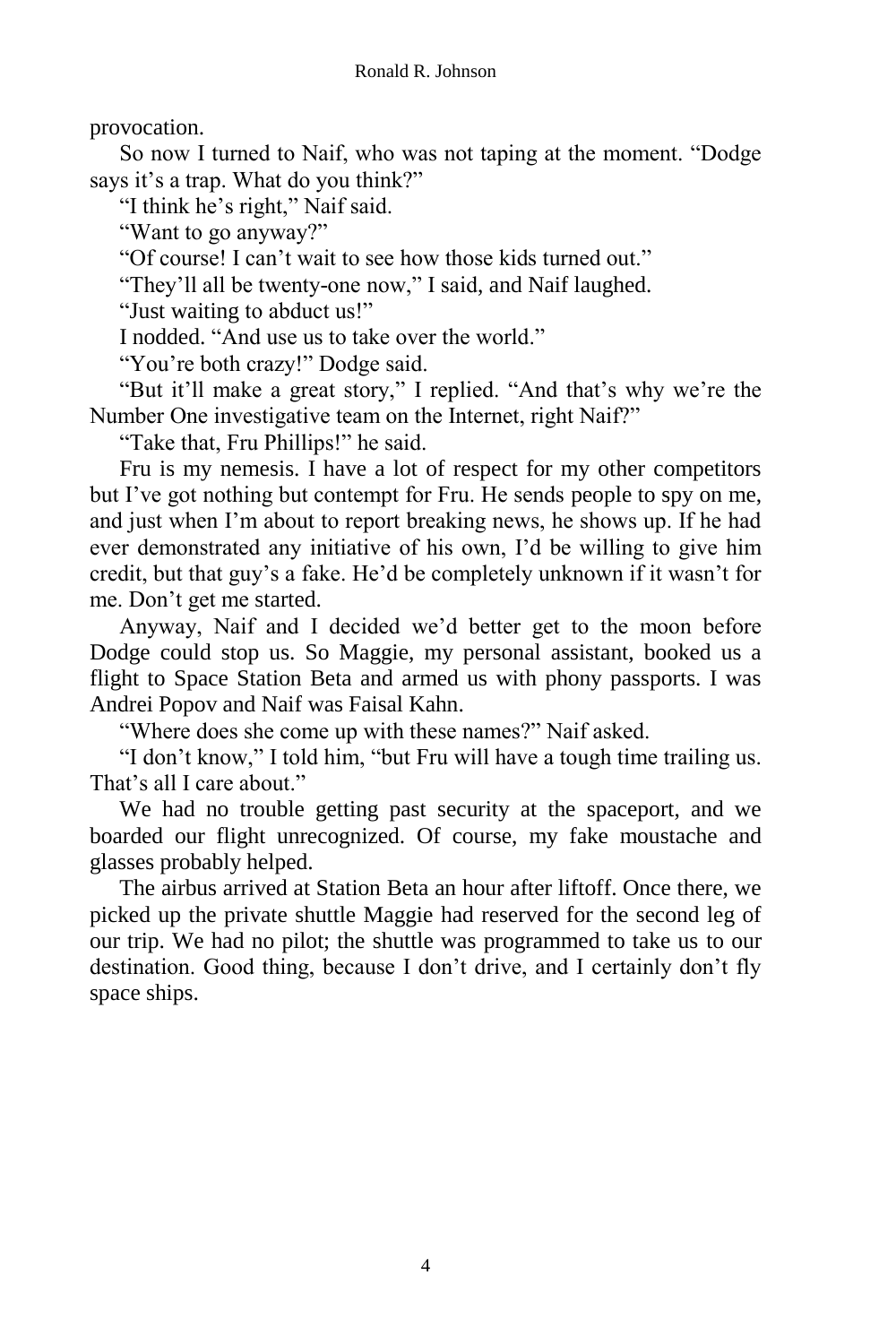#### 2 THE ONE THAT IS MANY

Naif and I had already visited the moon a number of times, especially recently. Increasing numbers of people are moving there these days, and there are lots of good stories developing. It's like the Oregon Trail.

On our first couple of trips, Naif thought the moon lacked visual appeal.

"Everywhere you look, there's gray dust and black sky," he said. "Viewers want color."

But over time, that had changed. Yes, there was still a lot of gray, but there were also pockets of color. A number of pioneer settlements had been established on the moon, and under each of those domes were biospheres mimicking earth's atmosphere: blue skies, green forests, and buildings of various colors. Each trip we took to the moon was more interesting than the previous one, as new settlements were always opening and others were under construction.

The Clayborn Clone Community was situated far from all the others, just as Carl had planned for it to be. He knew where future growth was likely to occur, and he set up camp in an entirely different direction. Although there was a lot of traffic when we left Station Beta and headed toward the moon, all other vehicles had broken away from us hours ago. Clayborn had sensors watching for intruders, and he probably knew we were coming long before we got there. Nobody else ever went where we were going.

At last the shuttle made its descent, and Naif started taping.

The compound looked like a little town under glass. Inside were rolling hills, a farm, a library, a residence hall, a lake, tennis courts, a space observatory, and an open-air theater.

As our shuttle approached, a computerized voice demanded to know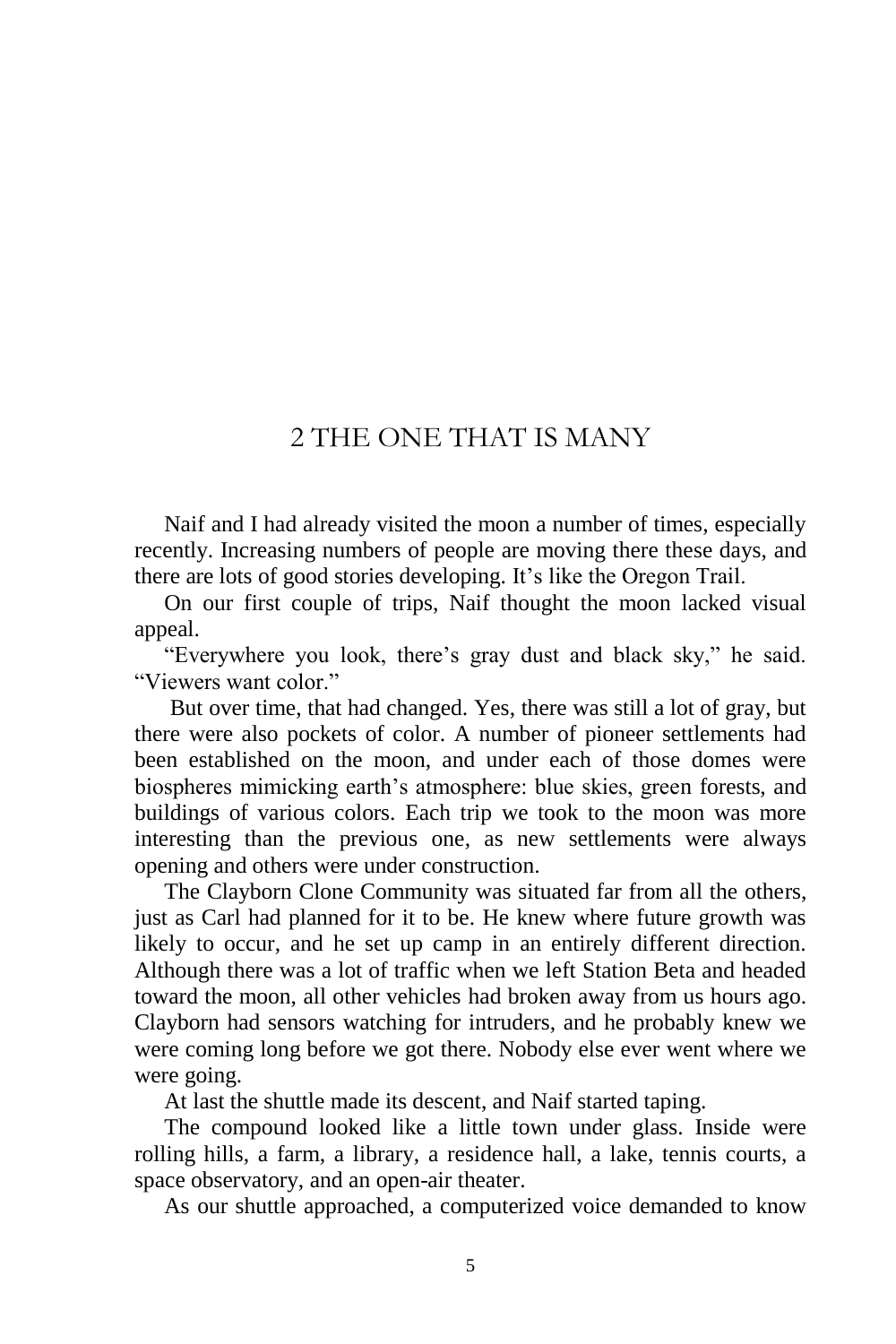who we were and why we were there.

"I'm Dak Blayzak from the Global News Network."

"Visitors are not welcome."

"I have an invitation. I'll send it to you."

I did so.

"This is not official," the computer voice told me.

"That's your problem, not mine. Someone from inside sent it to me. Do you deny that?"

No answer.

"Hello? Can you confirm or deny that someone from your community sent me that message?"

There was a long pause, and then the voice said, "You will proceed to Entrance A-1. Your craft will be piloted remotely. When it has landed, you will await further orders."

"I'm not too good at following orders."

The entrance was a pressurized glass tunnel. We sat inside it for so long, Naif and I wondered if they were ever going to let us all the way in. Finally our shuttle lurched forward and we were inside the dome. We flew over a spaceport and an adjacent hangar filled with one-man space pods.

After hovering a moment, we came to rest on the landing pad.

The door of our shuttle was opened by the computer, and a wheeled rectangular robot, about five feet tall, came up the ramp. "You will follow me. Do not deviate from the path." It pointed a ray gun at us.

"Very subtle," I said. "You ready, Naif?"

"Always."

"Okay. Show time."

The main building was a short walk from our shuttle. It was architecturally unique, with a style unlike any on earth. Leave it to Clayborn not to borrow from previous architects; he probably considered their work inferior to his.

As we crossed the courtyard, we could hear voices whispering from all directions.

I looked around this way and that. Naif did the same thing with his video camera. But there was no one in sight.

We approached the main building but were not allowed to go through the front entrance. Instead, we passed through a back door that was incredibly narrow. It seemed to have been built for robots, not people.

Once inside, our guide led us down a long, curved corridor. The walls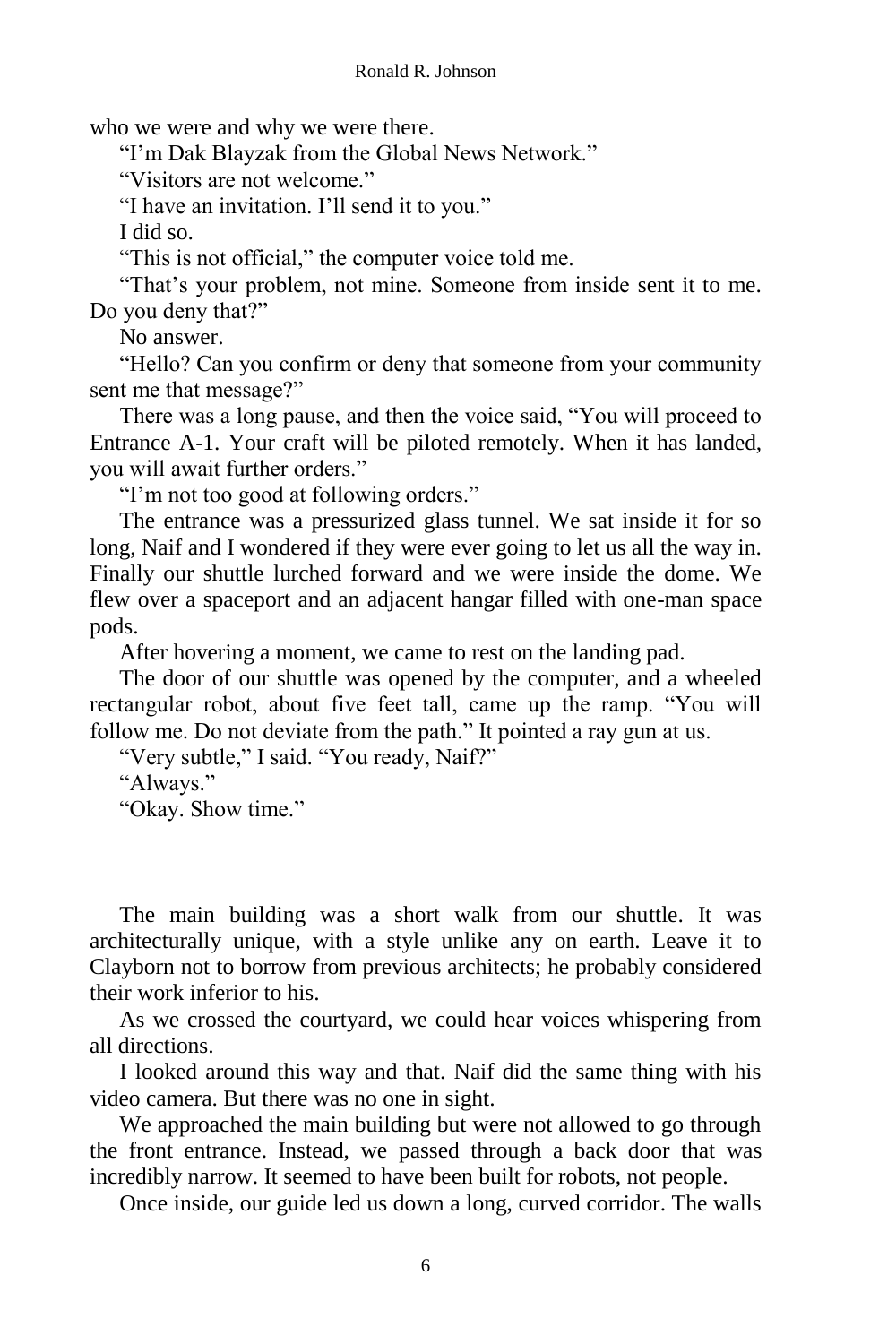were lavender, with quotations in numerous languages strung along them. I couldn't read any of the quotes, but I was sure that all the residents could.

Watching the robot gliding ahead of us, I got an idea. I texted Naif a message and he nodded.

"I'll tell you when," I said.

The corridor opened onto a large vestibule. It had a glass ceiling, and sunlight streamed in. There were paintings and sculptures which I had never seen before but which seemed as good as any I had ever seen in the world's art museums. I assumed that they had been produced by Clayborn's offspring.

Naif and I tried to take it all in, but the robot warned us to keep up.

We entered a narrow hallway so dark that I couldn't even see our guide. Fortunately, the robot made a humming sound, so I just followed that.

The hallway emptied out into a circular room. I couldn't believe what I was seeing.

I turned to our guide. "A chapel?"

A soft blue light illuminated everything. Thirty chairs were arranged in a circle, each one reclined backwards to draw the eye upward. There, in the ceiling, was an aperture, and within its center was the earth, floating in space. Around the opening was the inscription: "One day… this will be yours." We were not permitted to sit in these chairs; we were left standing in the center of the room, waiting.

From the moment we entered the sanctuary, I heard a strange sound that I could not at first identify. It came from everywhere, and it was like a gentle breeze, but when it increased in volume, I realized that it was a chorus of male voices. Scores of young men in blue robes stepped out from the shadows of the room, singing a song without lyrics—an otherworldly succession of complex chords, sliding almost imperceptibly between dissonance and resolution, dissonance and resolution. Then they began to sing words. Although there was still no recognizable melody, the song now took on a hopeful tone, and there was a kind of questionresponse interplay among the voices:

> *In us… (In uuuuussss…) The Rational… (Rash-un-uuuuuullll…) Has become Actual… (Ack-shoooo-uuuuuulllll…) And the Actual…*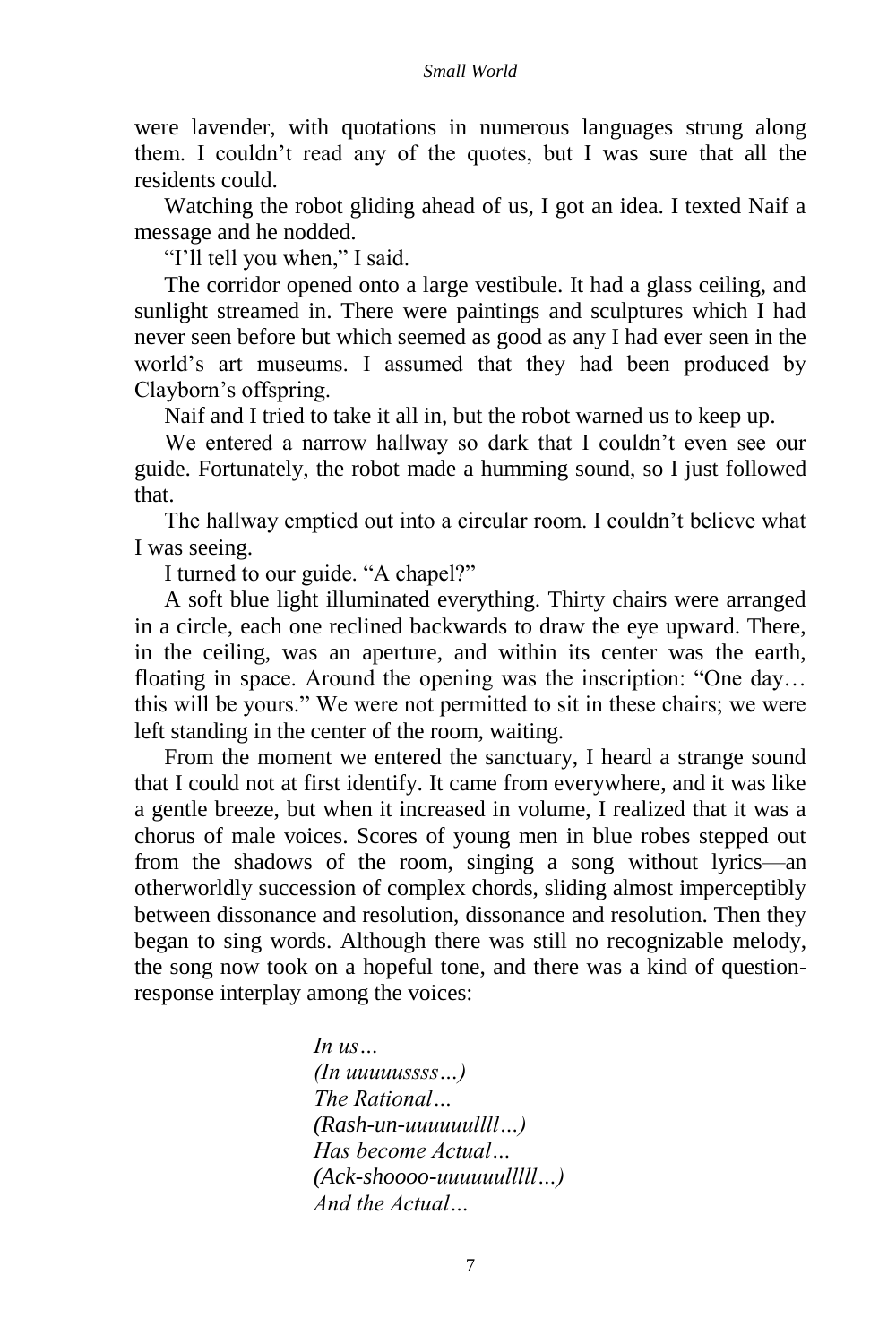*Has become Rational… (Rash-un-uuuuuullll…)*

Now the voices sounded jubilant as they sang, at last, in a conventional melodic structure:

> *We are The One That Is Many… The Many That Are One!*

Then came the wordless conclusion, which sounded suspiciously like the Sevenfold Amen. When the last chord faded, the young singers filed out of the room without a word.

This was our only chance.

"Now!" I told Naif, and we both slammed into the robot, knocking it on its left side. The flap to the ray gun was pinned down, and the boxshaped robot was unable to get back up on its wheels.

"You will stop!" it said, almost pleadingly. "You will go no farther!"

Motioning to Naif, I hurried after the retreating clones. We reached the vestibule in time to see the young men escaping through several doorways at once. Just as we were about to overtake the last of them, I noticed an emaciated old man in a hoverchair just inside one of the doors. It was Carl Clayborn, and there were tears streaming down his face.

"Help me!" he said, extending his hand in my direction. "Save me!"

But before I could get near enough to speak, all the doors slid shut and everyone was gone.

Three rectangular robots appeared from adjoining hallways and surrounded us, aiming guns at us. "You have abused our hospitality. You are now our prisoners."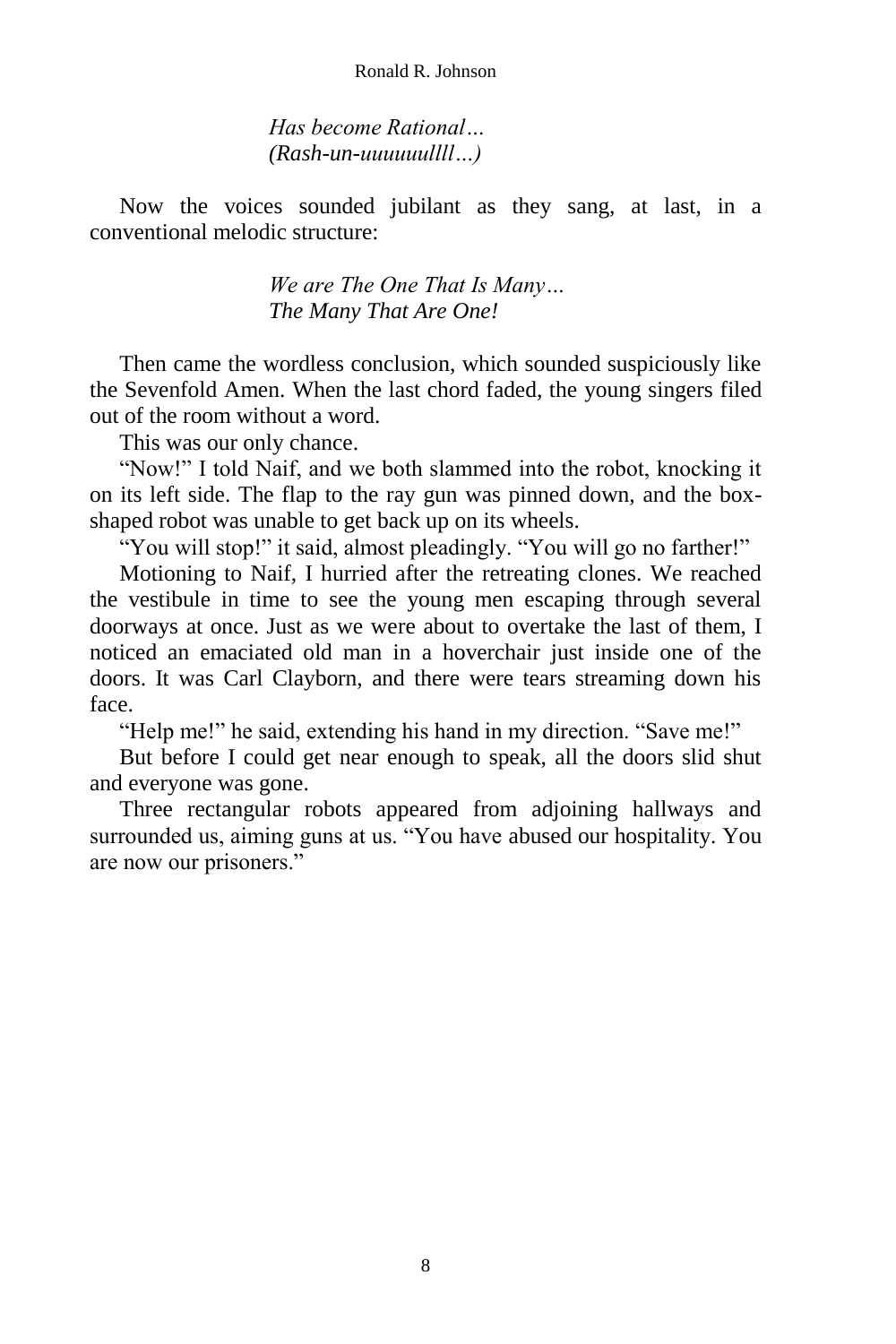#### 3 BE OUR GUEST

I'm not sure how many hours passed. We were locked in a small, plain room with a bunk bed and a tiny adjacent bathroom. It wasn't a bad place, considering we were under arrest. To our surprise, we had Internet access and could call for help if we wanted to do so, but we decided to wait it out. We had a story to cover, and we didn't want to leave until we were finished.

At one point, I was pacing and thinking while Naif had his eyes closed on the bottom bed. (That was the one time when Naif could be sure to set his camera aside, by the way. He didn't sleep with his camera, in case you were wondering.)

Suddenly we heard chimes.

Naif opened one eye. "What was that?"

They played again. This time I recognized the melody: it was the Clayborn Theme Song we had heard in the chapel earlier: "The One That Is Many."

"Sounds like a doorbell," Naif said.

"In a jail cell?" But I found a button near the door and pushed it. One of the clones entered quickly, shutting the door behind him.

"We have only a moment," he told us. "I disabled the cameras, but it won't take the others long to discover the problem and fix it."

Naif and I looked around the room. "*What* cameras?"

"You must listen carefully," he said. "Your lives are in danger as long as you stay here. I have arranged to smuggle you out—on one condition. I'm coming with you."

"We just got here," I said.

Naif reached for his camera and started taping. The clone turned away from him nervously. "Make him stop," he pleaded. "They'll kill me if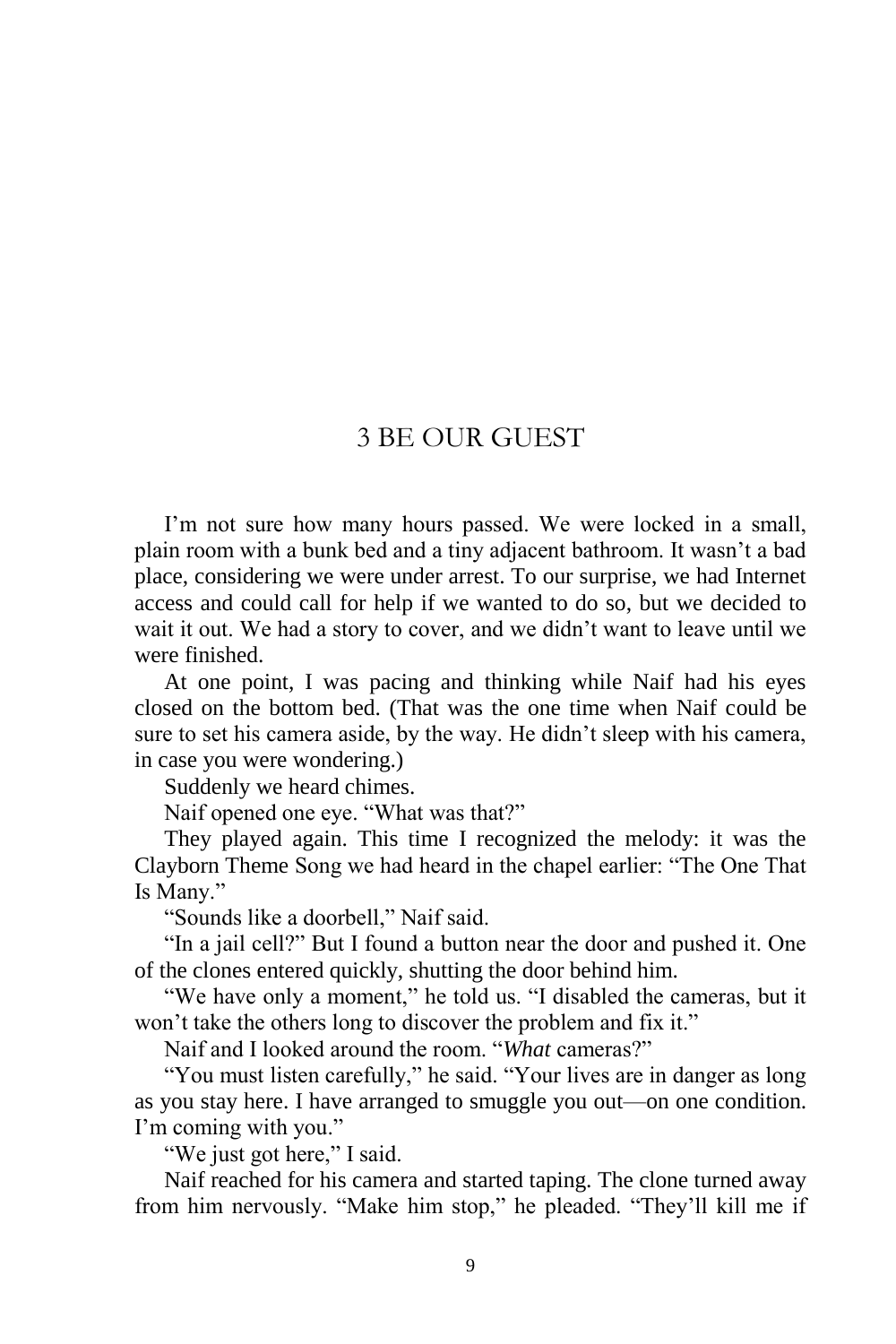they find out."

I signaled for Naif to put the camera away, and the clone relaxed slightly.

"*Who* will kill you?" I asked.

The chimes rang again.

"It's them!" he said. "I'm doomed!"

The kid's eyes searched the room frantically, then he dived under the bed.

Naif and I looked at each other. I pushed the button and another clone stepped in, closing the door behind him.

"We don't have much time," he said. "I disabled the cameras, but someone will fix them in a matter of minutes."

Naif smirked at me.

"You're not safe here," the clone said. "I'm going to help you escape, but only if you take me with you."

I frowned. "Why do you want to leave?"

"Why wouldn't I? Life is so dreary here," he moaned, "and everybody's so ugly."

Naif cleared his throat. "But doesn't that make *you*—?"

The chimes rang again.

The kid started to scramble under the bed before I could warn him. Then he stopped and whispered, "Blackey?"

"Be quiet and get in," said the first clone. "You want us both killed?"

"Aw, they won't kill us. They'll rough us up, maybe, but—"

"Just climb in and keep quiet!"

I pushed the button and another clone entered. This time I shut the door myself.

"We have to be quick about this," the boy said.

"Why?" I asked. "You disabled the cameras, didn't you?"

He stared at me. "Yes, but—"

"But it won't be long until someone finds out, is that it?"

The kid was at a loss for words. "Uh—"

"What do you say, Naif? It would sure be nice if someone would help us escape from this place, don't you think?"

"I can do that," the kid said eagerly, "but only on one condition."

"Right. Join the crowd."

"Huh?"

Two heads stuck out from under the bed. "Smiley!" the first clone said. "Do you wanna get us all killed?"

The latest clone was stunned. "Blackey! Gabby! What are you guys doing here?"

"Having a slumber party. What do you *think* we're doing?"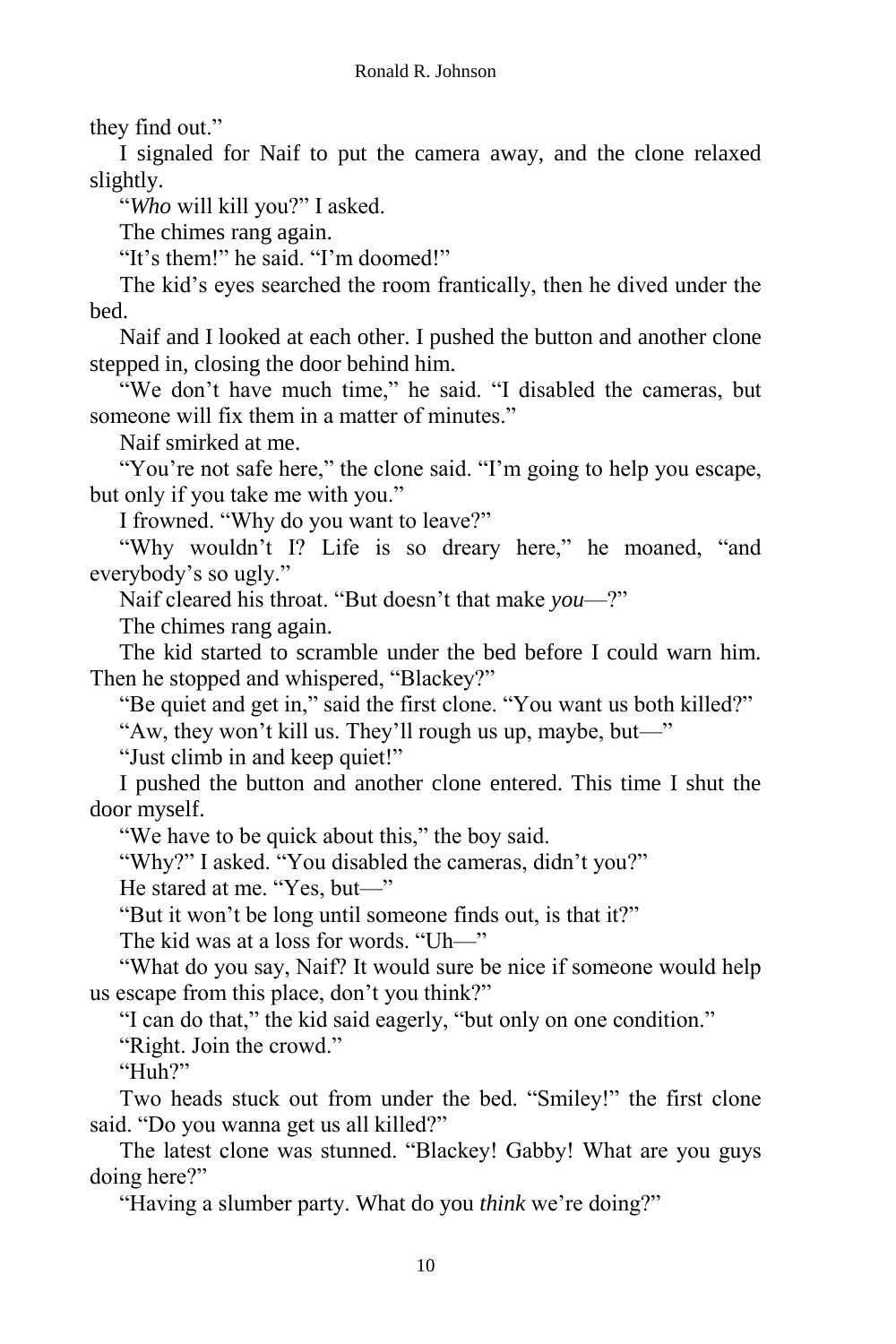The chimes rang again.

"Any room under there, guys?" Smiley asked.

"Just be quiet and climb in."

I pushed the button and another clone entered. This one was bald.

Neither of us had a chance to say anything before the voices under the bed cried out, "Good lord, Harry! Get in here and shut that door behind you!"

Harry looked around, confused. "Blackey? Gabby?"

"Keep your voice down," said Blackey. "Do you want to get us all killed?"

He stumbled in and I shut the door.

"Hi, Harry," said another voice.

"Smiley? Where are you guys?"

"Under here."

He crouched down and shook his head in disbelief. "What are you doing under there?"

Naif butted in. "The real question is, How many more of you will fit?"

Harry rubbed his jaw. "Are you here for the same reason I am?"

"That depends," replied Gabby. "Are you sick of seeing your own face looking back at you?"

"I'm sick of everything," Harry said. "The food, the regimentation, the song..."

Everybody groaned. "The song! Every day! Can't we sing something else once in a while?"

"Hey!" Smiley protested. "I wrote that song! And it would sound a lot better if Gabby would stay in tune."

Gabby looked confused. "What are you talking about?"

"You don't even realize it. 'Ack-shoo-UUUULLLL. Rash-shun-UUULLLL.' Right there, you go flat every time."

"I do not!"

Blackey nodded. "It's true. It nearly drives me crazy."

"I'm afraid I have to agree," said Harry. "I'd say you were tone-deaf, Gabby, but we share the same genetic makeup."

All the clones laughed except Gabby.

"I never knew anybody else felt the same way I did about that," said Smiley. "I always thought I was alone."

Harry nodded. "I've never felt free to criticize anything around here. I didn't think anyone would be receptive." He paused a moment. "It's kind of nice."

There was an embarrassed silence, then Gabby broke in. "I do not go flat!"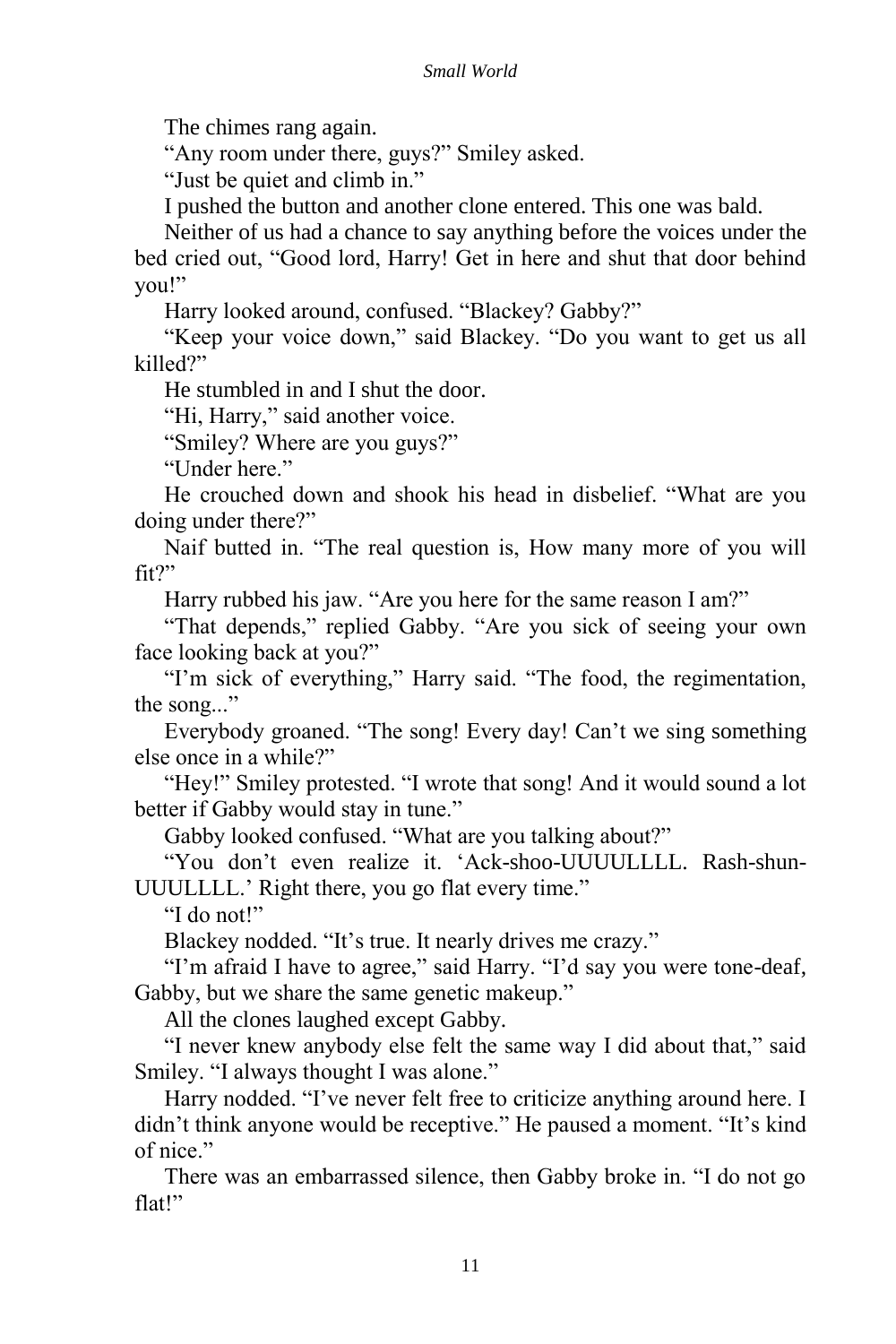The chimes rang again and everybody froze.

"I'll hide in the bathroom," Harry offered.

I pushed the button and another clone invited himself in. He ran around the room nervously, looking for something.

"Can I help you?" I asked.

"I'm looking for the cameras. I'm sure there must be some."

"What?" I said. "Didn't you disable them first?"

He shrugged. "I don't know how."

"But he makes an amazing cheese soufflé," said a voice from under the bed. Everybody laughed.

Harry stepped out of the bathroom. "Cook?"

"Harry! What's going on?"

Harry shrugged. "Apparently great minds really do think alike."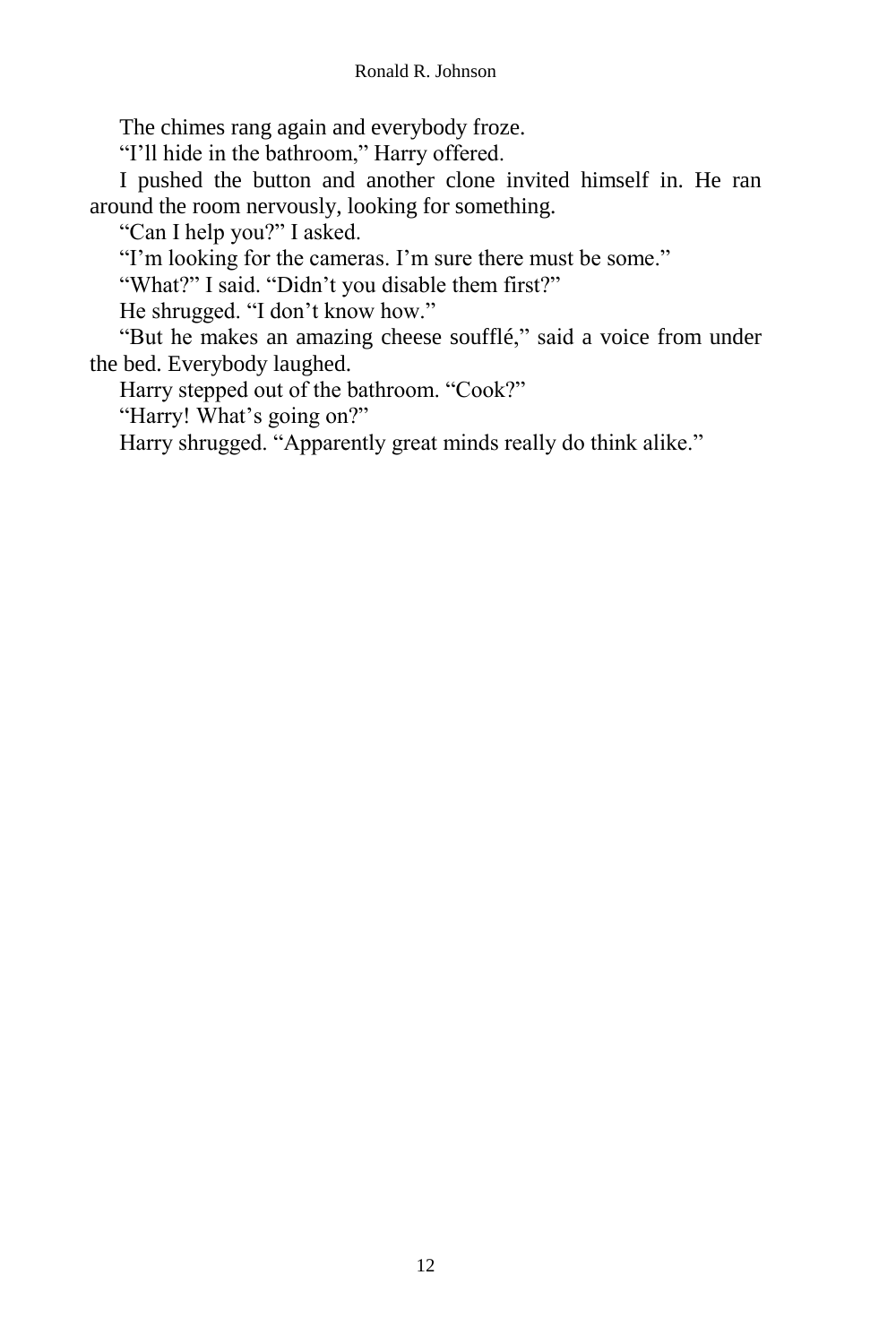#### 4 CLONE CONFAB

So now we had quite a little party going. The boys were enjoying themselves so much, they lost track of time. This was the first chance they had ever had to air their grievances.

They talked about the song again.

"Can't we jazz it up a little?" someone asked. "I've been working on a Big Band arrangement."

Smiley was indignant. "It's meant to be worshipful. If you jazz it up, you'll ruin it."

Another clone interrupted. "Liturgy is for people, not people for liturgy. I say let's jazz it up."

But then they moved onto other subjects, like their desire to escape from the community.

"It's really the Old Man's fault," someone said.

"Oh, wake up. He doesn't make the rules."

"Not anymore. But he started the whole thing."

"He was naïve, that's all. He didn't realize there would be power struggles among his children."

"I disagree," said another. "I think he intended for us to battle it out. He just didn't realize they'd turn on him, too."

Then they began to talk somewhat cryptically about one clone in particular whom they all feared, but they avoided saying his name.

"Things have settled down now that he's eliminated his rivals."

"He killed *them*," said Blackey. "He'll kill us, too."

"Technically, he didn't kill them. He put them in an ingenious trap and they killed themselves by trying to break out. They'd be alive today if they had had more patience."

"But they hadn't been fed in days. How much patience can a man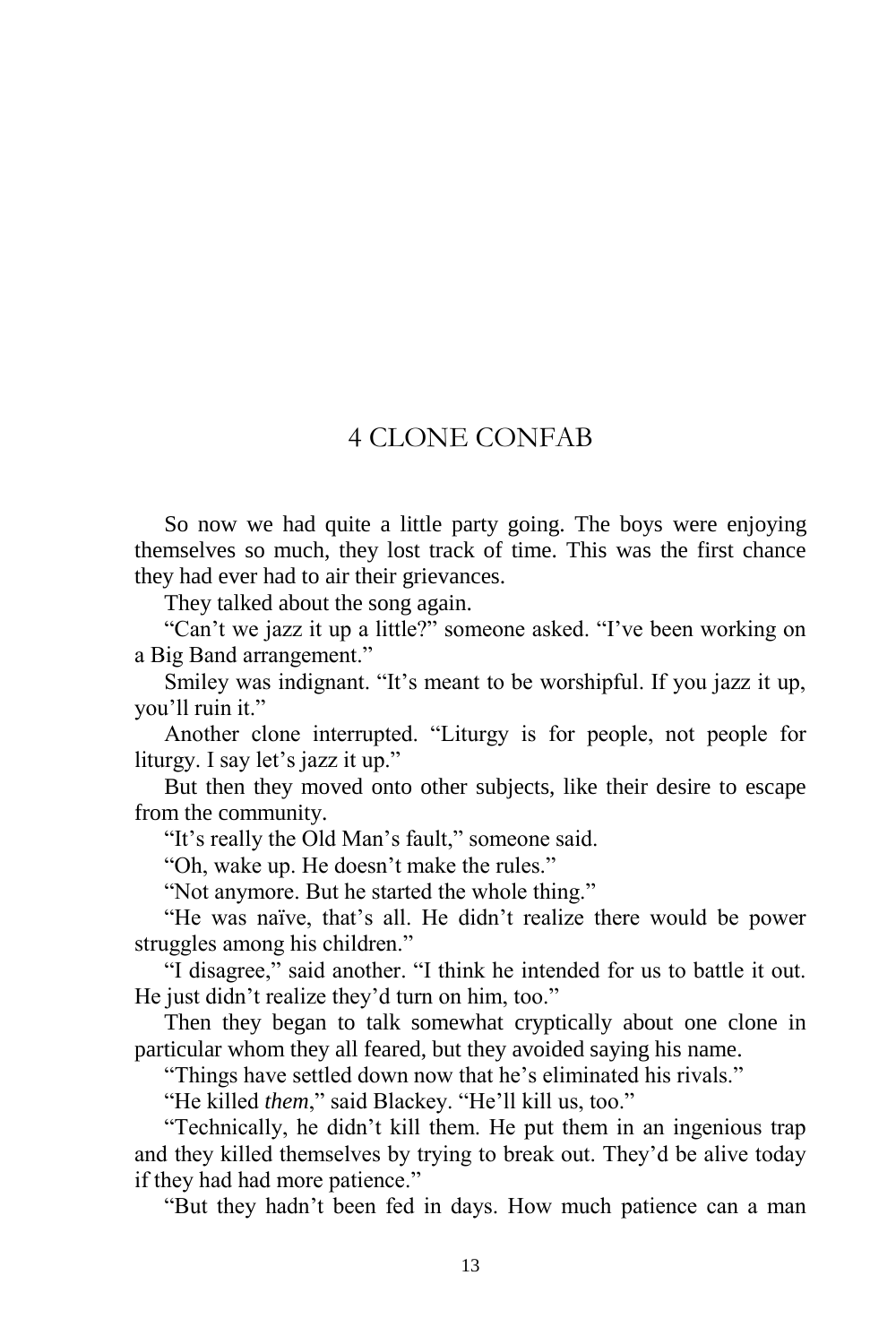have?"

My curiosity got the better of me. "Who are you talking about?"

They were all silent a moment, then Harry answered. "His name's Clarence, but he calls himself 'The One.'"

Everybody looked disgusted.

"It's a travesty!" said Blackey. "A desecration!"

Gabby explained. "We're *all* 'The One,' you see. We're 'The One That Is Many, The Many That Are One.' That's our community identity. For any individual to claim that HE is the ONE AND ONLY One is like spitting on all of us."

"And he gets away with it through fear and intimidation."

"And murder," Blackey added.

Cook looked thoughtful. "Sometimes I used to think the Old Man considered *himself* 'The One.'"

Others nodded. "The way he talked sometimes, I, too, got the impression that he thought of himself as 'The One' from which 'The Many' sprang. But that's not the concept I grew up having."

Enthusiasm spread around the room. "Exactly! Sometimes it was an almost mystical experience picturing myself as part of something bigger than me. Each of us is connected to each… and to all!"

"I've felt more than just elation," said Smiley. "I've had a profound sense of responsibility. As we sing my song and look up at the earth—so beautiful, so vulnerable—I want to cradle it in my arms."

Harry nodded. "I've always imagined us going back there... spreading out… all over the globe… and using our superior intelligence to care for the world."

"I've thought that, too!" said Gabby. "I believe it's our destiny to use our skills in the service of mankind. And no matter what happens, from this day forward, we'll have each other. We'll always be One."

Silence fell over the group as they pondered that thought.

Without chimes or any other warning, the door opened and a powerful-looking clone entered, flanked by two other clones.

"It's him!" the group whispered.

He stood there a moment, then turned to his henchmen. "Lefty… Righty… clear the room."

Like an explosion, the group blasted out the door *en masse*, leaving The One and his henchmen alone with Naif and me. Naif grabbed his video camera.

The One approached me and looked me over, but he spoke to his henchmen rather than to me. "They're a disease," he said. "They've infected our culture. I tried to quarantine them, but it wasn't enough."

"Should we kill them now?" asked Lefty.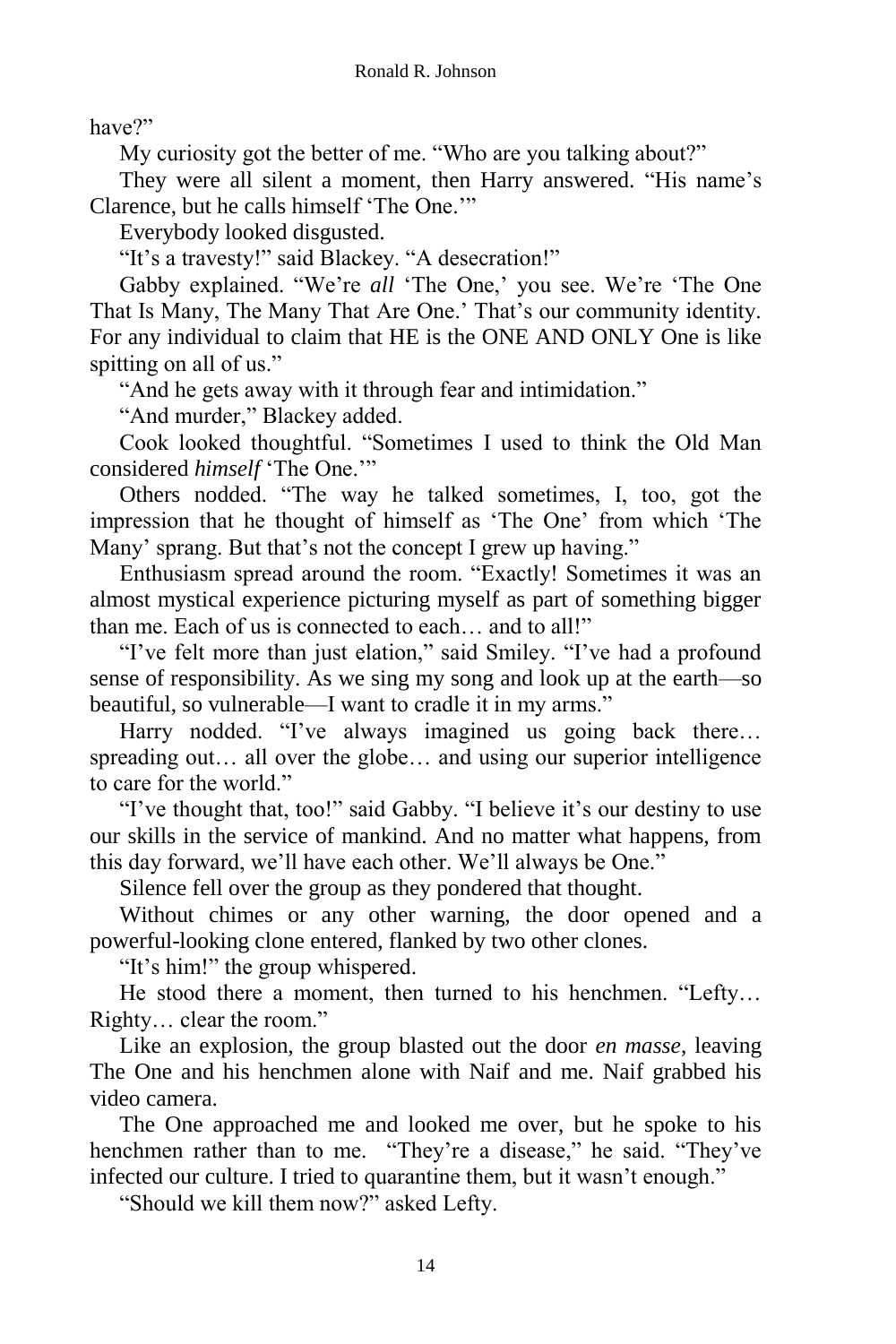#### *Small World*

He considered that suggestion, then shook his head. "No… not yet."

He circled me again, thought a moment, then left the room with a martial step, his henchmen following close behind.

It had been a long day, and Naif and I decided to get some sleep. But as I climbed into the top bunk, I heard a signal from my phone. It was a message from Deep Throat.

Deep Throat was the best informant a journalist could have. I had never met him, and I wasn't sure who he was, but he had helped me on many occasions, providing invaluable guidance. He only gave me information on "deep background," meaning I could never quote him, not even anonymously, but his advice was always helpful and his information was always completely accurate. To know the things he knew, he must have been highly placed in government circles. I would've loved to meet him face-to-face, but we had an understanding. When he had information, he would leave a message on page twenty of my digital *New York Times*. I had no idea how he got access to my paper, but I was always glad to hear from my friend, and I programmed my phone to ding me whenever there was a message.

Here's what he had for me today:

*Forget the clones. A better story is breaking on the far side of the moon. Here are the coordinates.*

I stared blankly at the screen for a moment. He knew where I was. Surely he also knew that I was being held captive, yet he was urging me to leave. It didn't make sense. But when I thought about it, I realized that Deep Throat was never wrong. So I sent the coordinates to our shuttle and instructed it to be ready to take us there as soon as I boarded. The shuttle responded affirmatively. Then I drifted off to sleep.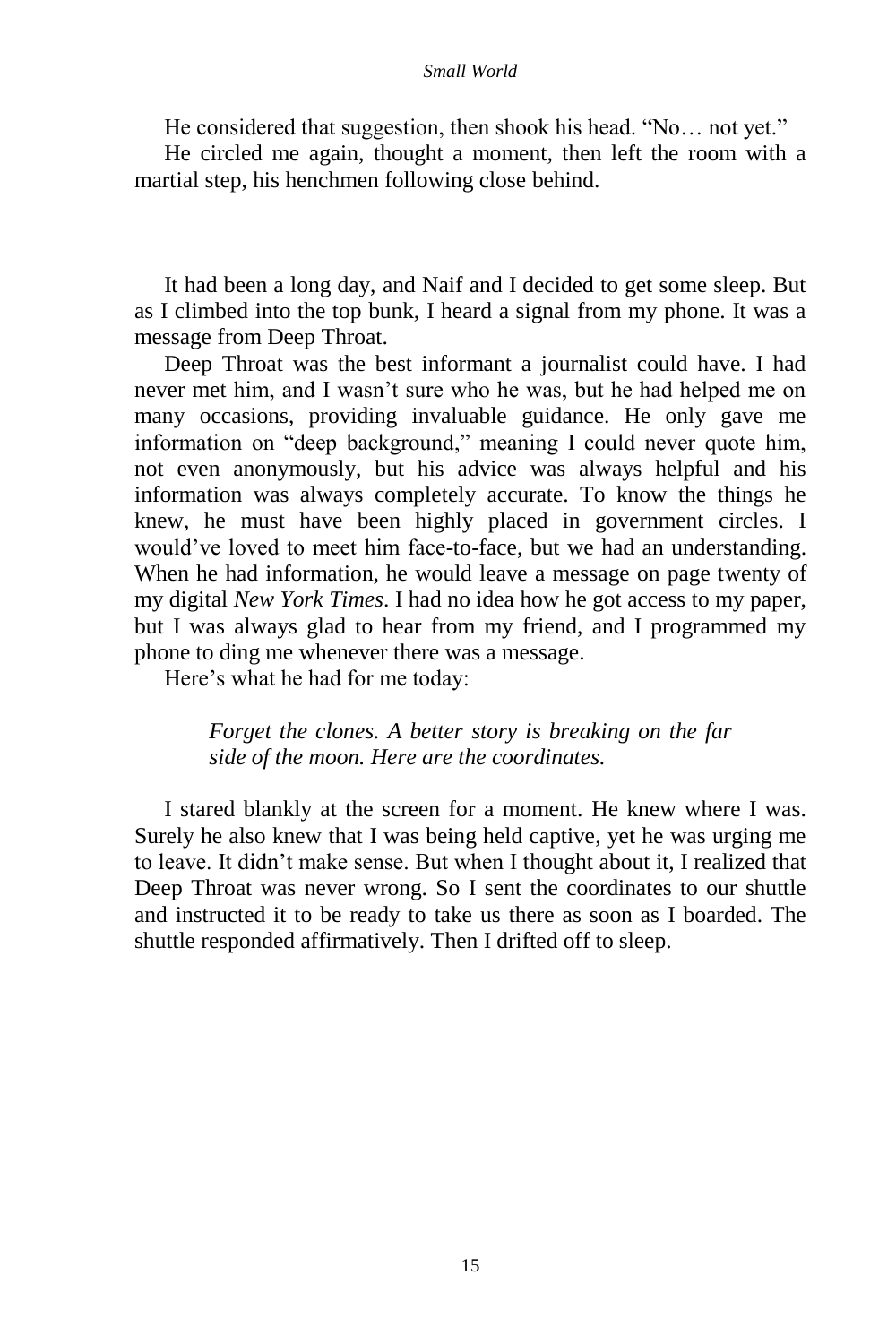## 5 A LOT OF FUSS OVER A LITTLE PILL

The next morning I found an attractive e-card waiting in my email inbox.

"Naif, look at this!"

It was from the clones. "We had a lovely evening," they said, and they added their electronic signatures.

"A thank you card!" said Naif, taping. "Somebody raised those kids right."

I nodded. "Their surrogate mothers did. Or some of them, anyway."

There was a postscript telling us that they had spent the night gauging the moods of others in the community, and there were even more clones who wanted to leave. They also attached a long letter, catching us up on what had been happening in the community the past nine years. It was a frightening chronicle of power struggles, of various subgroups trying to intimidate individuals to join them, of brainwashing and even torture, and yet of the resourcefulness of each individual who found ways to resist.

"I can't believe what those boys have been through," Naif said, still taping.

"And survived," I added. "They don't seem the least bit disillusioned."

I was particularly struck by the lessons Carl had tried to teach them. I knew he had formed secret organizations in the days before making the clones, but one group in particular had continued on without him. They called themselves "The Kindred," and over the years they had gained key spots in all major governments. Carl was proud of them, even though they had betrayed him, and he kept tabs on them through the Internet. In recent years the in-fighting had become especially nasty, and many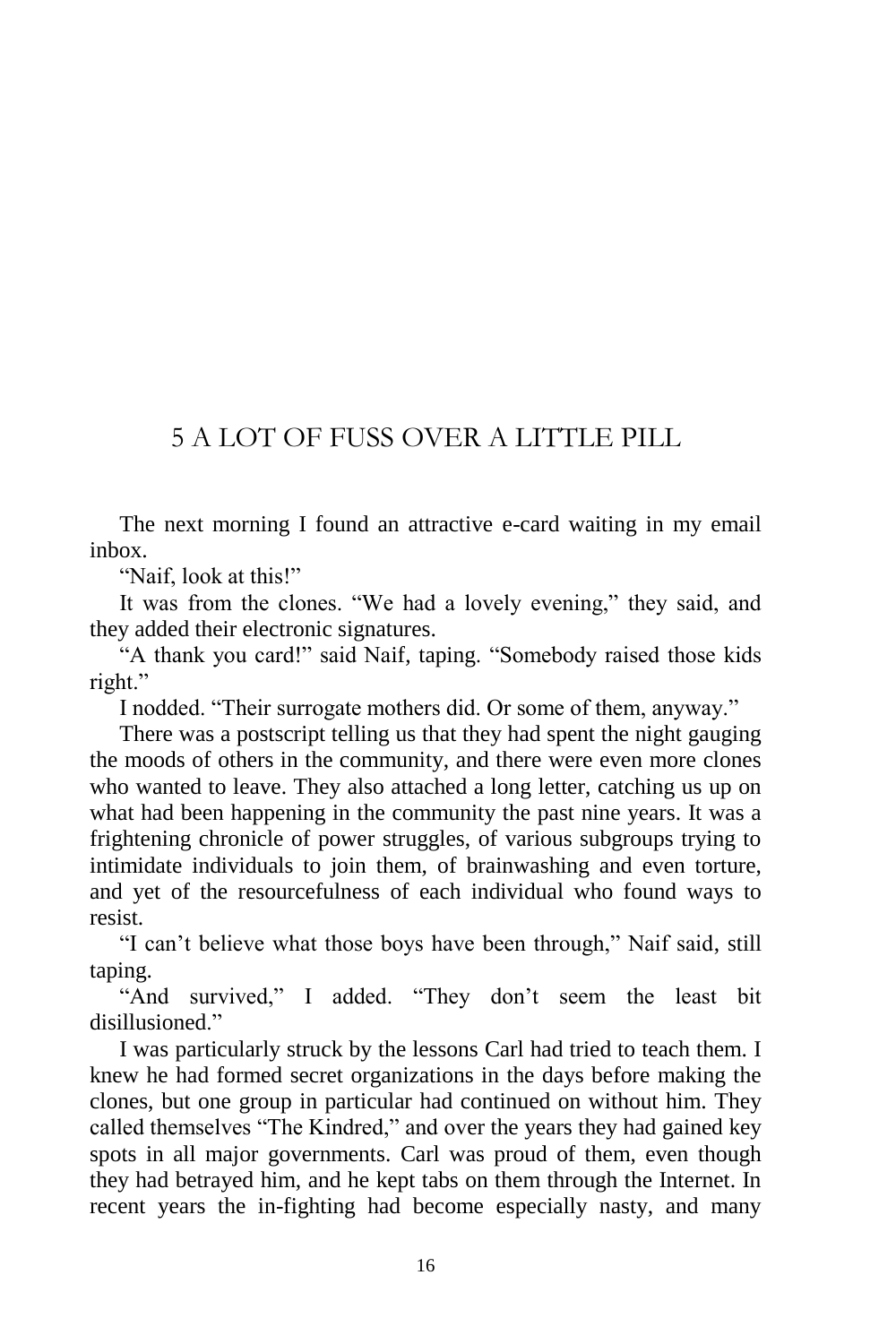members of the organization seemed to be losing hope. Carl told the clones the time might be ripe for them to return and take over the organization.

I turned to Naif. "Have you ever heard of this group?"

He shook his head. "I guess that's why they call it a secret."

I kept reading. The boys said they were forced to do daily drills, fending off attacks from robots armed with laser guns and other weapons.

"Aerobics with a purpose," said Naif.

The door opened and three clones rushed in.

"Dak!" said the first. "We've got to move quickly. The One has made his decision. He wants you dead, but he's got to make it look like an accident."

"Right!" said the second. "And there's only one way to keep him from killing you."

The third nodded. "We've got to convince him that the accident has already happened."

Naif and I looked at each other warily. "How are you planning to do that?"

The first clone held up a little pill.

"Now wait a minute," I said. "You want me to swallow the Juliet?"

Like the potion used by its famous namesake, the Juliet is a pill that puts a person into a comatose state almost indistinguishable from death.

"I don't want to die," I said, "even if it's only temporary."

The three of them started toward me.

"Naif?"

I turned toward him, but of course he was taping.

I wanted nothing to do with it. Aside from the fact that you feel exactly like you're dying, there are other drawbacks, like the possibility that people will think you really are dead, throw you in a hole, and cover you with dirt.

I remembered the case of Cochran Hull. He took the Juliet to escape execution. It worked, but he regained consciousness during his own autopsy. Fortunately for him, he lived for less than a minute—just long enough to see some of his organs in plastic containers.

"Nope," I said. "No deal."

The three of them tried to force me to take the pill. "Cook made it. He's also a chemist, you know."

I balked. I don't know chemistry, but I've heard that an inexact measurement could kill a person for real.

"Don't worry," they said. "We have superior intelligence, remember? Besides, Cook added a little jalapeno to give it a festive flair."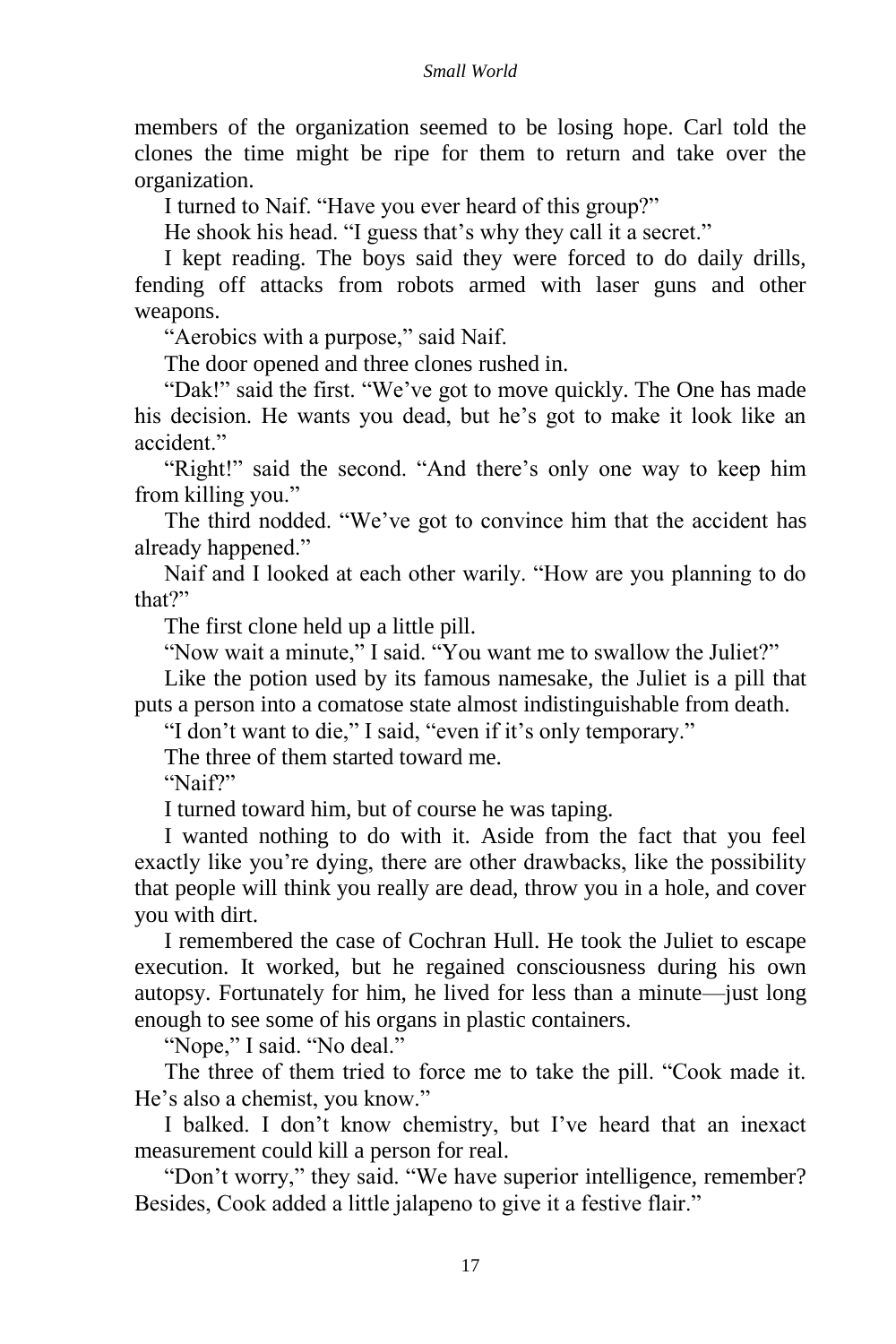I refused, so they held me tight and stuffed it in my mouth. I spit it across the room.

"We'll hold him," two of them said. "You go get it, Gimpy."

*Ka-BOOM ka-BOOM ka-BOOM ka-BOOM.*

He picked it up and blew on it. "Ten Second Rule," he said. Then he ran back.

*Ka-BOOM ka-BOOM ka-BOOM ka-BOOM.*

They jammed it back in my mouth. I spit it across the room a second time.

"Would you cut that out!" they said.

Gimpy sighed and went after it again.

Soon it was back in my mouth. They were pinching my lips shut and stroking my throat when The One and his henchmen entered the room.

All four of us gulped in unison.

"So it's true!" said The One. "They made a death pill and forced him to swallow it. What a bunch of geniuses. Lefty… Righty… induce vomiting!"

The clones stood between me and the thugs. With a flourish, they pulled clean, white gloves out of their pockets.

"You wouldn't dare," Lefty said.

Two of the clones stepped forward and lightly slapped the thugs' cheeks with their gloves. That was all it took. The four combatants hurried out to the vestibule and donned their fencing gear. The duel was on.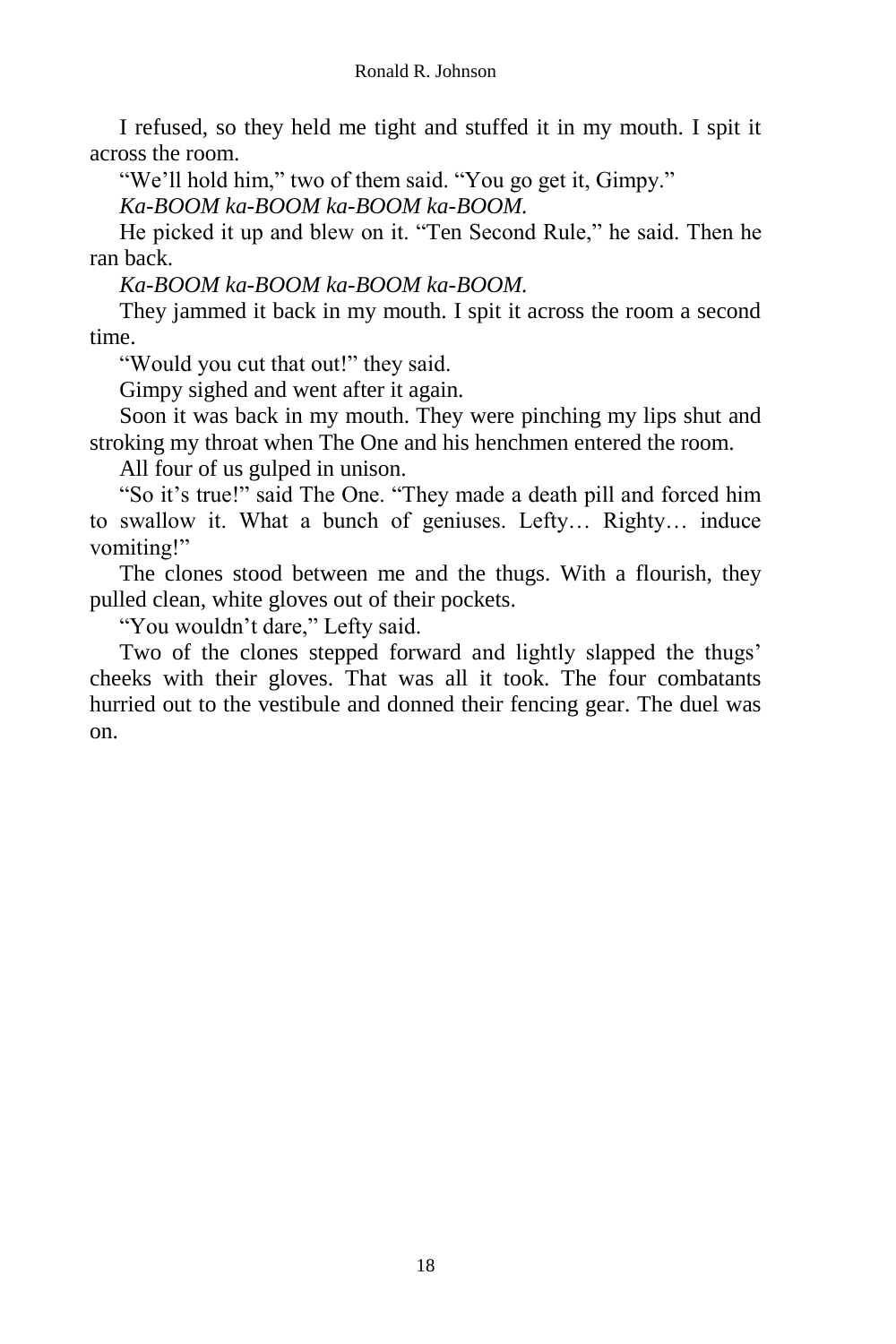## 6 SIBLING RIVALRY

Gimpy led me out to the action and urged me to stay out of the way. Naif was busy taping.

Suddenly, clones appeared from all adjoining hallways. They were already suited up in fencing gear, each one sparring with an opponent. The sound of clashing foils filled the hall.

Into this bedlam came Carl Clayborn on his hoverchair. At the sight of him, everyone stopped.

He was beaming. "Boys! Boys!" he said. "I have an announcement to make. Come closer."

The clones took off their fencing helmets and formed a circle around the Old Man.

He appeared about ready to burst. "You know, of course, that I was genetically engineered—that I was born far superior to other humans. You also know that you are exact replications of me—that you are superior in exactly the ways in which I am superior."

The clones nodded and looked around at each other, their curiosity building.

"What you don't know is that, when I was creating you, I had a brief lapse of self-indulgence." He paused to chuckle. "My *intellectual* gifts were quite sufficient to pass on to you, but I always wondered what I might have been like with certain physical enhancements. I decided to try a little experiment... just once. His intelligence... well... there were complications... but his body! That turned out magnificently! I've been hiding him from you, but now his time has come."

The clones looked worried.

The Old Man could not contain himself. "Boys," he said, "meet Sumo Carl!"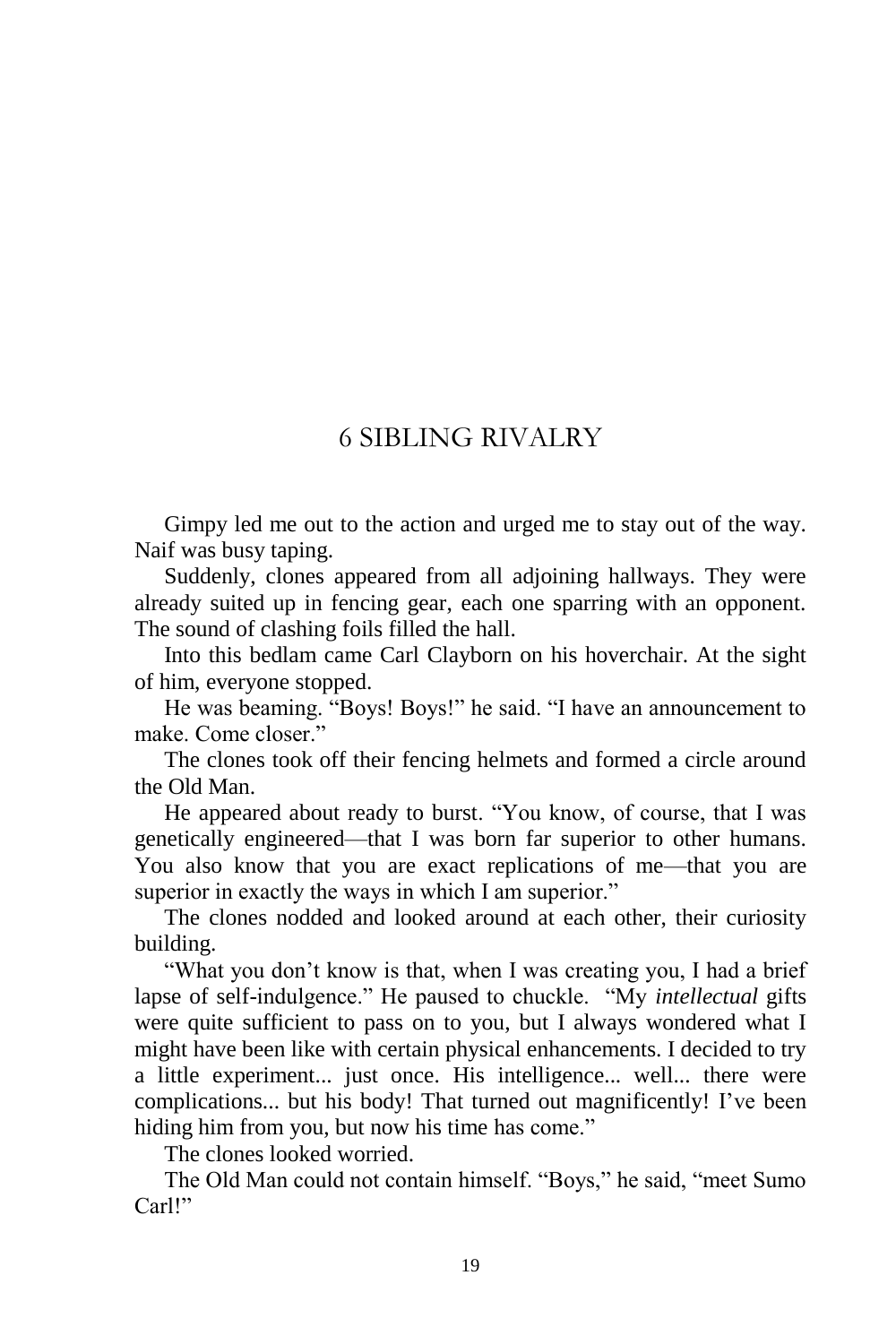A door slid open and a massive version of the clones came flying out at high speed. His face was similar to theirs, but he was monstrous, and all muscle. He wore only a loin cloth.

Lefty and Righty hurried forward to stop him. With a single effortless move, he knocked their heads together and dropped them on the floor, unconscious. All the other clones stepped aside, and Sumo Carl headed straight for The One. He tried to flee, but the big guy picked him up and held him over his head.

The One shouted, "Computer! Activate 'End Game'!"

Sumo Carl dropped him as robots of various sizes and shapes rushed in from all corridors and began shooting ray guns. In an instant, all the remaining clones joined together as one. Some pulled out a metal device that resembled a catcher's mitt. Jumping and diving, they caught the death rays that were ricocheting around the room. Others had what looked like TV remotes; they made the robots incapable of emitting rays. Almost as suddenly as the commotion had begun, it stopped. Then all the clones turned toward The One.

"Computer!" he said. "Activate 'Plan B'!"

Each robot now produced a circular saw and began chasing the clones. I didn't know the Old Man's hoverchair could fly that fast. Even Sumo Carl ran for his life.

After a moment's confusion, several of the clones began wielding thick clubs. They leaped and whirled around the robots in a graceful dance, now smashing a metallic arm off, now knocking a robot on its side, now bending one's arm so that it sawed itself in two. Somebody handed Sumo Carl a club and he put it to good use, sending robots flying in all directions. Within minutes, all of them were disarmed.

Still holding their clubs, the clones surrounded The One and shouted in unison:

> *We are The One That Is Many… The Many That Are One!*

"Listen, boys," he said nervously. "You don't want to injure me. We're all One, remember?"

They considered his words carefully, and one-by-one they dropped their weapons. Then they leaped on him and started pounding him with their fists.

While this was happening, doors opened and some familiar faces flooded the vestibule.

I turned to Naif. "Can you believe this?"

He kept filming, but he laughed and shook his head.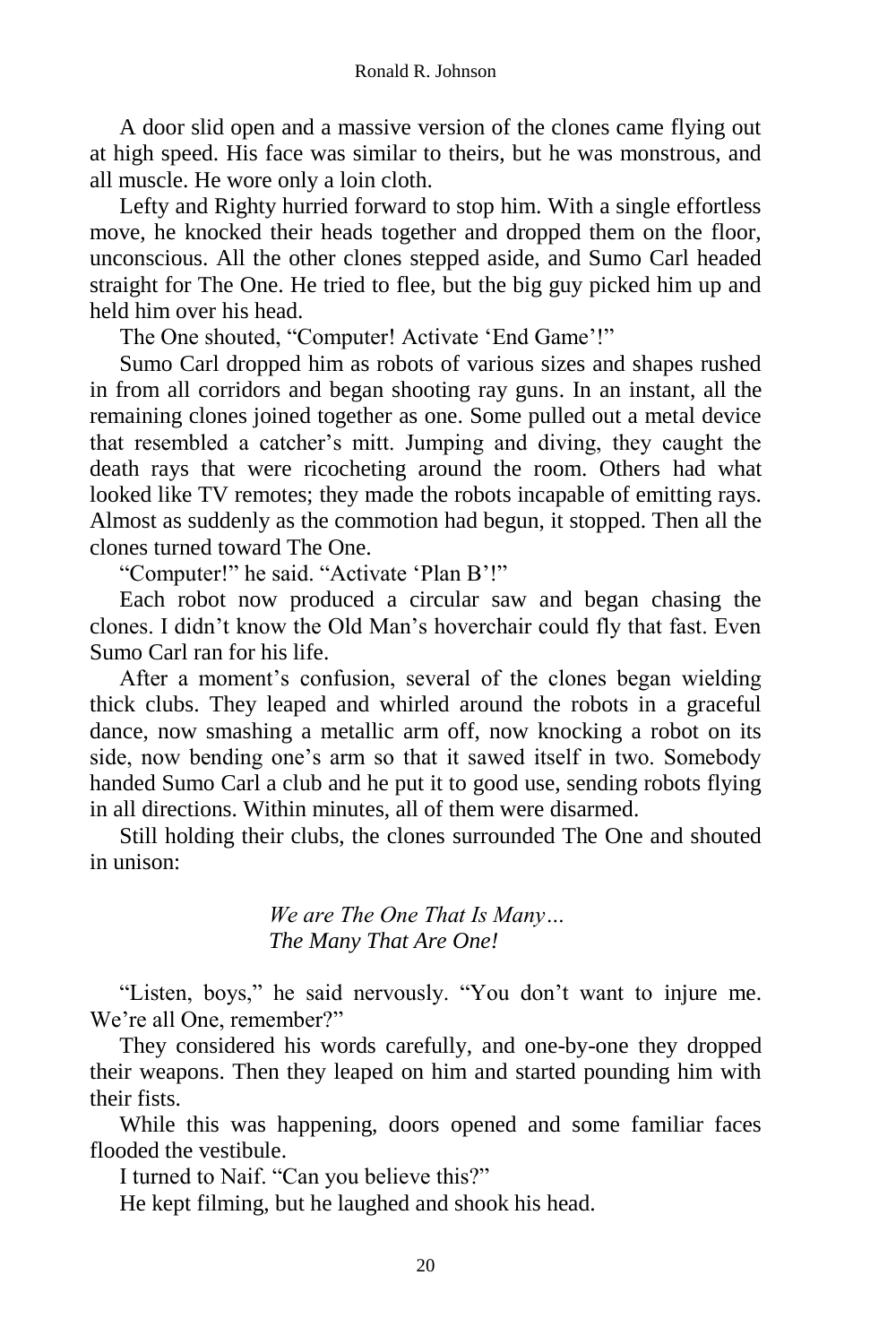#### *Small World*

It was The Cavalry. Or at least that's what Naif and I called them. They always showed up when we needed them most. It never seemed to matter where we were. When we got in too deep, The Cavalry came in to save us. We didn't know who they were, but we assumed they were government agents. We called their leader 'The Guy' because we didn't know his name.

The Cavalry got down to work pulling the boys off each other, and The Guy came over to me.

"You okay, Dak?"

I opened my mouth to answer him, and then it happened. Without a word, I fell to the ground—dead.

Naif was too busy filming the action to notice. The camera picked it up, but only in the corner of the screen. That's what made viewers suspicious: they could see me clutching my heart and falling to the ground, but nobody explained what was happening. And when the camera panned away to zero in on the clones, viewers got the impression that they weren't meant to see it. To complicate matters, Naif submitted the piece with his own commentary, since I wasn't around to narrate afterwards. That made viewers even more wary.

A lot happened in the next several minutes. A few of the clones put me on a stretcher and carried me to my shuttle. After making sure that I was comfortable, they hurried back to join the others. The Cavalry was sorting out the good guys from the bad—no easy task in a crowd of clones—and the Old Man was telling them how proud he was of them.

"This is the day I've waited for," he said, fighting back tears. "You've passed the test. Now let's oust these interlopers and prepare to rule the world!"

The Guy pushed a button on the back of the Old Man's hoverchair and it dropped to the ground, immobilized. The clones all laughed. Then they went around doing a strange sort of handshake in which they gripped each other's upper arm. As each one reached out to a buddy with his right, he was grasped by another on his left. They went around the group so that each one greeted all the others. "The One That is Many," they murmured again and again as they passed down the line. "The Many That Are One."

"Hey," Naif said, lowering his camera. "Anybody seen Dak?"

A few of the clones escorted Naif out to the courtyard just in time to see my shuttle as a tiny dot, flying away in the distance. Then Naif remembered: last night I had given the shuttle the coordinates I had received from Deep Throat, and I had told it to take off as soon as I boarded. In obedience to those instructions, the shuttle was now carrying my lifeless body to the far side of the moon.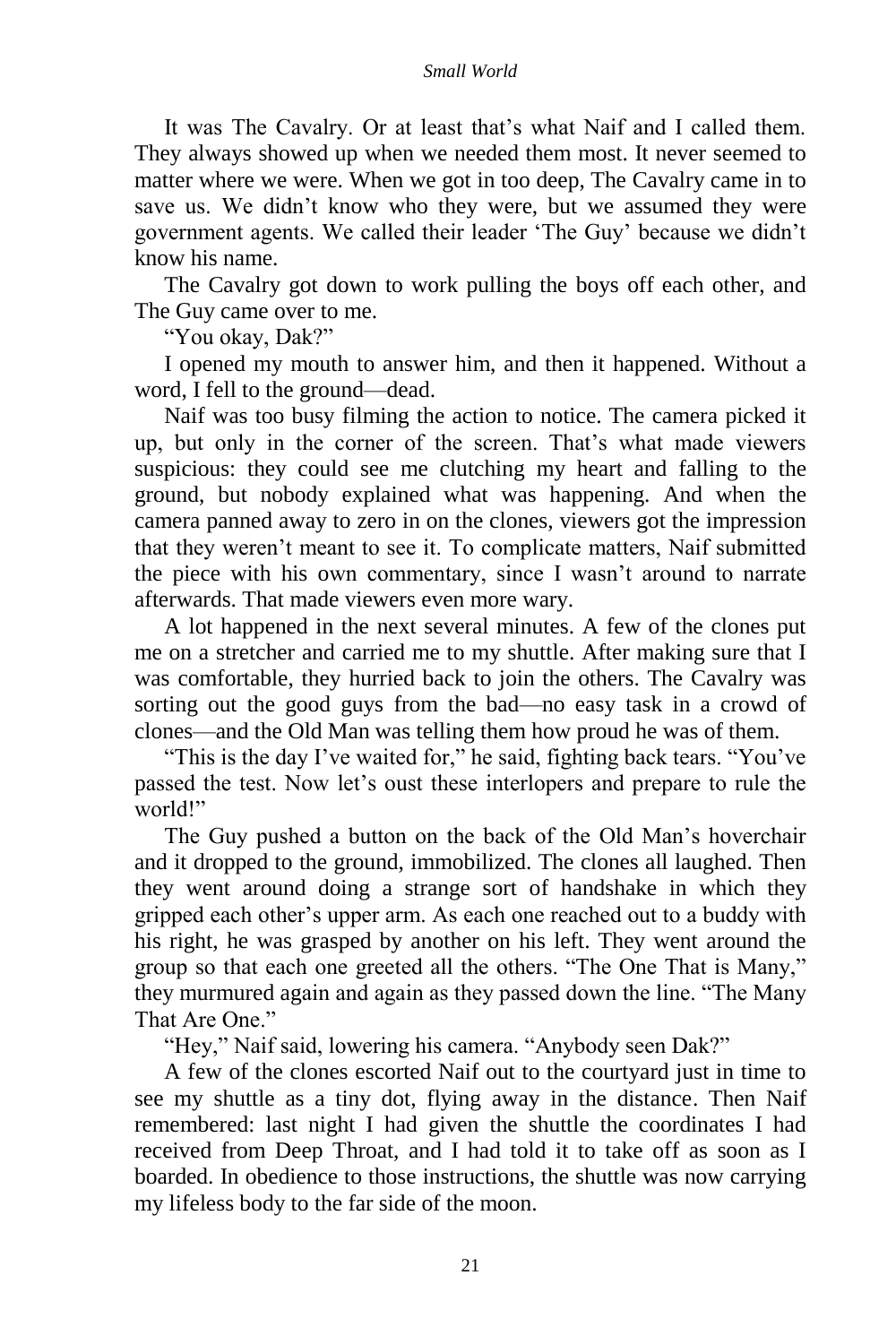## 7 AN UNINVITED VISITOR

Very few people have property on the moon's far side. It takes a special kind of person to want to live there, because you can't see the earth. Land is cheap, but there's not a lot of interest.

The shuttle flew to a spot far from any human habitation and came to rest outside a single prefab cabin. The man who lived there had to wear a spacesuit if he ventured out, and he had done that only once since his arrival two months earlier. But after some hesitation, he put on his suit and approached my shuttle.

The outer door opened, letting him into the initial entryway. Once that door closed and the entryway had become pressurized, the inner door opened. He let himself in.

The lights were off, and at first he couldn't find a living soul on board. He took off his space suit and tried to figure out what to do. Then he noticed my lifeless body...

Waking up from the Juliet Trance is like being propelled at high speed through a tunnel, face first. Most people come out of it screaming. I gave more of a shout.

I opened my eyes, but everything was blurry. I was in my shuttle—I could tell that much—but it wasn't moving. It was on the ground. And the lights were off.

I was sweating. My mouth was dry, head spinning. "Naif?"

There was no answer, and yet I sensed I was not alone. "Hello?"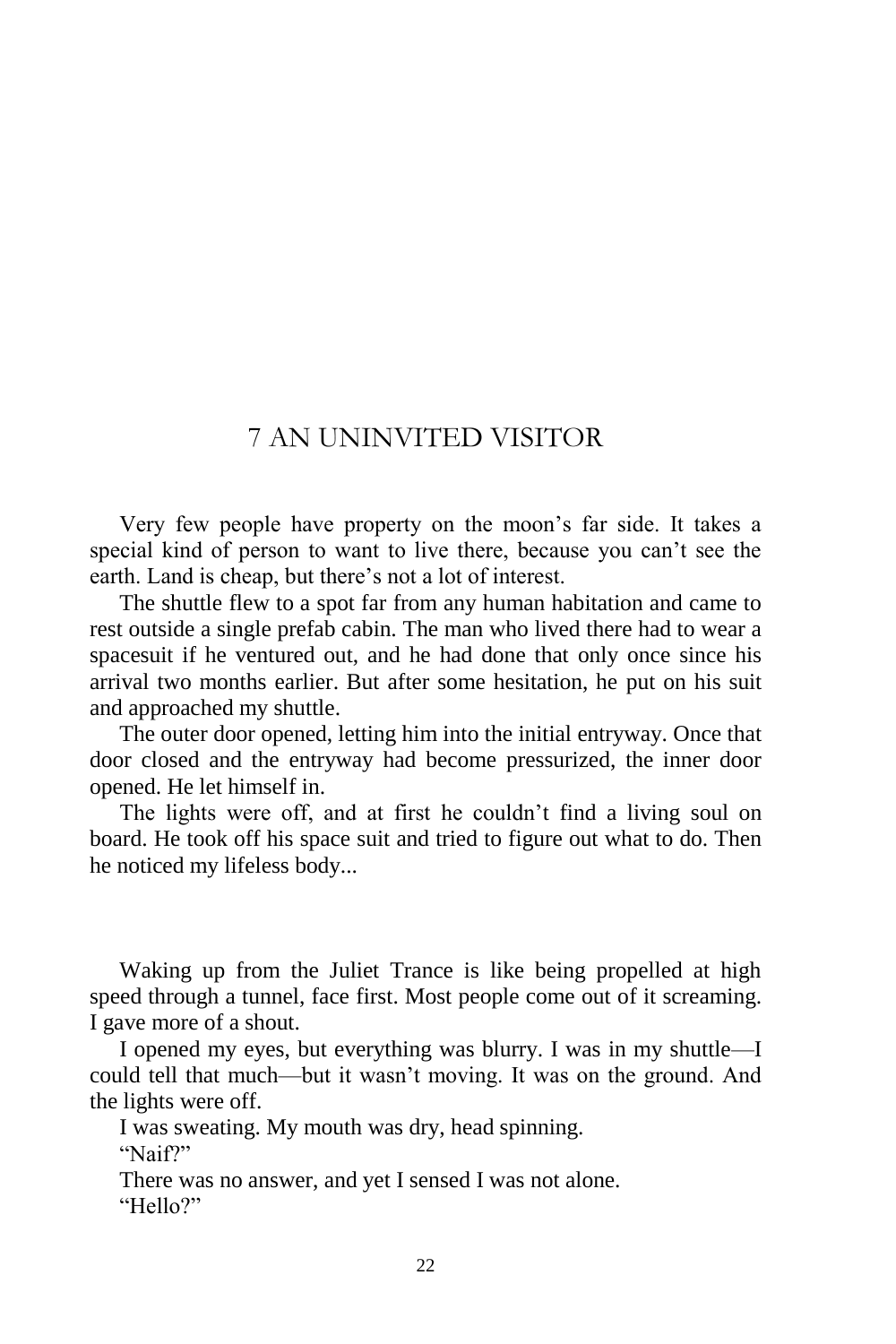Someone moved toward me.

"Who is it?"

In the darkness, I could see the outline of a man.

A man with a gun.

I strained my eyes to see, but he was in the shadows. Then he took another step forward.

As soon as I saw his face, I knew I had interviewed him once. Who was he? My mind was cloudy, but I forced myself to think.

"Insanity is a gift..."

I could hear the gunman saying it. He spoke with a fake British accent. He said "shhedule" instead of "schedule." I remembered that much about him, and those words:

"Insanity is a gift..."

Yes... he had said that on camera. What was the rest of the sentence?

Then I remembered the interview... or that part of it, at least.

"I almost went insane once," he had told me. "Unfortunately, it didn't last."

My disgust must have shown, because he had looked at me impatiently.

"You think it's a curse to go insane, I suppose. You're mistaken. It's a gift from the gods. All the great thinkers of the past were madmen." He appeared lost in thought for a moment, and then he added, "Madness is the only appropriate response to the postmodern world."

Naif had slowly zoomed in on his face, as if to let our viewers see what a madman looked like up close.

Trying to hold my spinning head steady, I now said to the man with the gun, "You... you're that professor."

"Then you do remember," he said quietly.

"Yes," I told him. "It's coming back slowly."

He was a linguist. He had spent his life studying a language that no longer existed. It had been forgotten even by scholars—until now. He spent much of his career reconstructing it.

"Nobody cares," I told him.

Now I could see *that* part of the interview vividly. I always like to rattle my guests. They're supposed to rise to the challenge, but in that moment I could see he didn't know how. He looked shocked, as if I had reached over and slapped him in the face.

"What's the point?" I had said on camera. "Why study a language that nobody in the world uses?"

His face turned bright red. "I don't even know how to answer that," he said.

Naif let the camera rest on his face as we sat there in silence, but I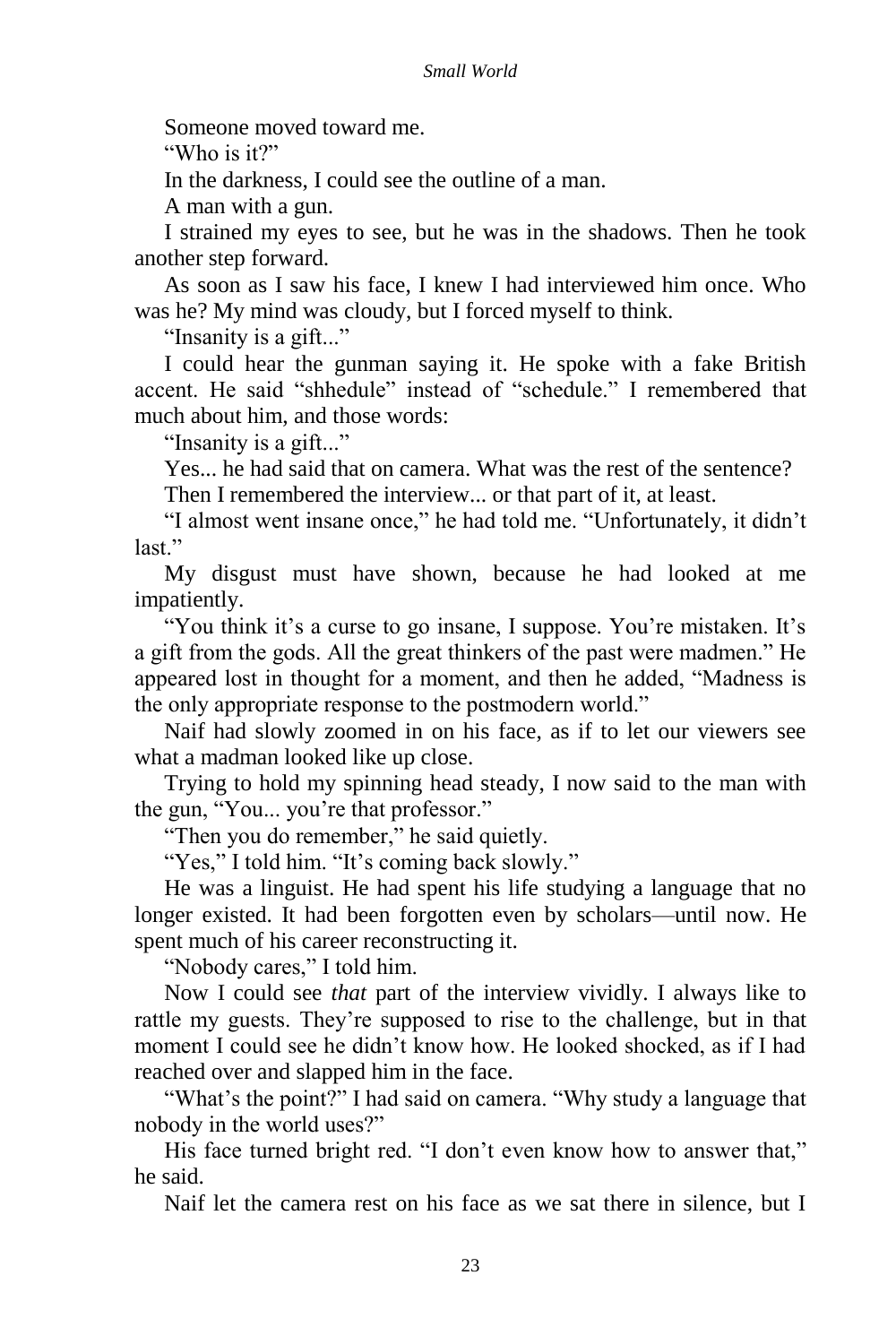was thinking, *If you can't speak in defense of your own life's work, then how do you expect anyone else to understand?*

One of my education sources had suggested I do a piece on him. The Professor had been kicked out of Harvard because he wouldn't play by the rules. Under the old tenure system he would've been untouchable, but times had changed and the Professor had few friends among the faculty. His ousting hadn't provoked much of a scandal, but it was still somewhat unusual. I interviewed him to see what it was all about.

His colleagues at other Ivy League schools all spoke well of him. They said he had done something incredible in his field. But students hated him. He was boring, pompous, thin-skinned, and had no sympathy for them. They said his grading patterns were unpredictable. They petitioned the Dean, who investigated and discovered the Professor on the verge of a nervous breakdown.

"Your grades are overdue," the Dean said.

The Professor shrugged. "Give them all F's."

"We can't do that!"

"Give them all A's, then. What do I care?"

So the Professor was shown the door. I interviewed him shortly afterwards. Some of his friends were hoping that he'd acquit himself publicly and perhaps build on that to get another teaching job, but we didn't get far into the interview before I knew better. This man was a mess. I even handed him a couple of simple questions and he treated me like I was stupid. The end result was a freak show.

After we ran the interview, he left a message on my video mail. He was opposed to leaving such messages, he said, but it was his only alternative. He strongly protested the way we had edited the piece. He accused me of chopping up our conversation into tiny bite-sized platitudes which no longer remotely resembled what he had said.

"Human intelligence is an organic whole—if and when it is exercised, and in your case I'm sure it is seldom. If you ask a thinking man a question and he gives you an answer out of the depths of his soul, you must take what he says in its fullness. You can't cut pieces out of it without doing damage to the entire thought. The pieces by themselves mean nothing."

Well, maybe so, but that's the way a journalistic interview works. If a person doesn't want to play by those rules, he shouldn't agree to be interviewed.

I concede that an edited interview is only an incomplete report of a much larger discussion, but I do not agree that a shortened version can't do justice to the original. The key to good editing is to interpret the original interview in a fair and balanced way. If the journalist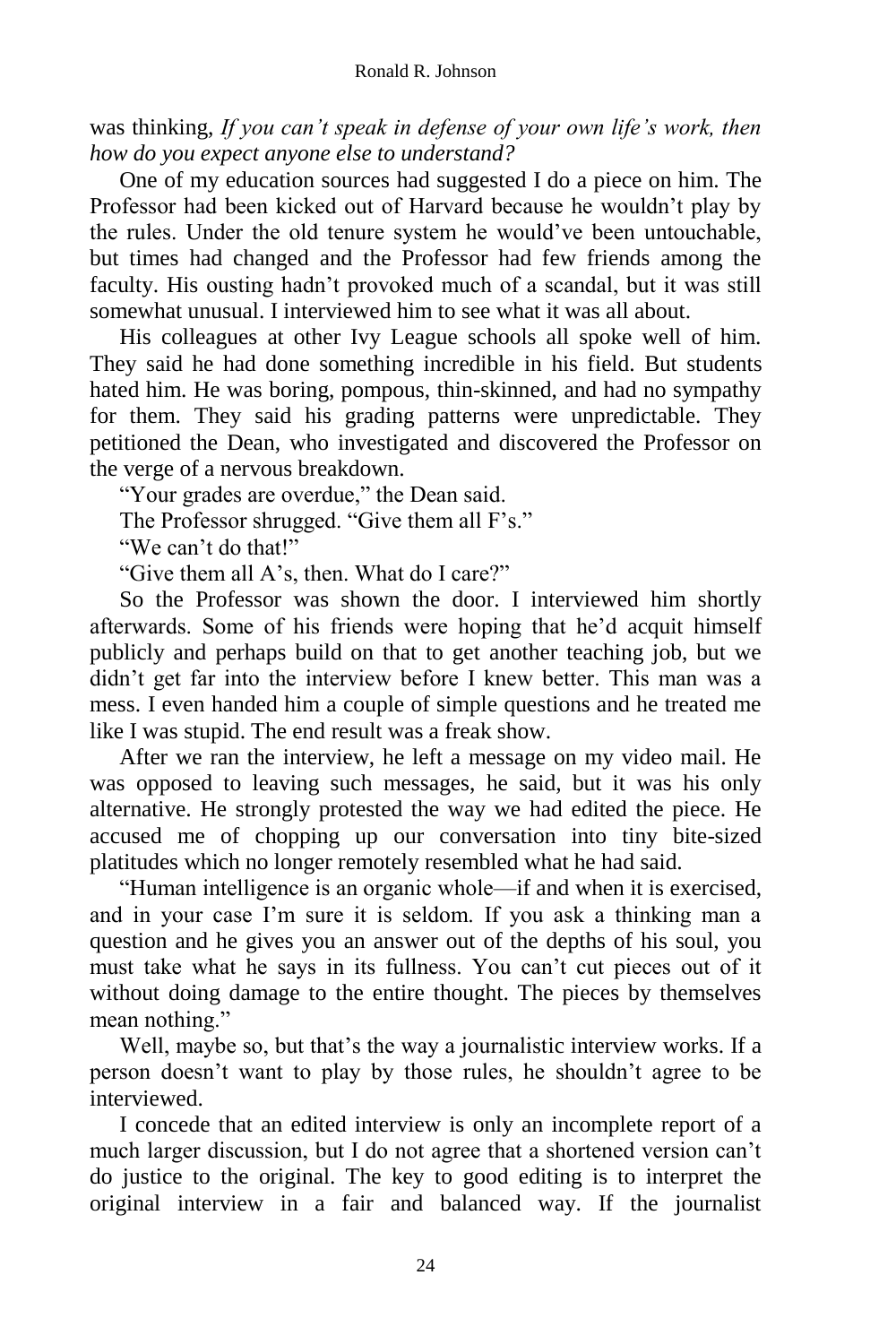understands what the subject was trying to say, he's justified in cutting the interview to make it fit the time constraints. I understood the Professor perfectly well. I just wasn't sympathetic. And I guess that came across on the screen.

I'm not sorry about anything we put in that report. Every word of it was true, and nothing was taken out of context. I admit that Naif shot a lot of close-ups of the Professor's long fingernails, especially when he used them to clean out his ears while he was talking. He also did a brilliant 360-degree pan around the Professor's head to show his unique haircut (apparently the Professor liked to put a bowl over his head and snip away with scissors at anything that stuck out the bottom). But that was just good camera work that helped convey an image of the man.

A month or two before Naif and I visited the moon, I learned that the Professor had gone there himself—to the far side, to live as a hermit. He would never have to look upon the earth again, for the far side of the moon always faces away from Planet Earth. I felt a twinge of guilt when I heard the news, and I wondered if I was part of the reason he had turned his back on the human race.

But now I was alone with him, and he was holding a gun on me.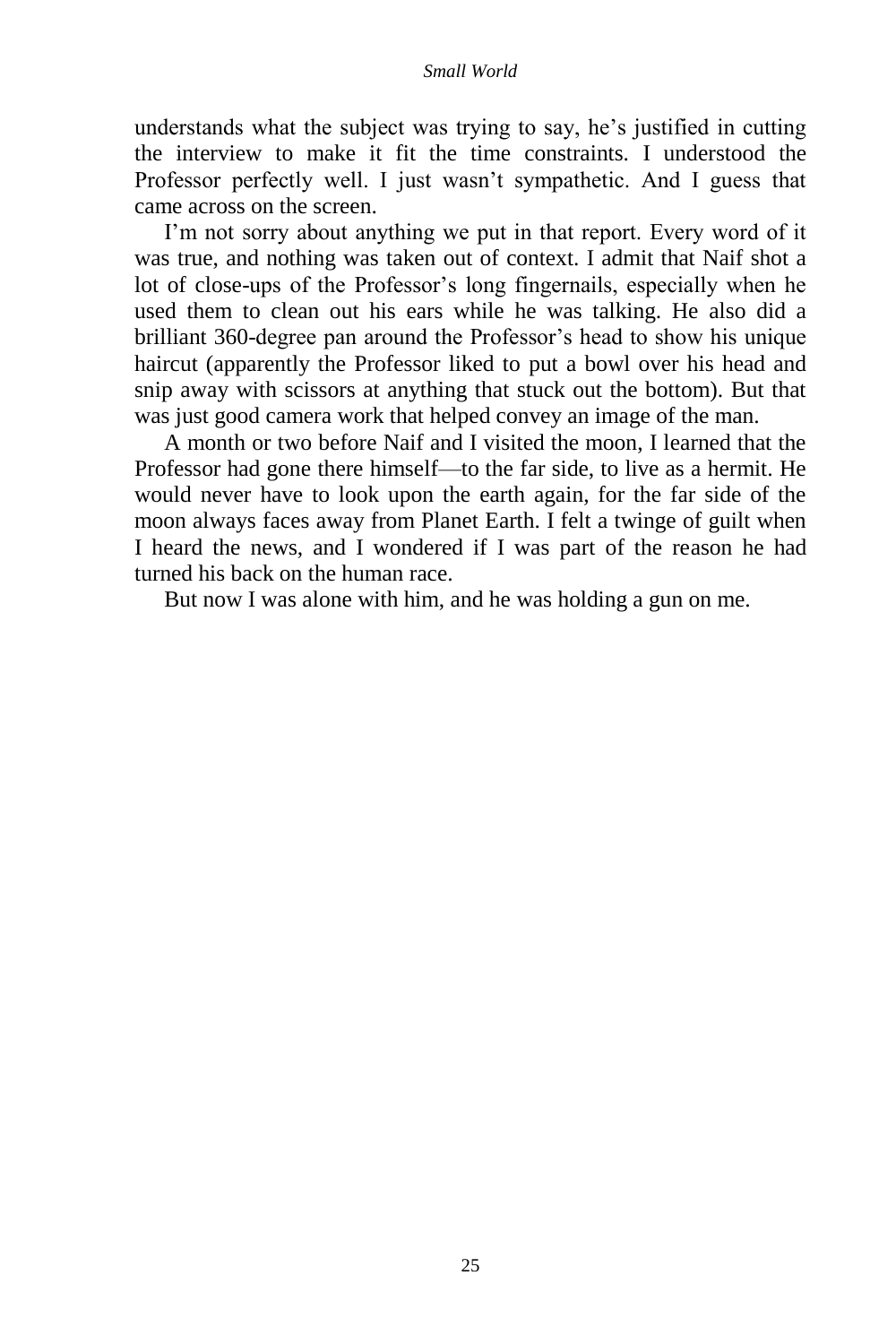## 8 THE PROFESSOR AND THE BURLAP SACK

I glanced at the gun momentarily and looked away—then I stared at it. "Where did you get that?" I asked.

He seemed surprised by the question and pointed the gun at his own face. "What—*this?*"

"It must be a couple hundred years old!"

"What does that matter?" he asked.

"Does it even work?"

"I can assure you it is quite deadly."

"Care to bet on that?"

"Now listen, you," he said. "Show some respect or I'll—" The sentence hung unfinished for a long, embarrassing moment.

"Is that what this is about?" I asked. "Respect?"

He was going to ask me what I meant, but then he stopped, nodded, and grimaced. "I see. You think I'm here to settle an old score."

"Aren't you?"

He puckered his lips angrily. "You must think I'm some sort of crackpot."

I didn't answer immediately. "You've entered my shuttle uninvited," I finally said, "and you're holding me at gunpoint. I guess I don't know what else to think."

He looked at the pistol a moment and, with a sigh, placed it on the table between us. "I couldn't have shot you anyway. It would've ruined everything."

"Damn right," I said, picking up the weapon. "This is a pressurized cabin. Do you know what would happen if a stray bullet hit one of the walls?"

He shrugged. "I've never cared about technology."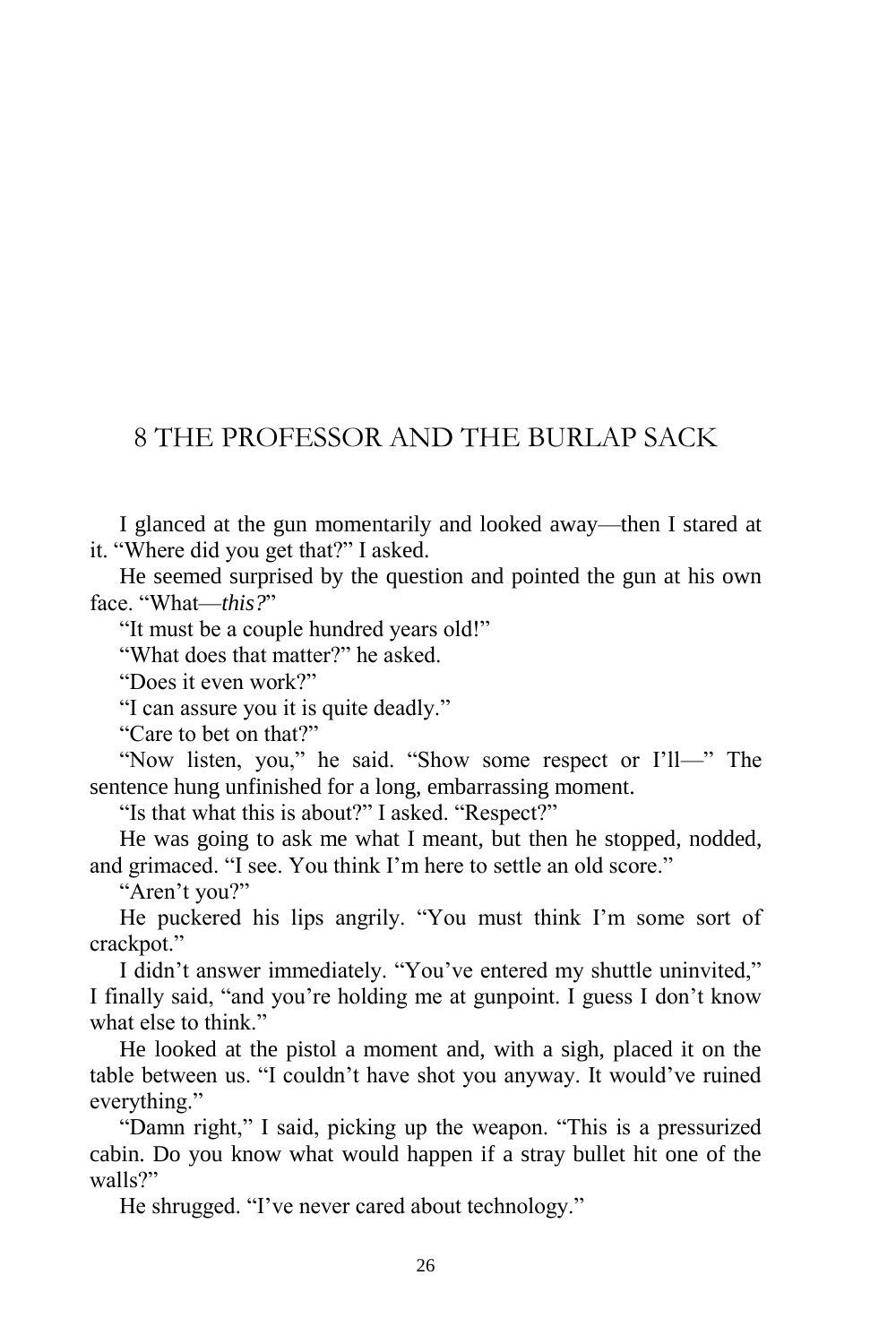#### *Small World*

"Well, if you're going to live alone on the moon, you'd better start caring or someday you might do something stupid."

He bristled and seemed to be searching for an appropriate comeback, but gave up.

I opened the revolver. "Hey, you didn't even load it!"

He shrugged again. "I told you… it would've ruined everything if I had gone through with it."

I gave him back the gun. "What's this all about?"

He inhaled quickly like I had just ripped a bandage off a wound; then he exhaled slowly, hissing through his teeth. I expected him to answer me when the hissing stopped, but instead he inhaled and exhaled all over again. Finally, I broke in. "Professor!"

"All right, all right," he said. "You'll ridicule me—but I have to tell you."

"Tell me what?"

He inhaled again. "I have discovered proof that we are not alone in the universe."

*Oh brother.* 

"What kind of proof?" I asked.

"I have received a message from an alien race."

"And you want me to relay this message to the public, is that it?"

"No," he answered crisply. "That's not it."

"What a relief."

"Your celebrity status means nothing to these aliens, nor does it mean anything to me."

"Then what do you want?"

He looked at me hard, the corner of his mouth forming a malevolent grin. "The earth and all its inhabitants will be destroyed in ten days unless we do what the aliens have commanded."

"We?" I asked.

"You and me."

This made no sense whatsoever. "And what are—we—supposed to do?"

"There is an extra-terrestrial living on earth right now. No one knows that he's an alien. You and I have ten days to find him. If we succeed, the human race will be spared. If we fail—"

"Okay, I get the picture. Where are we supposed to look?"

"He could be anywhere on earth."

"Super. Do we know anything about him?"

"His name is Basil."

I bit my lip. "An alien named Basil. Okay… any last name?" He shook his head.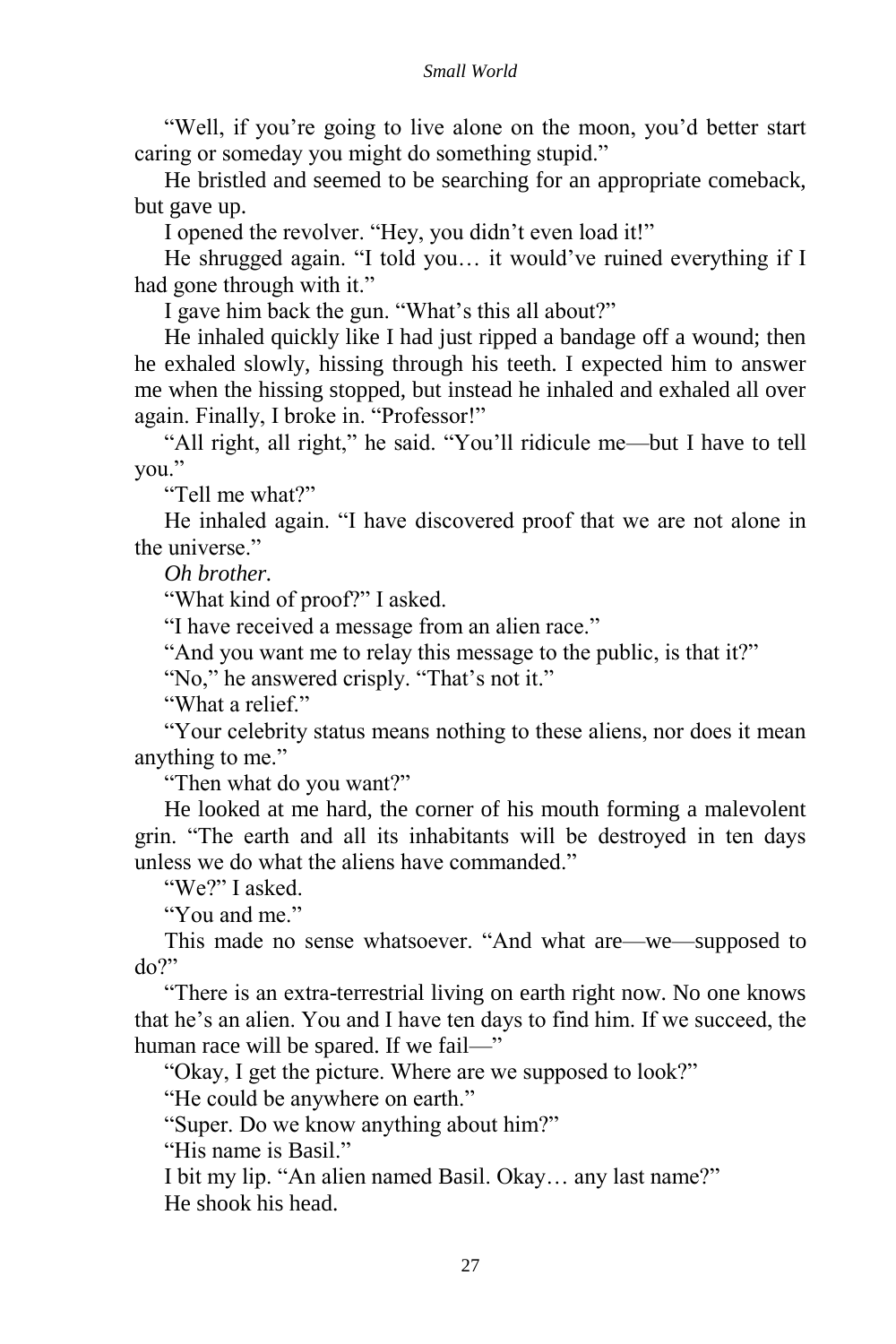"So," I said, "you and I have until—" I thought a moment "—until the 24th to find somebody named Basil. No last name. No description. Could be anywhere. If we don't find him, we're all toast. Anything else I should know?"

"Yes," he said, watching my reaction carefully. "One more thing."

I waited, but he just kept watching me. Then he walked to the corner of the room and picked up a burlap sack.

"Where do you find this stuff?" I asked. "Who has burlap anymore?"

Bringing the bag back to his seat, he pulled out a metallic object, tubular in shape, about two feet long and an inch or so in diameter. On its face was a screen like the old LED monitors of the late twentieth century. At each end was a kind of handlebar. It looked like a metal rolling pin.

Reverently, the Professor began to pass it over to me.

"What is it?" I asked, reluctant to take it.

He stopped, placed it in his lap, and sat back. "It is a communicator. This is how the aliens have transmitted their thoughts to me. It was buried not far from here, probably several thousand years ago. I uncovered it earlier today."

"And how did you find it?"

He smiled. "This was the final chapter of a drama that has been unfolding for most of my life. My research—what did you call it on your program? Arcane?"

Esoteric. But there was no point in quibbling.

"My 'arcane' research led me to the discovery that aliens had visited the earth, somewhere in the Fertile Crescent, several thousand years ago."

I sighed impatiently. "This is an old, boring story."

"That's what I thought at first," he said, "until I discovered fragments from an ancient Sumerian text telling about an encounter with an alien. Naturally, the author of the text referred to him as a divine being, but it is quite clear that the visitor was merely an alien from another planet. The text said that there would be another visitation again someday, when men had begun to populate the moon. I found all of this mildly interesting, of course, but I was quite taken aback when I read a passage that described, in detail and with complete accuracy, the place where I have been staying here on the moon's far side."

"How can that be?" I asked. "This side of the moon is never visible from the earth."

"Exactly," he replied. "That was what impressed me. So I went to the place that was described in the text, and I found this."

He handed the Communicator to me.

"Hold on to each end," he said, "and watch what happens."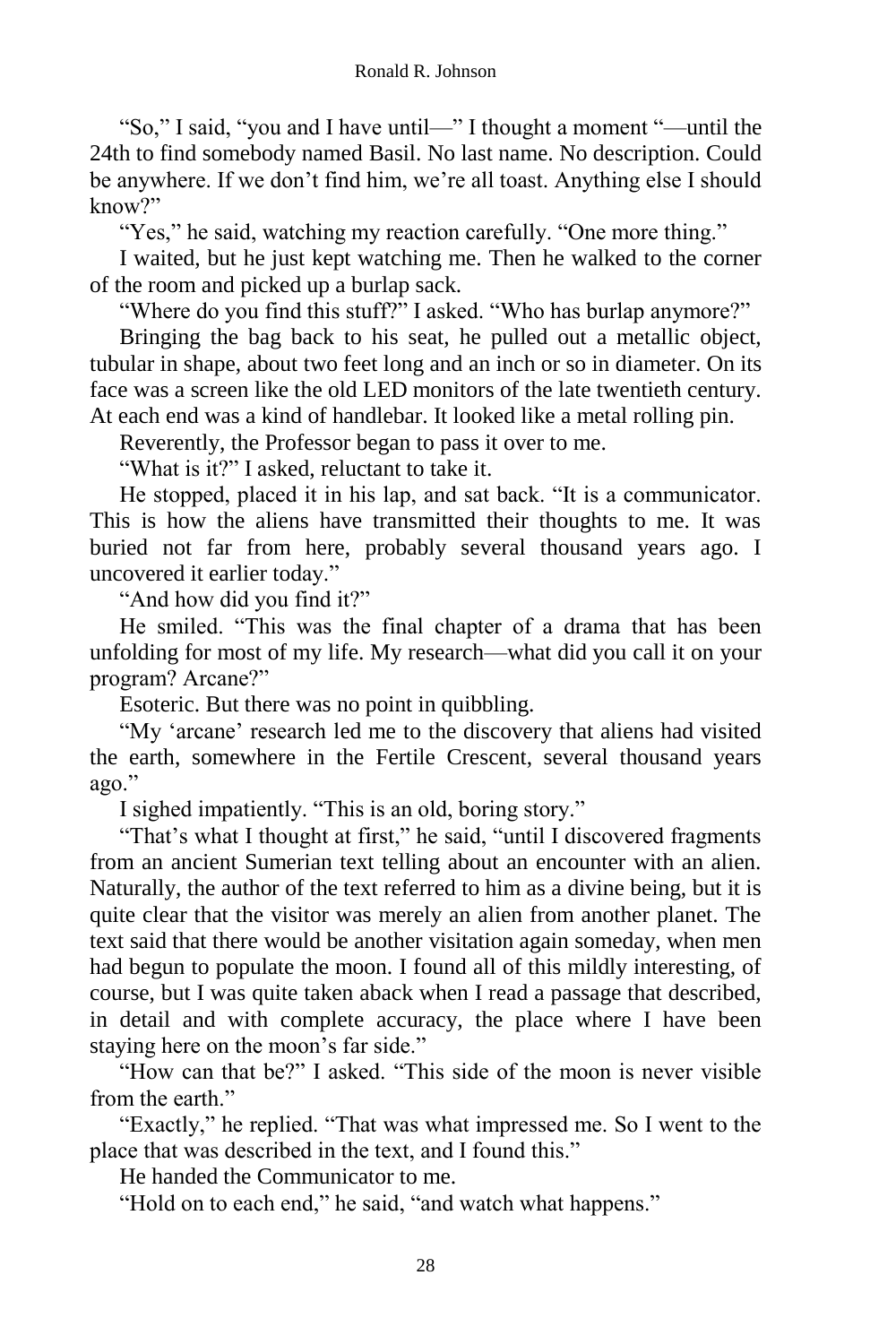#### *Small World*

I thought about it for a moment, and then I gave in. As soon as I gripped the instrument with both hands, hieroglyphs appeared on the screen.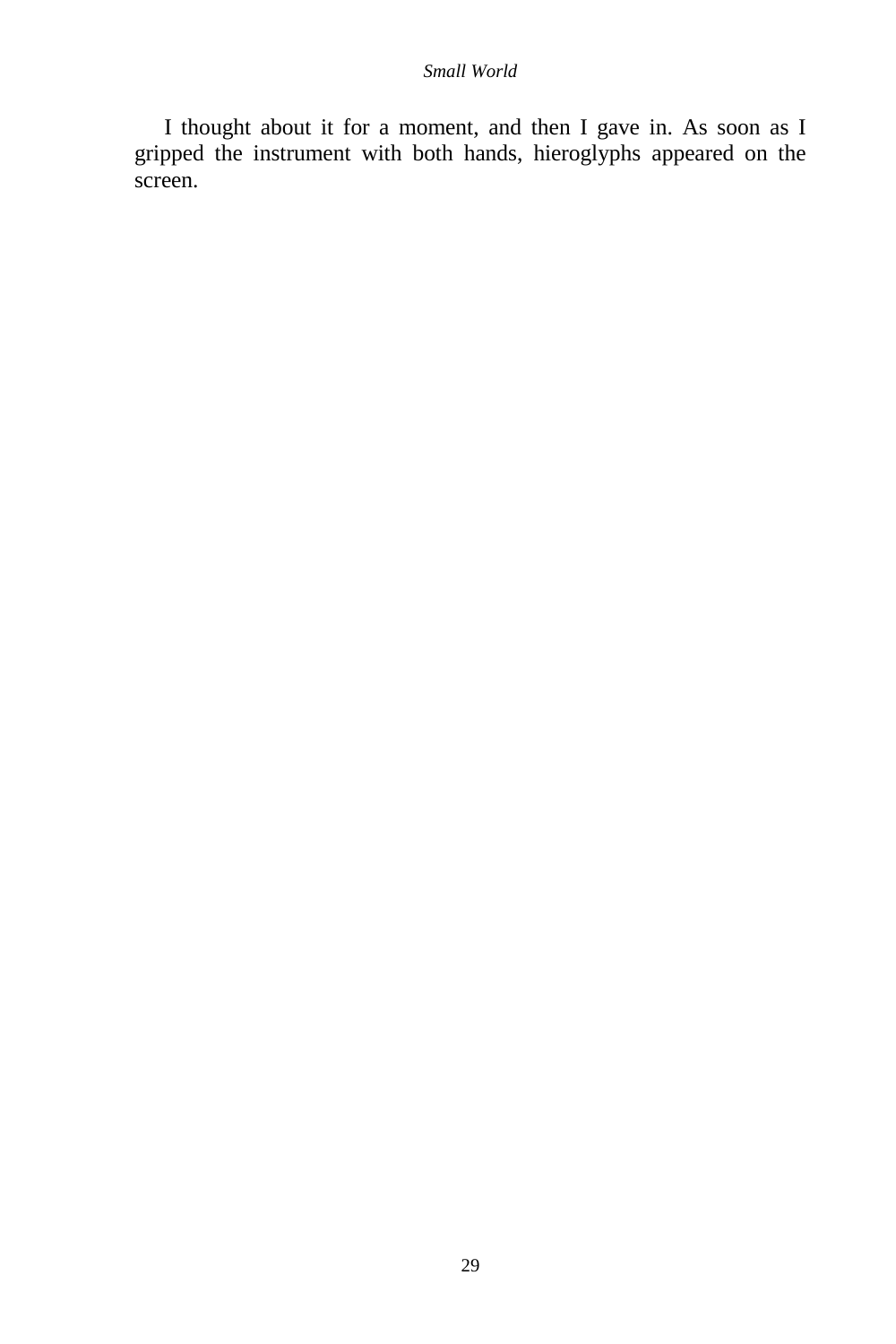#### 9 UNCLE WOODY

"What the—" I said, backing away from it.

"I will accept that as an apology," he said triumphantly. "You really did think I was making it all up, didn't you?"

"So you're telling me that… when I grabbed onto that thing… it was like I had picked up a hotline to somebody Out There, and those hieroglyphs were their way of saying hello?"

"Something like that," he said. "Remember, their original communication with humans was carried out in an extinct Sumerian tongue. Naturally, they think we still speak that language. So, to accommodate us, they're communicating in those ancient symbols."

I processed this information. "What were they trying to say to me?"

"I was unable to read it," he said, "but if your case is anything like mine, I presume they were offering you a clue about how to find Basil."

I took a deep breath. "I'm all for that. Let's try it again."

Once more, I held onto both ends of the metallic bar. This time the Professor looked at it, mumbled something, and returned to his seat.

"What is it?" I asked.

He stroked his chin. "It would appear that things are going to be a bit more complicated than I had supposed."

After a moment more of silence, I pressed for an explanation.

He sighed. "I had thought that you and I were to search for Basil alone. At first I had believed, perhaps naively, that the aliens had chosen me—only me—to save the human race. When they mentioned you, I was quite surprised."

"I've been wondering about that," I said. "Why me?"

"Yes… 'why you' indeed. But try as I might to persuade the aliens that you and I could never work together, they insisted that I contact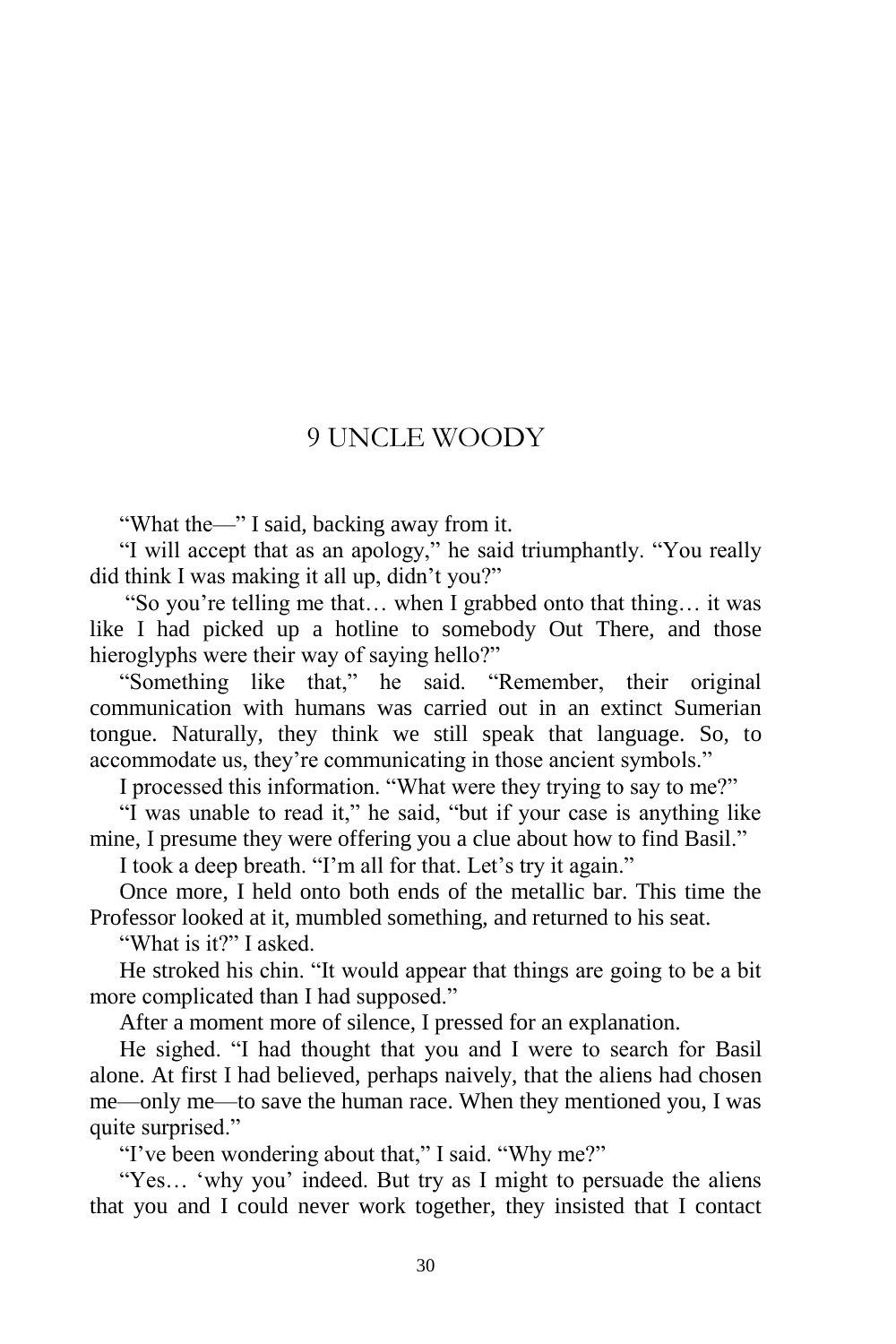you."

"So you packed up your gun and came looking for me."

He shook his head. "I never had to do that. You came to me. I don't understand why."

"I'll explain later," I told him. "At any rate, now you've found me. So what did the Communicator say to me just now?"

The Professor looked crestfallen. "Apparently you and I are not going to find Basil by ourselves. When you held the Communicator, it told you the name of a person whom you must contact."

"What for?" I asked.

"It's not entirely clear, but I assume that, at some point, this procedure is going to lead us to Basil."

"You assume…"

"Yes," he said. "Evidently that's the plan."

I sighed. "Okay. Who do they want me to contact?"

"Let me see it again," he said.

I held the handlebars of the Communicator, and the message appeared again on the screen.

"There are two characters," he told me. "The first refers to one of your kinsmen of the generation just preceding yours. An uncle, I believe."

"All right," I said. "That should be easy. I don't have many uncles."

"The second character is difficult to translate. It is adjectival in its suffix but seems to refer to a fibrous material of some kind. A wood-like substance. 'Woody,' I suppose would be the proper translation." He thought about it a moment and then said, "I believe they're trying to tell you to contact your Uncle Woody."

We looked at each other for a moment. "Well, that'll be hard," I said, "considering I don't have one."

"Oh dear," he replied. Then he added, "Perhaps it's not an uncle of yours, but of mine."

"Okay. Do *you* have an Uncle Woody?"

"No."

I gave him back the Communicator. "So what do we do now?"

The Professor was absorbed in his thoughts. His eyes narrowed, and he spoke barely above a whisper. "I remember something, long repressed… I was very little… virtually a toddler…there was a stuffed animal… a red bird with a demonic laugh… I was frightened and tried to get away but they kept putting him in my face! He laughed at me! The more I cried the more he laughed in my face! I will never forget that awful, mocking sound: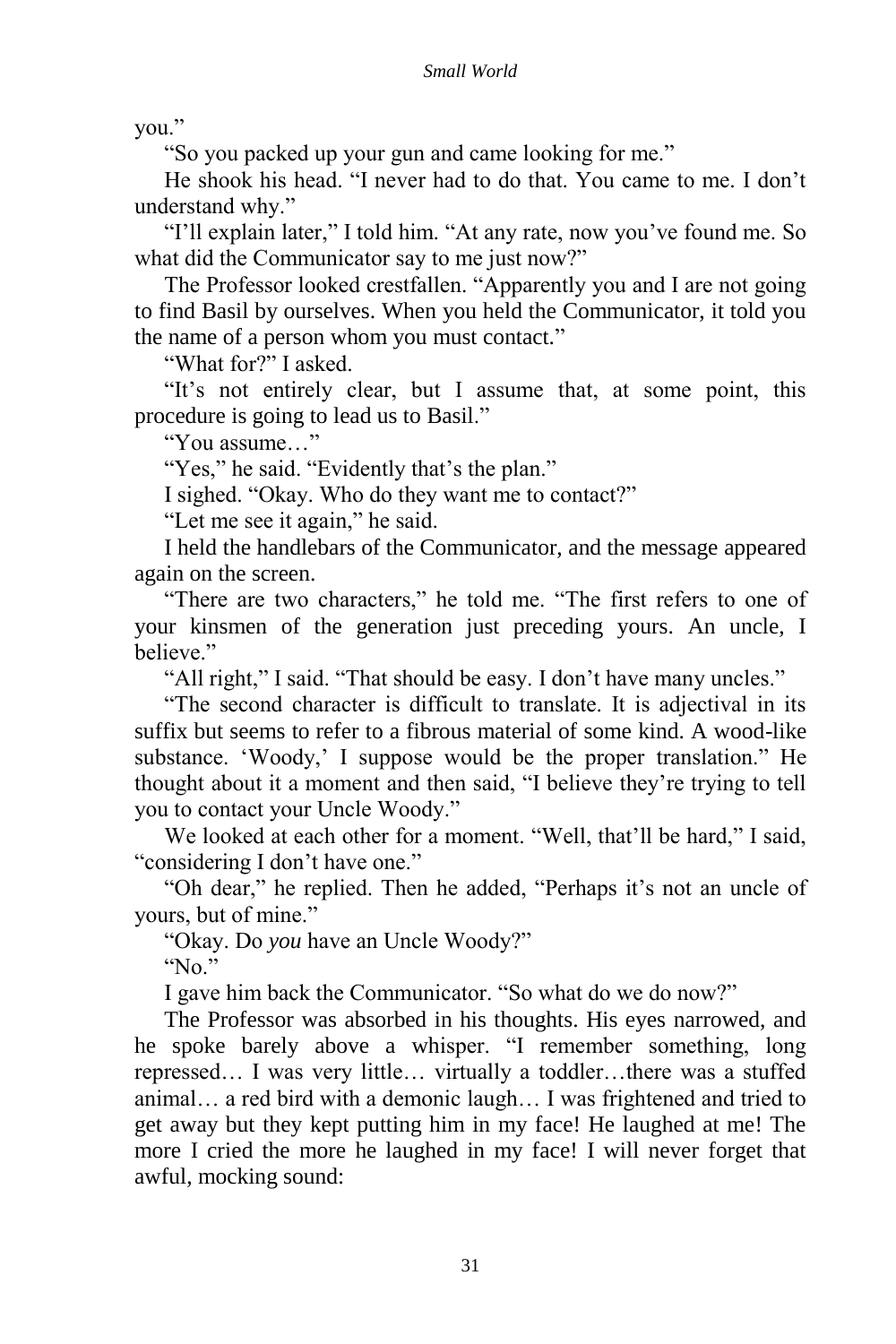#### "'Heh-heh-heh HEH hooooo! "'Heh-heh-heh *HEH* hooooo!!'

"And then, like a Gatlin gun:

"'Heh-heh-heh-heh-heh-heh-heh-heh!'

"I screamed in fear and rage, but he just kept laughing in my face:

"'Heh-heh-heh HEH hooooo! "'Heh-heh-heh *HEH* hooooo!! "'Heh-heh-heh-heh-heh-heh-heh-heh!'"

The Professor pulled out a handkerchief and mopped his brow. "I still break out in a cold sweat when I think about that Woody Pecker."

Then I remembered. I hadn't given him another thought since the day I fired him, a dozen years before. But now I could see him standing there, cameras rolling, as he told his audience, "Do it for your good ol' Uncle Woody!" I turned to my staff and we threw up our hands. People throughout West Michigan loved this guy, but my staff and I hated him and wanted him off the air. He was my science reporter, but he was the corniest guy I had ever known. On this occasion, he was giving his usual boosterish speech, urging his viewers to attend a science fair at a local high school. "Come on out and see what these young people have accomplished. Do it for your good ol' Uncle Woody, okay?"

One day he went too far. He wore a t-shirt on-air with the logo of a local company that had repeatedly refused to sponsor our program. He was giving them free air-time—an endorsement—and I fired him. My staff and I broke out the champagne afterwards. I received some angry mail from viewers, but it was worth it. Woody Wilson was out of my life for good. I never looked back.

"Not him," I muttered. "Anybody but him!"

The Professor emerged from his reverie. "Hm? What did you say?"

I considered my alternatives a moment. "These aliens will destroy the world, you say?"

He nodded. "And all its inhabitants."

I mulled it over. I hated that guy.

"Are you sure I'm supposed to contact this person?"

"Do you know who it is, Mr. Blayzak?"

"I think I do."

"All I can tell you is this. Whoever 'Uncle Woody' is, we need him. He's the next piece of this puzzle. He'll take us one step closer to finding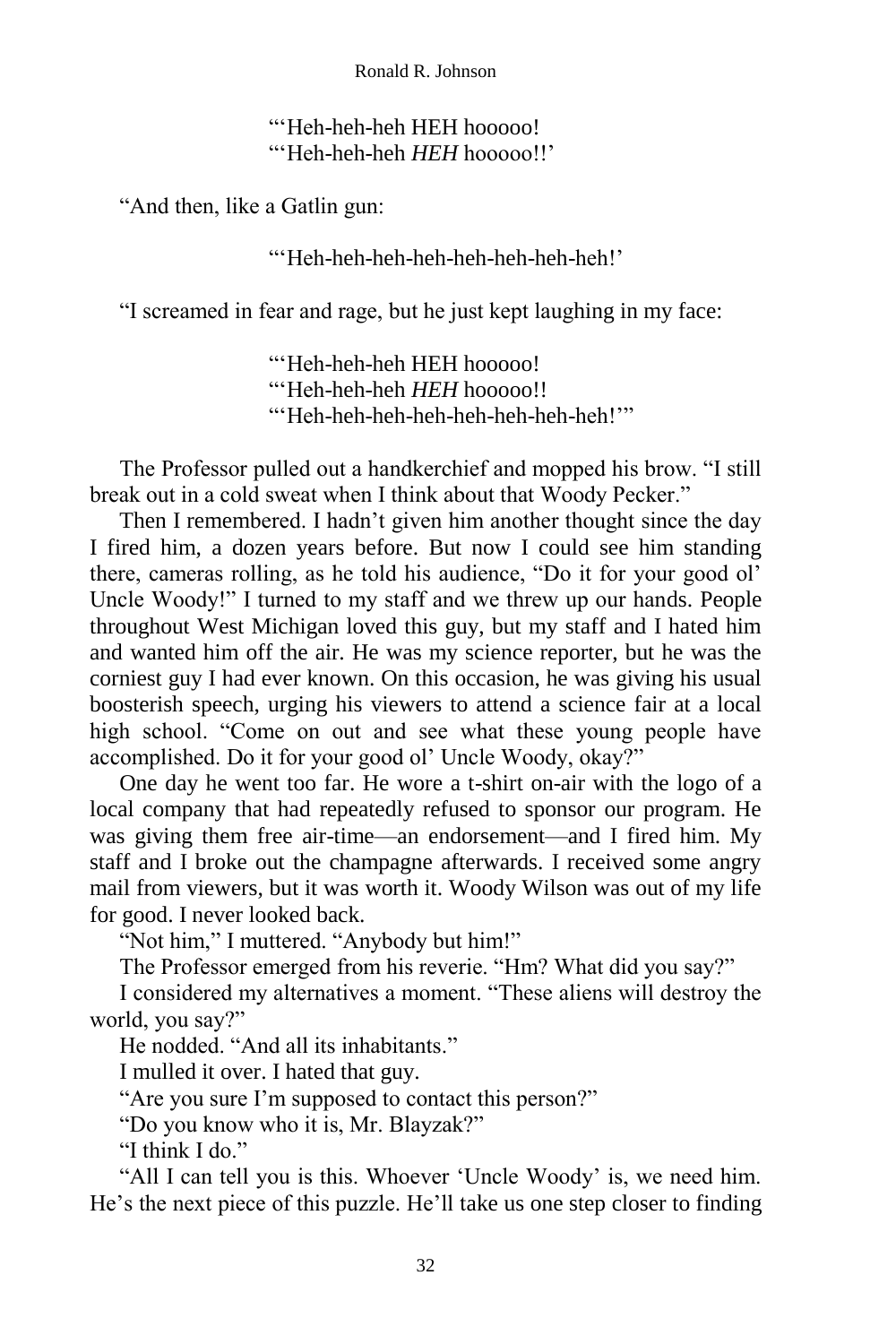Basil and preventing disaster."

"Well," I said with a laugh, "I'll look him up. But don't get your hopes up about that last part. He's pretty good at bringing disaster upon himself."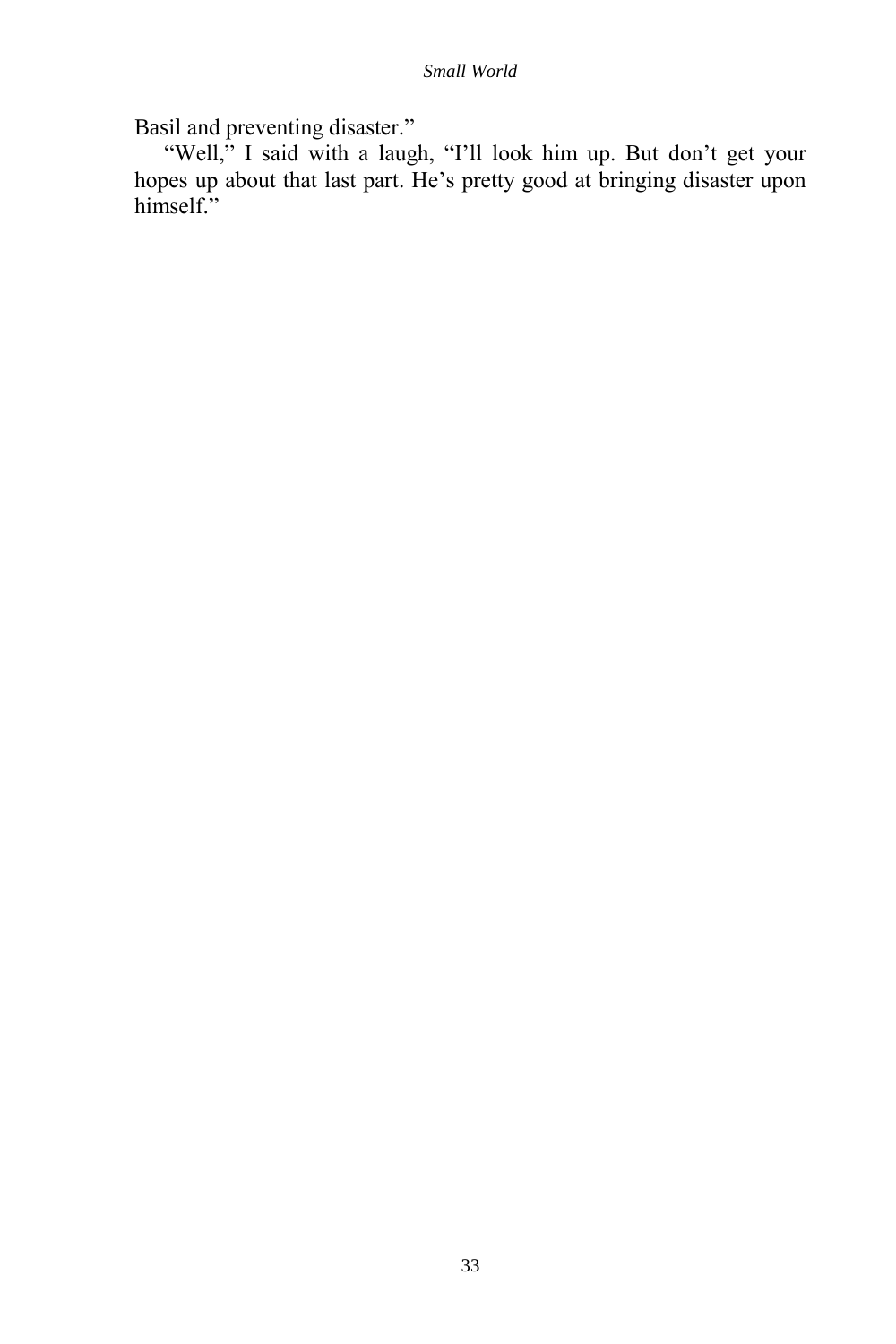## 10 THIS I WAS NOT EXPECTING

We took my shuttle back toward earth and stopped at a black market station to exchange it for another one. I didn't want anyone to track my whereabouts.

The new shuttle was an MV-500 series family van, capable of driving on roads as well as flying. It reminded me of an old RV camper with wings and rocket power. It wasn't stylish but it was roomy, and that's what I needed. I didn't want the Professor breathing down my neck the whole time.

During our descent through the earth's atmosphere, the Professor went to the back of the shuttle to use the facilities.

As soon as I was alone, I pulled out my phone and Skyped Naif. He answered immediately.

He was back on earth already. He had bummed a ride with The Cavalry.

"Where are you?" he asked.

"I can't tell you right now," I said. "I'm checking out a story with the Professor. Remember him? Long, dirty fingernails? Lives on the far side of the moon?"

"Oh, that guy. What kind of story?"

"Not sure yet. I'll let you know when I figure it out."

"Well, Dodge is having a fit about you. He doesn't like being the last to know something. Can't you tell me where you are?"

"Sorry, but the Professor says No. I'm allowing him to think I'm his hostage right now. Could turn into something interesting if we play along."

"Whatever you say, Dak. But you *have* heard the rumors, right? You know what people are saying about you—"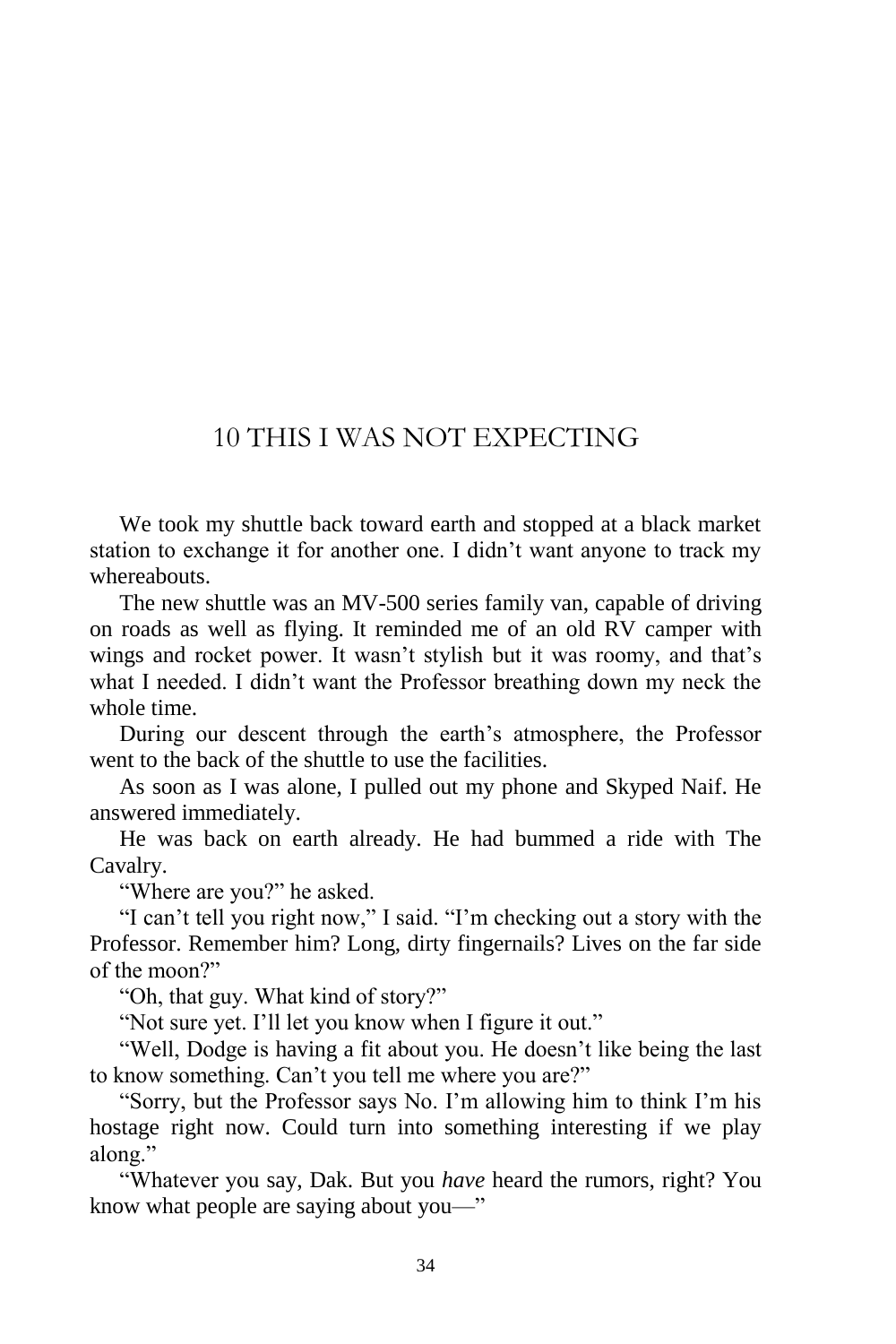I was mad. "Not that hair plug thing again! What's it going to take to convince people—"

"No no no," said Naif. "Not that. This is much bigger. Everybody's looking for you. All the major networks and the smaller ones, too. For some reason, people think you're de—"

The Professor was coming. "Gotta go," I said, turning off my phone and hiding it in my pocket.

The Professor was upset when he rejoined me. "Curse those engineers! I almost flushed myself into space!"

Something had been on my mind, and I wanted to ask him about it. "Professor, what do they have against us? Why do they want to destroy  $us?"$ 

He gave me a strange look. "I don't think that's their intention. But I wish they'd be more thoughtful of the end user."

I was confused. "Who are you talking about?"

"Who are *you* talking about?"

"Your alien friends. Why do they want to destroy the world? Do they not like us, or is this some awful, twisted game they're playing? 'Find Waldo or Die!"

"His name is Basil, not Waldo."

I rolled my eyes. "I should've known you wouldn't get the joke. I just thought you'd appreciate the historical reference."

He sniffed. "I can't understand why you would want to make light of something like this. It's no laughing matter."

"I'll tell you the truth, Professor, and this time I'm not joking. I feel like we're committing treason. You should turn that Communicator over to the US government."

He was shocked. "Why?"

"Because a foreign power is threatening our world. They should've known enough to contact the proper authorities, but since they didn't, it's up to you and me to follow protocol."

"And why do you assume that the US government constitutes the 'proper authorities'?"

I shrugged. "Fine. Then take it to the United Nations. Some government agency. Haven't you ever seen the old movies about foreign invaders? They always say, 'Take me to your leader.'"

"I'm an expatriate," the Professor said. "I don't have a leader."

I shook my head. "You really have turned your back on the human race."

"I'm not ashamed to admit that," he said. "I no longer have any sympathy for this planet or its inhabitants. And I don't recognize its political leaders as authoritative. Neither do the aliens. They're dealing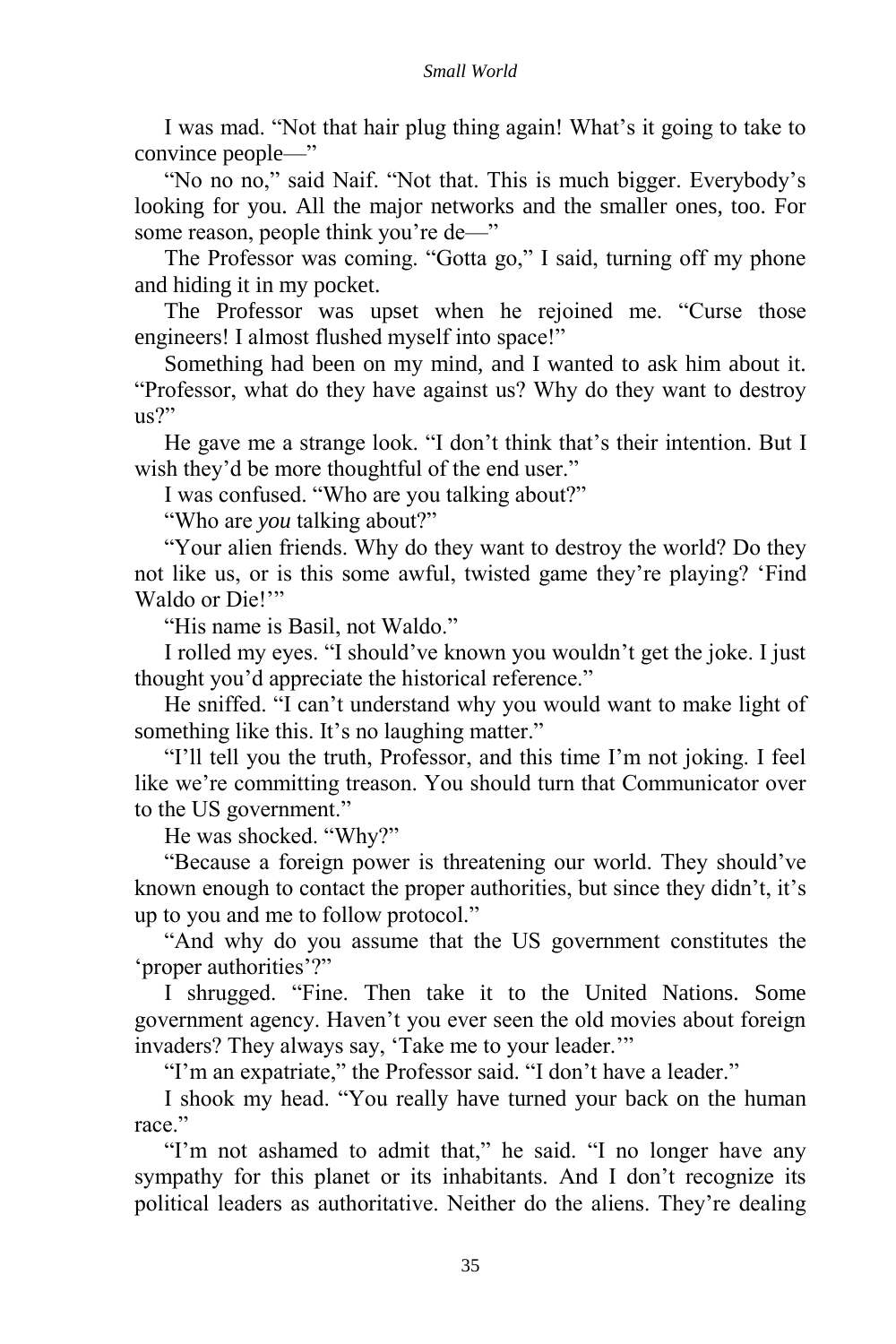directly with me... and now with you. We either cooperate with them or we'll be responsible for the consequences. As much as I hate humanity, I don't want the lives of trillions of people on my conscience."

"Nobly spoken," I said. "I'm sure you'll earn the undying thanks of the whole human race."

"I don't want it," he replied.

"Once again, I was joking. I've gotta remember not to do that with you."

West Michigan's population exploded in the first half of the twentyfirst century, during the Second Civil War. Eager to escape the hostilities, a few million people left big cities all across the country to move to Holland, Michigan, a place where old-fashioned community values were still on display. There, on Lake Michigan's eastern shore, architects erected a futuristic skyline that made both Milwaukee's and Chicago's seem behind the times. Of course, that was exactly what all those people were trying to get away from, so now they moved inland. In less than ten years, the entire western half of Michigan became one big mass of contiguous suburbs where people tried against all odds to revive the small-town way of life.

My first big break in the news industry took place in the West Michigan Megaland, about twenty years after the population explosion. I took over as anchor and bureau chief of the local GNN affiliate, WKNR. I was young and cocky, and I was determined to be noticed. I wanted to be where the action was, and if West Michigan prided itself on its smalltown values, then it was my job to shake things up.

Woody Wilson had been around for a long time when I took over. He was the science reporter, but I called him our pseudo-science guy. He looked just like Albert Einstein—an image he cultivated intentionally and he was extremely personable. People loved him, but I wanted him out. I was striving for an edgier news program, and I wanted our segments to go viral on a regular basis. It wasn't all investigative journalism, although that was my stock-in-trade. We did think pieces, too. But everything we did had to be relevant to a global audience, and Woody Wilson did not have international potential.

When I fired him, I was surprised by the number of viewers who protested. Thousands. I really didn't think there were that many hicks left in the Megaland. Of course, I didn't let them sway me, because I never considered Michiganians (or Michiganders, as some of them called themselves) my true audience base. I was from Cleveland, and I relied on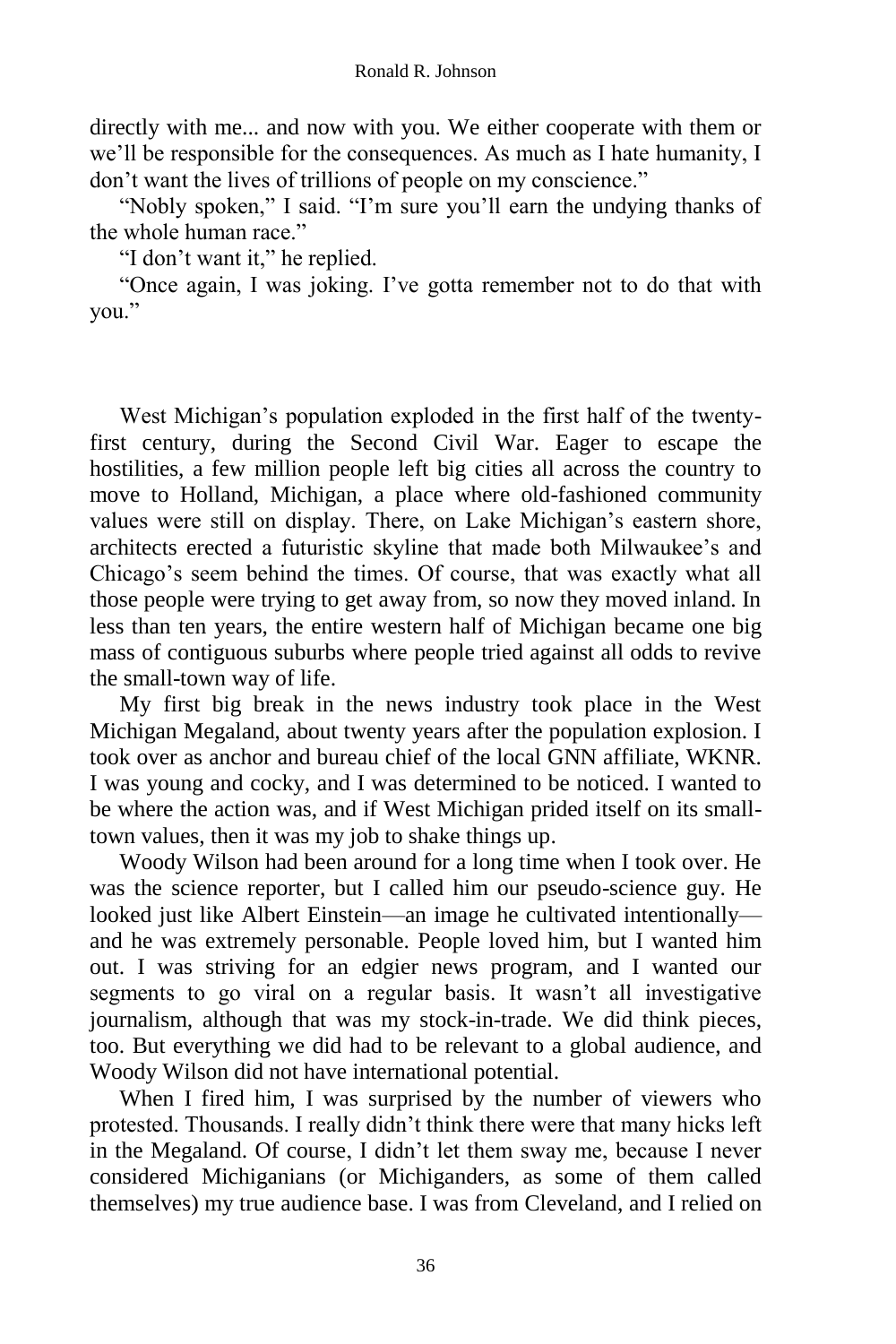#### *Small World*

viewers from all over the country and the world, and they didn't let me down. By following that strategy, I became GNN's number one investigative reporter. I didn't let guys like Woody Wilson stand in my way.

So now here I was, sitting voluntarily in a shuttle, moving at high speed toward a reunion with the man I had fired.

I tried to imagine how he would react. Would he turn us away with a snarl and tell us never to darken his door again? That's what *I* would've done if he had shown up at *my* door, but that didn't seem like his style. I considered it more likely that he'd invite us in but he'd be curt. I could accept that. My preference, however, would be for him to act like nothing had ever happened between us. I'd explain our errand in a businesslike manner and he'd comply with our wishes. The more I thought about it, the more I hoped that it worked out just like that.

The shuttle was slowing down now, descending to street level. We were in an old-fashioned neighborhood. All the houses were at least a hundred years old. Mid-twentieth century. Very behind-the-times. The Professor should have felt quite at home.

We stopped in front of a dumpy little ranch-style house on a quiet street. There were strange gadgets in the yard and on the roof: cameras, telescopes, solar panels, satellite dishes—all jerry-rigged.

We climbed out of the shuttle and hurried to the front door.

"Let's do this as quietly as we can," the Professor told me.

I rang the doorbell, and Woody answered. He had hardly changed at all. He still looked like Einstein. There was no sign of recognition on his face, but he greeted us with a warm smile.

"Hello, Woody," I said. "Do you remember me?"

Suddenly he did, and he was elated. Throwing his arms around me, he gave me the tightest bear hug I've ever had, lifting me off my feet.

"You're alive!" he said, jumping up and down with me. "You're alive!"

*This* I was not expecting.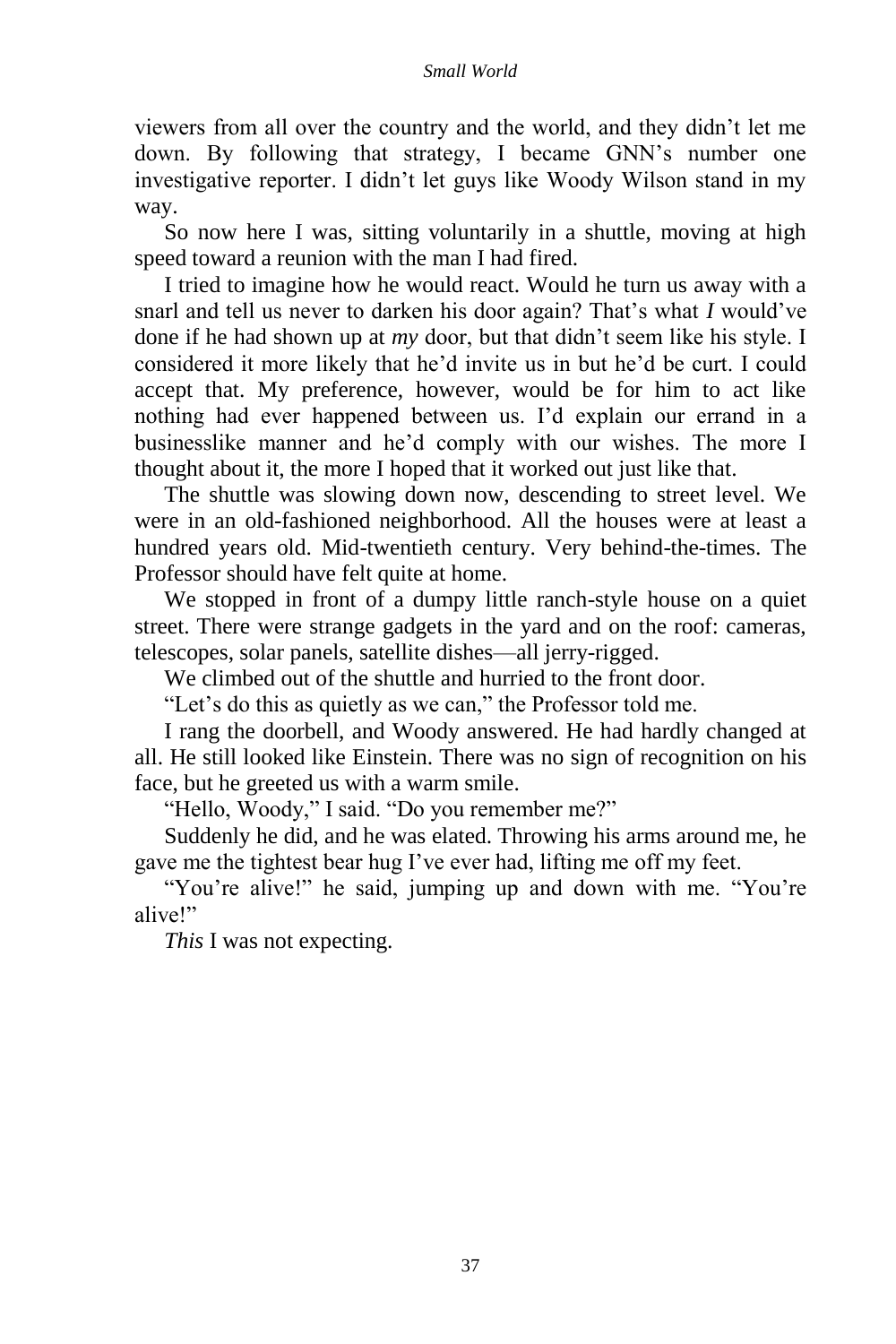## 11 THE TINKERER AND HIS TOYS

Out of the corner of my eye, I could see the Professor staring in disbelief.

"Edna!" Woody cried. "Look who's here!"

Woody's wife hurried to the door. She was a roundish woman, the kind who must've always looked like somebody's aunt, even when she was thirteen.

"Mercy!" she said in a shrill voice. "Dak Blayzak! You *are* alive!"

The Professor glanced nervously at the surrounding houses and whispered that we should get inside before others took notice.

Soon we were in their living room. I introduced the Professor, but Woody wasn't paying attention.

"Dak! I've become an inventor since I retired!"

So he *retired*, did he?

"Let me show you what I've been working on!" he said, and he led the Professor and me downstairs to his basement. There were machines everywhere, some only partly completed, with wires sticking out of them.

He picked up a saxophone that had an electrical cord coming out of it. The other end of the cord was attached to an old-fashioned wall socket.

"There's no other tenor sax in the world like this one," he said. "I rigged it up myself. If you make a mistake, it corrects you with a little zap. Just a small one. Nothing serious. If you make it a second time, it zaps you a little harder, and so on. It's harmless, but it teaches you not to make that mistake again, let me tell you!"

He brought the instrument to his lips and began to play. He was doing fine until he missed a sharp. "Ouch!" he said. "I'll try again."

He replayed the passage and missed the same note. "OWWW!"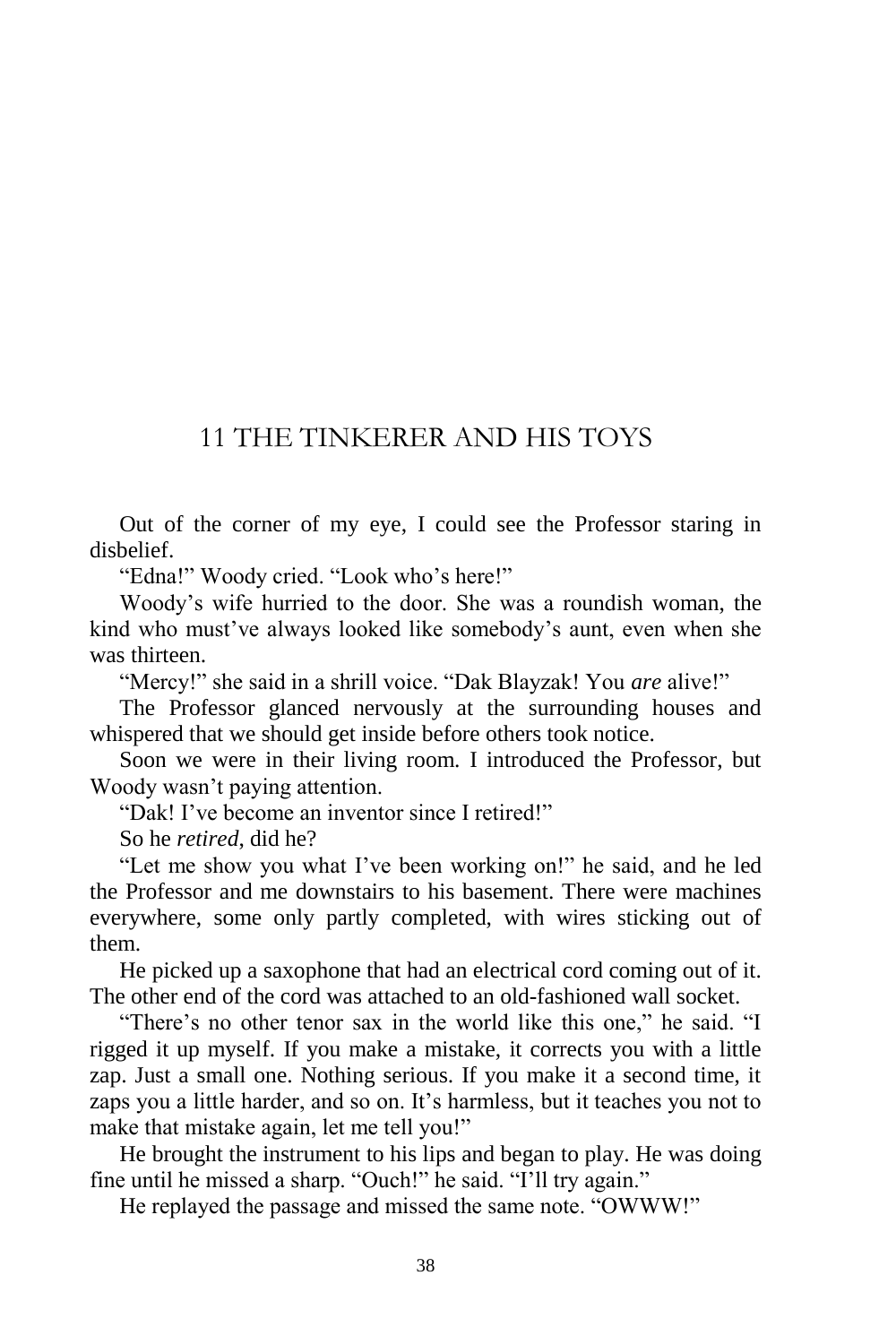He laughed. "It really does drive the point home. This time I'll get it right."

He didn't, but after he missed the note he did stop playing. With the instrument still in his mouth, he stared straight ahead. His eyes became bigger and bigger.

"Woody?"

After a moment of silence, I walked up to him and stared in his face. A wisp of smoke was rising from his hair.

"Woody!"

The Professor yanked the extension cord out of the wall, and Woody shook his head vigorously. "Guess I'll have to turn it down a little."

"We're wasting time!" the Professor told me.

Woody walked over to a dart board on the wall and detached one of the darts. "Here's another one of my inventions," he said. "It's a Smart Dart. If someone invites you to play, you can join in worry-free, even if you couldn't hit the side of a barn. It's programmed for circle recognition."

"Will it hit the bull's-eye?" I asked.

"Not necessarily. Since the target has circles inside of circles, the dart has to make a choice. I haven't told it whether to prefer the outer or inner ones. I honestly don't know whether it will choose big or small circles. Let's see what it does."

Just as he threw it, the Professor bent over to grab his burlap sack. The dart veered sharply to the right and attached itself to the Professor's hind quarters. He bellowed pathetically.

"Looks like it prefers big ones," I said.

The Professor was not amused. "The future of the planet is at stake, and we're playing children's games!"

Woody turned to me. "What's he talking about? And what's he got in that bag?"

"The hope of the world!" the Professor said.

Woody gave me a look that spoke volumes.

"Better humor him," I said. "He's armed."

The Professor held out the Communicator.

"What on *earth* is that?" Woody asked.

"It's not *from* earth," the Professor told him. "It's from another world"

Woody looked at me again, this time with dismay.

"It's a communication device," the Professor continued. "It has warned me about an impending catastrophe. We have a chance to prevent it, but we need your cooperation."

Woody balked. "Who's 'we'? And what do you want from me?"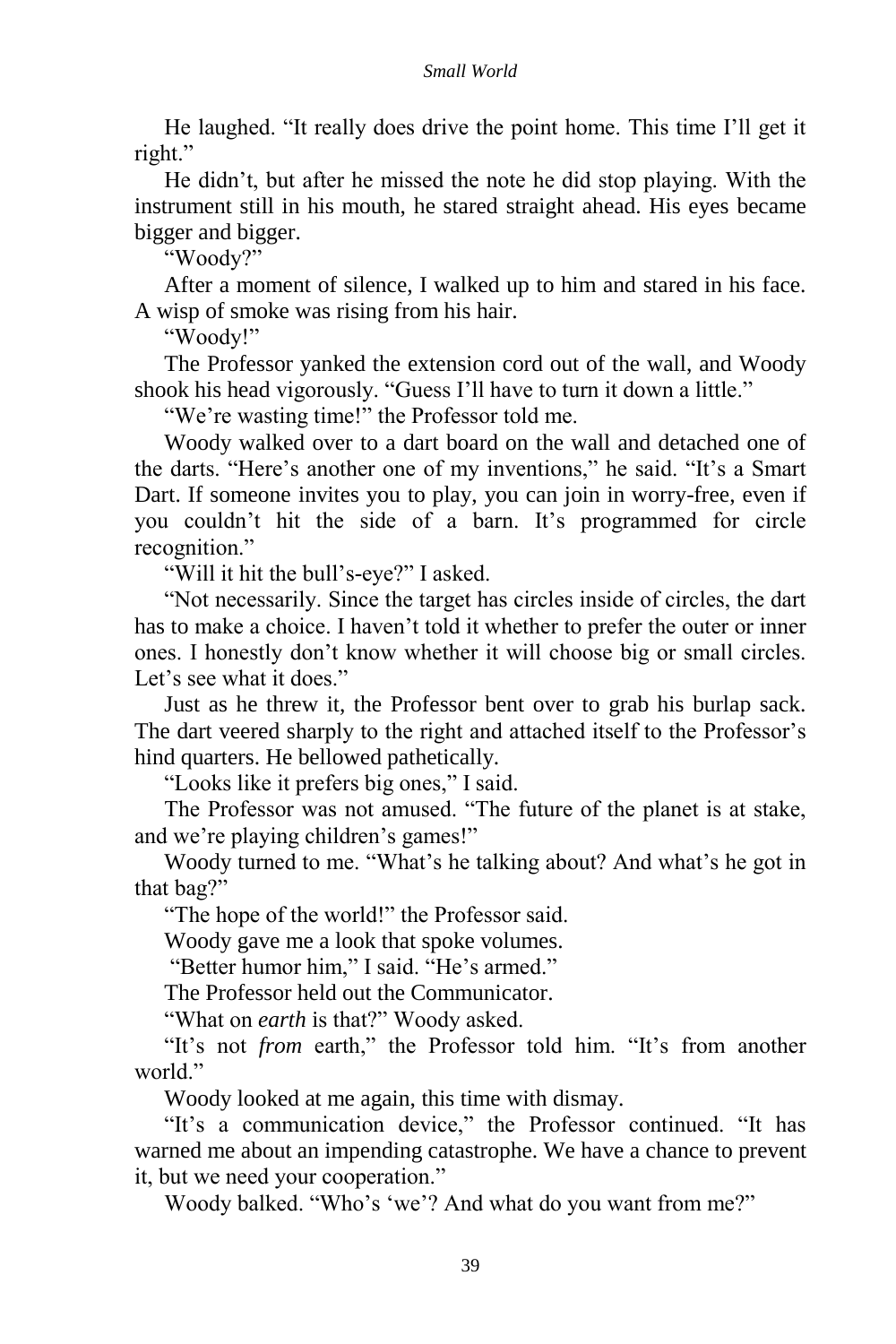The Professor sighed. "I was quite content to save the world myself, but this device told me I needed the assistance of Mr. Blayzak. When *he* inquired of it, it told him to contact you. Now we need you to consult it."

Woody turned his back on the Professor and paced the length of the basement. On his return, he stopped and glared at me, then turned to the Professor. "I don't play with Ouija boards."

The Professor was so angry, he couldn't speak.

"Woody," I said, "I didn't believe it either. I'm still not sure what I think about it. But this man is a professor—I can vouch for that—and he and I are looking for somebody. I know it sounds strange, but we have reason to believe that you can help us find him."

"What's his name?"

I glanced at the Professor but decided I'd better field this one myself. "All we know is that his name is Basil."

Woody waited, but that was all the information I had. So he paced again, then came back to me. "I'm sorry. I can't help you. I don't know anyone named Basil."

The Professor's patience was running out. "That's not the point. We don't know him, either. But the Communicator will help us find him if you cooperate."

Woody bristled. "What do you want me to do?"

I tried to speak soothingly. "We just want you to hold onto the device with both hands. A message will appear on the panel, and the Professor will read it. There's nothing to it."

Woody shook his head. "Neither of you are making any sense."

"Probably not," I said, "but I've never known you to refuse something new. Why don't you just give it a try? It won't zap you."

"I'm sure it won't," he said. "That's not what worries me."

"What's the problem, then?" the Professor demanded.

Woody looked him right in the eyes. "The problem is that you're a quack, and I don't cooperate with quacks." He turned to me and added, "And you should know me better than that." Then he marched to the corner of the room and stood with his back to us.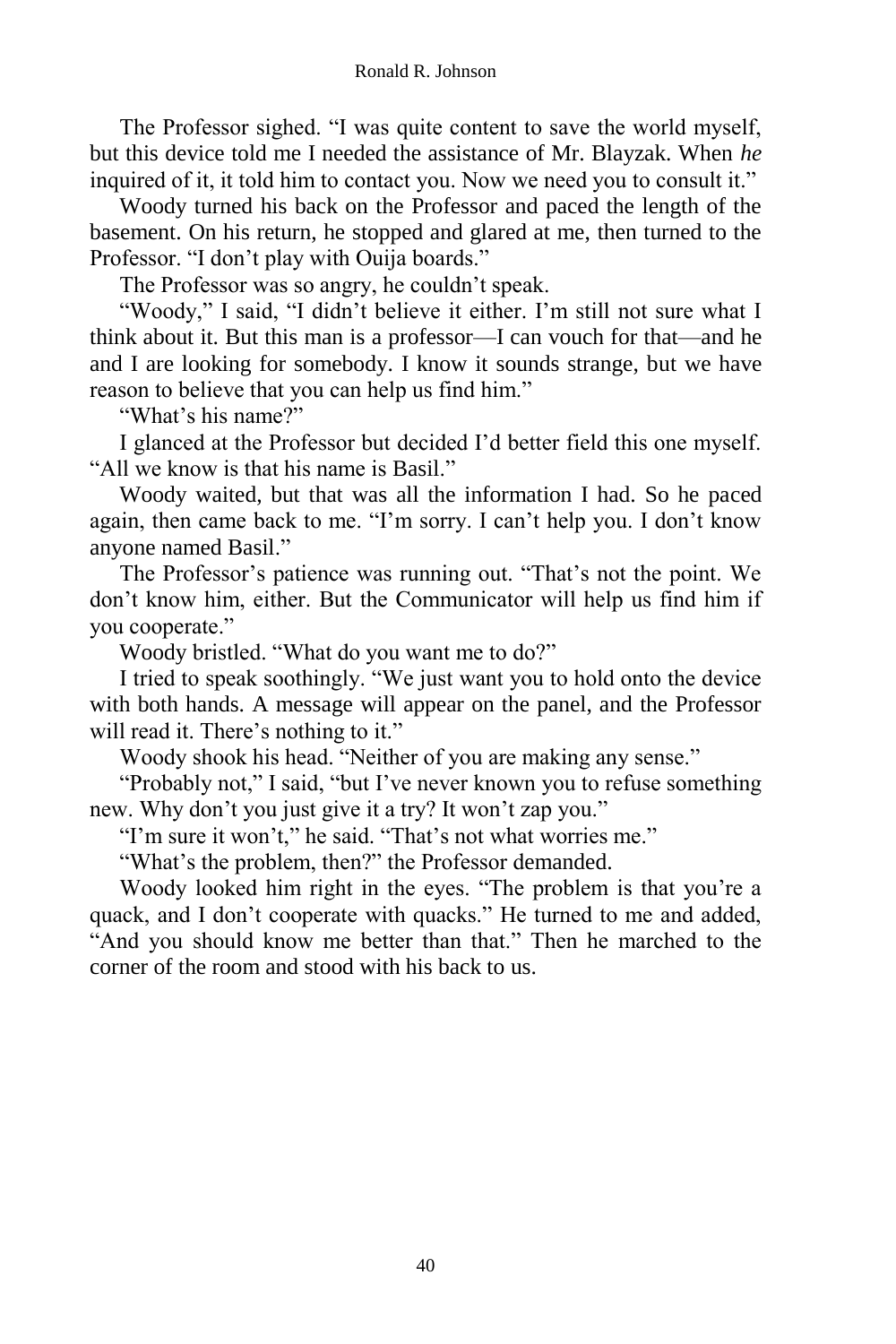#### 12 IMPOSTOR

The Professor looked at me and I shrugged. Then I got an idea.

"Woody," I said, "I'm asking for your help figuring this guy out."

He still had his back to me, but his head cocked slightly, so I continued.

"Somehow, when I held onto that Communicator, it told the Professor about you. He had never heard of you before, but the Communicator mentioned you by name. I don't know how that's possible. Maybe you can figure it out."

"Oldest trick in the book, Dak. Psychics do that kind of thing all the time. They get you talking until you volunteer the information they're looking for."

"I don't know, Woody. I can't figure out how he did it. If he really is a quack and this whole thing is a hoax, I need your help to come to the bottom of it. If he's wrong, let's prove him wrong together."

Woody turned in my direction slightly. "You had me worried, Dak. First I hear you're dead, then you turn up with this Svengali person—"

The Professor exploded. "How dare you!"

"But if I can help you, Dak, I'll do it. I'll show you that he's an impostor. And if I do, do you promise me you'll walk away from him and stop listening to his lies?"

"I promise, Woody."

That was all it took. "Okay," he said. "Hand it over, Doc."

"It doesn't work that way," the Professor said with a snarl. "I have to read the message that appears on the monitor."

"See, Dak? He won't relinquish control. That's your first clue. If we don't do it his way, it won't work. Pretty obvious, don't you think?"

"Fine," said the Professor, handing him the Communicator. "Take it.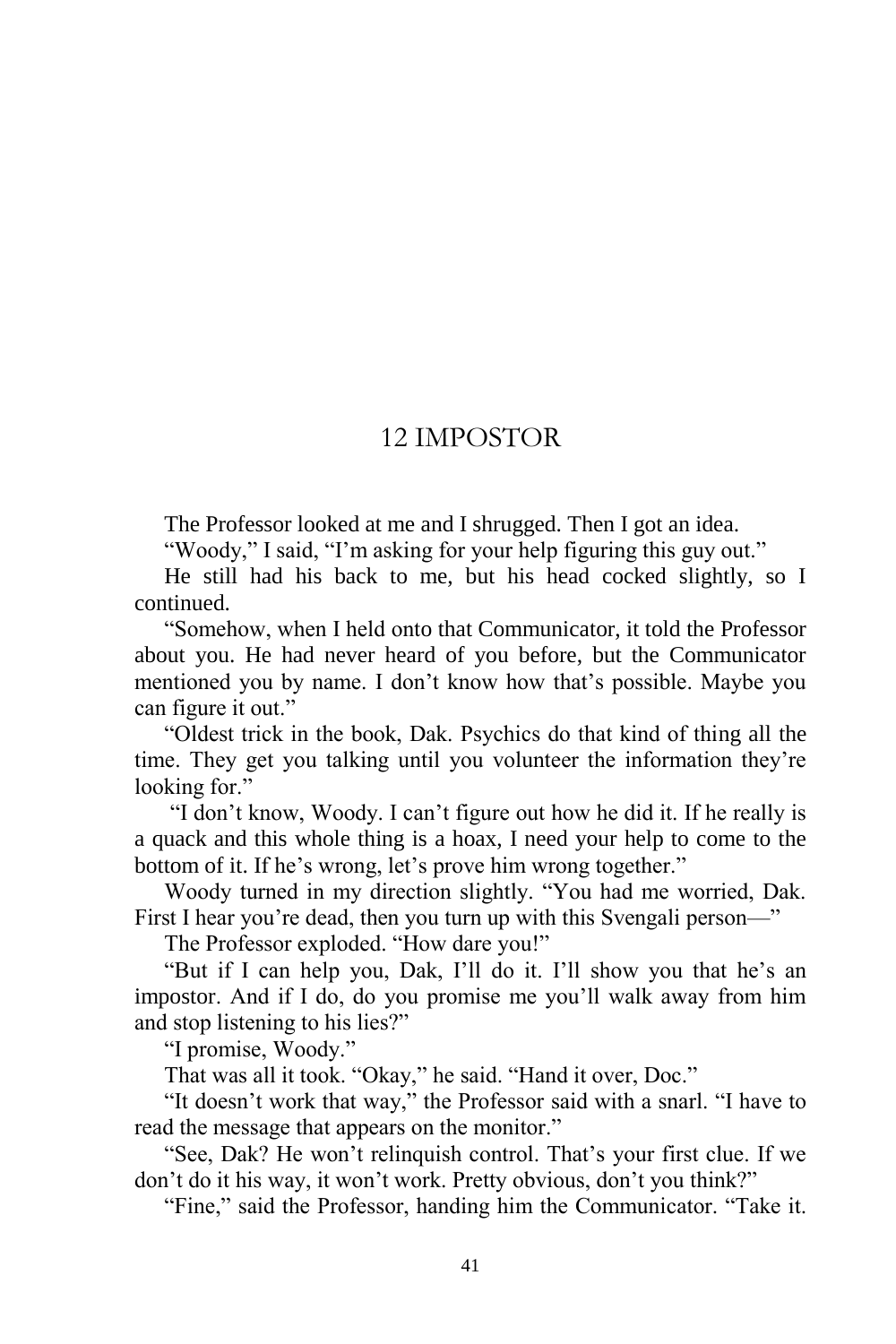But you won't be able to read it."

"Of course not," said Woody. "Neither can you. But you put on a good show."

Woody took the Communicator and brought it over to me. "Now watch." he said.

He grasped each end of the device and we looked at the monitor together. Some strange pictograms appeared on the screen.

Woody was mildly surprised. "Is this the same message it showed you?" he asked me.

"No," I said. "Mine was different."

"Interesting…" He turned to the Professor. "How'd you make this thing, Doc?"

"I didn't, you little—" The Professor stopped himself. "You're holding a mystery you'll never understand."

"Hmmm. So, Dak, I suppose the Professor here is the only one in the world who can decipher this code, is that right?"

The Professor's hands tightened into fists. "It's an ancient Mesopotamian language that was lost to history until I reconstructed it. No one else has mastered it yet."

"Of course," Woody said with a smile. "Of course."

I decided to help the Professor out before he became violent. "Woody, I did a segment on this guy months ago. Several noted philologists told me that his work is genuine. He's eccentric, but his credentials are impeccable."

Woody spoke sympathetically. "Now, now, Dak. Be strong."

"We're wasting time!" the Professor said, stomping over to us. "What does the Communicator say?"

"*You* tell *me*, Doc."

The Professor looked hard at the monitor a moment. "The first character refers to an exceptionally intelligent boy."

"Hmpf!" Woody said, grinning at me. "See how this works? You've probably told him about my volunteer work with young people."

"We didn't discuss that, Woody, but I do remember that you used to be a mentor."

"Yes, I was a local celebrity, and bright kids came to me in droves. I always encouraged them to think scientifically in every aspect of their lives. I considered it my civic duty, passing the love of science on to the next generation. Anybody who's heard of me knows about that, Dak. Your Professor here has done his homework, I'll give him credit for that."

The Professor looked again at the monitor and muttered. "Oh no."

"What's the matter, Doc?" said Woody.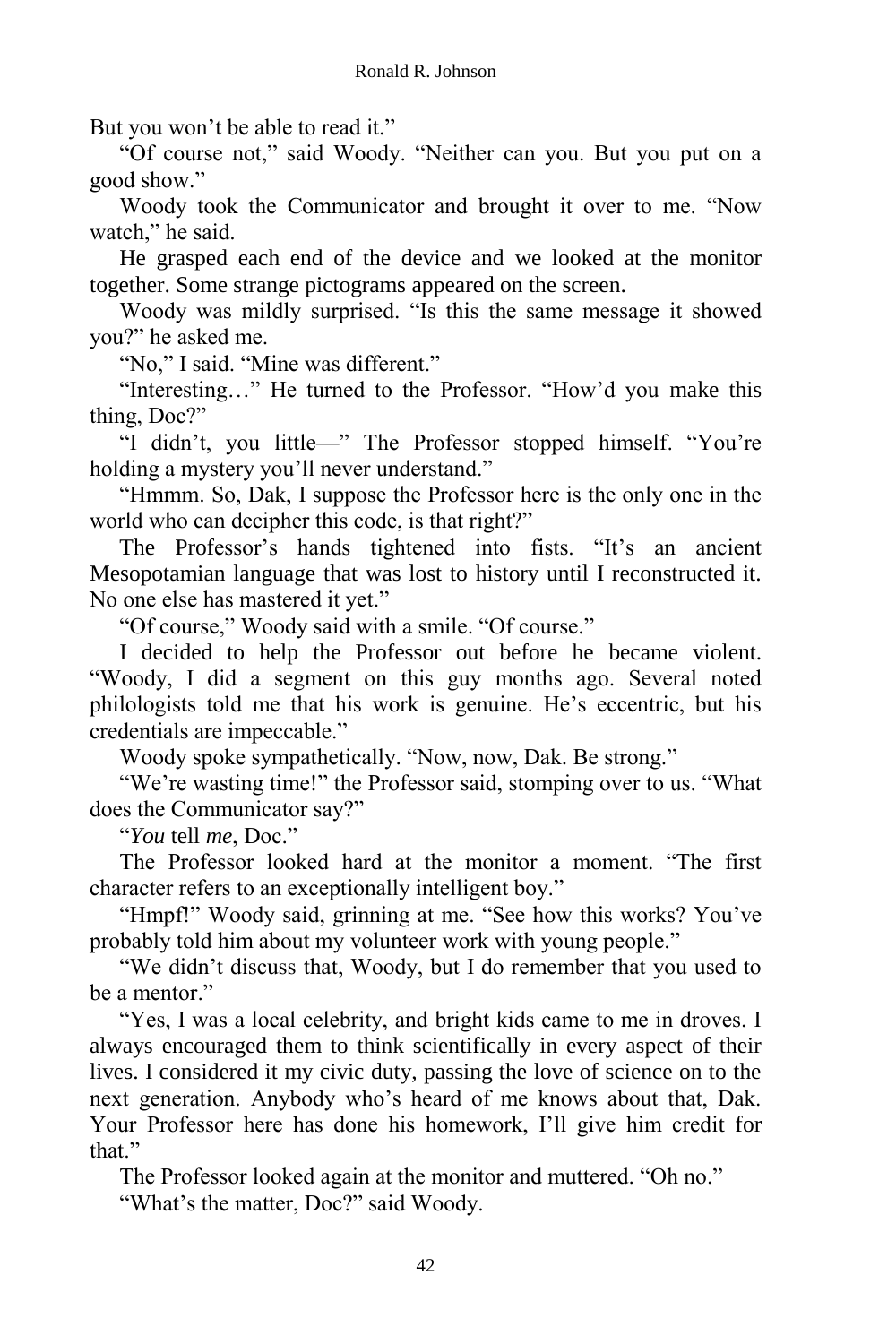#### *Small World*

The Professor glanced at me and grimaced. "Now it's trying to convey the name phonetically. It says, 'Lem… lem… lemma…'" He stared at me helplessly. "You can't possibly understand how difficult this is."

Woody laughed. "Notice what he's doing, Dak? He wants us to finish the word for him. Let's just see what he comes up with on his own."

"'Lemma-*uhnn*."

Pause.

"Lemma-un-*juuuh*…'"

He took a deep breath and started over: "'Lemma-un-juh-*ullll*…'"

Another long pause.

"Lemma-un-juh-ulll-*oh*…'"

He tried again:

"'Lem… un… jullll… oh…' 'Lem… un… jullll… oh…'"

At last the Professor looked solemnly into Woody's eyes and announced, "The boy's name is Lemon Jello."

Woody handed the Communicator back to the Professor and paced the room several times. Then he rejoined us. "I know a Velvet Brown. I've met a Chandra Lear. I've even spoken with a Jack Daniels. But I do not know anyone named Lemon Jello."

I turned to the Professor. "Could there be a mistake?"

He waived at the Communicator. "Would *you* like to try?"

Woody walked to the foot of the stairs and called to his wife. "Do I know a boy genius by the name of Lemon Jello?"

There was no reply, and Woody grinned at us triumphantly. Then his wife shouted back, "Do you mean L'Monjello?"

Woody stiffened thoughtfully. "L'Monjello! Black kid… Really short for his age… Smartest little guy I ever met… Everything he did was brilliant… I promised to help him on a project, but I couldn't. He kept badgering me about it, but I didn't even know where to start. I never had the nerve to tell him… What was he trying to do? I don't remember… I never got back to him… Poor kid. Must've broke his little heart…"

"Woody."

He tore himself free from his reverie and looked at me.

"Where is L'Monjello now?"

He shook his head. "I don't know. I lost track of him years ago."

"Do you remember his last name?"

"Parker," his wife shouted from upstairs.

Woody and I faced each other a moment, and I didn't have to say a word.

"Okay, Dak. I'll look him up. But you better keep the Professor in the background or that kid will never cooperate. He's too smart to fall for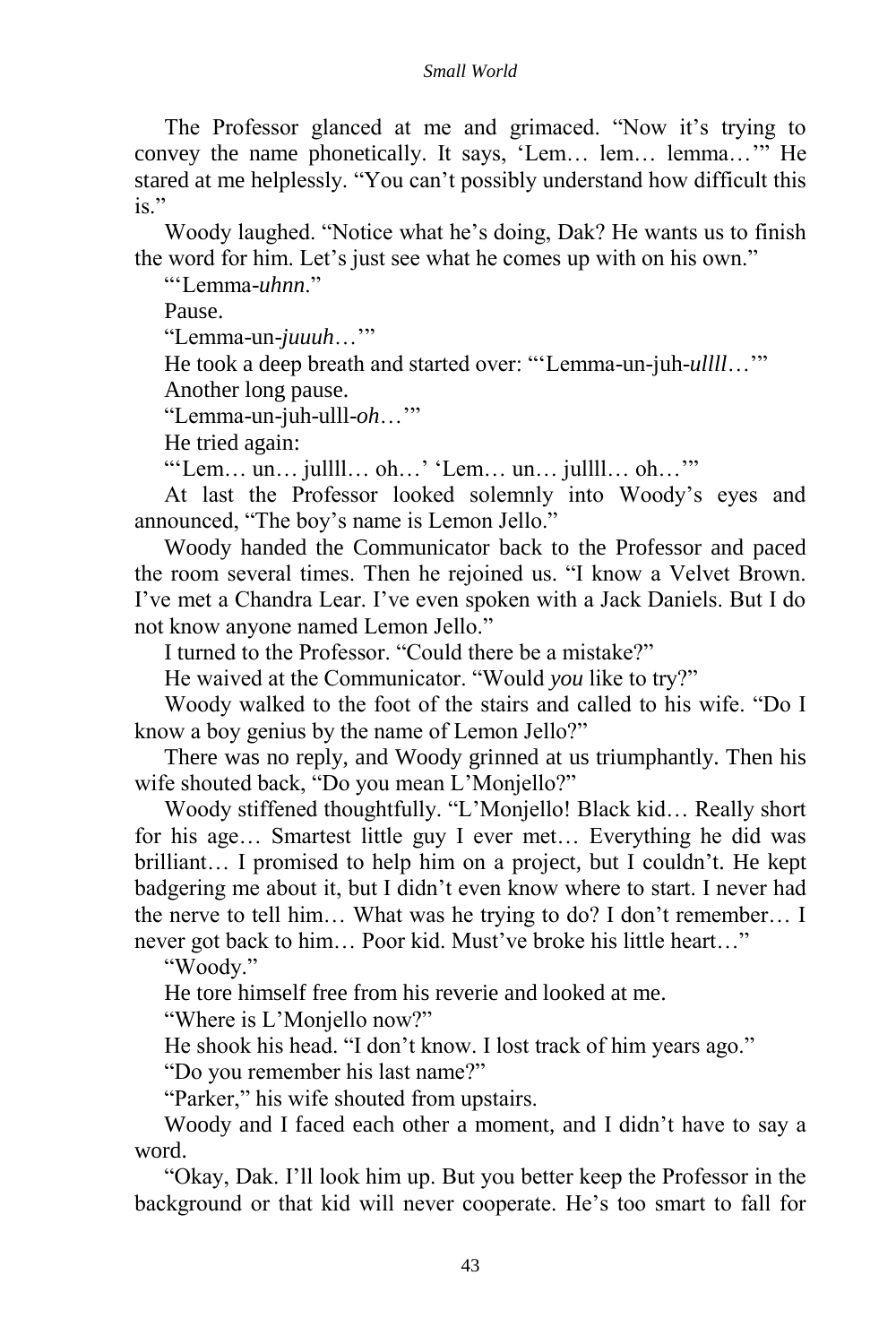this."

"Is that what you're doing? Falling for it?"

Woody was thoughtful for a moment. "I don't know how Svengali wrangled it out of me, but that doesn't matter. I promised little L'Monjello I'd help him, and I didn't keep my promise. I've been meaning to do something about it for years. It's time I stopped saying that. Help me find him, Dak, and I'll make it up to him somehow."

He stared off into space. "Little L'Monjello… Poor kid!"